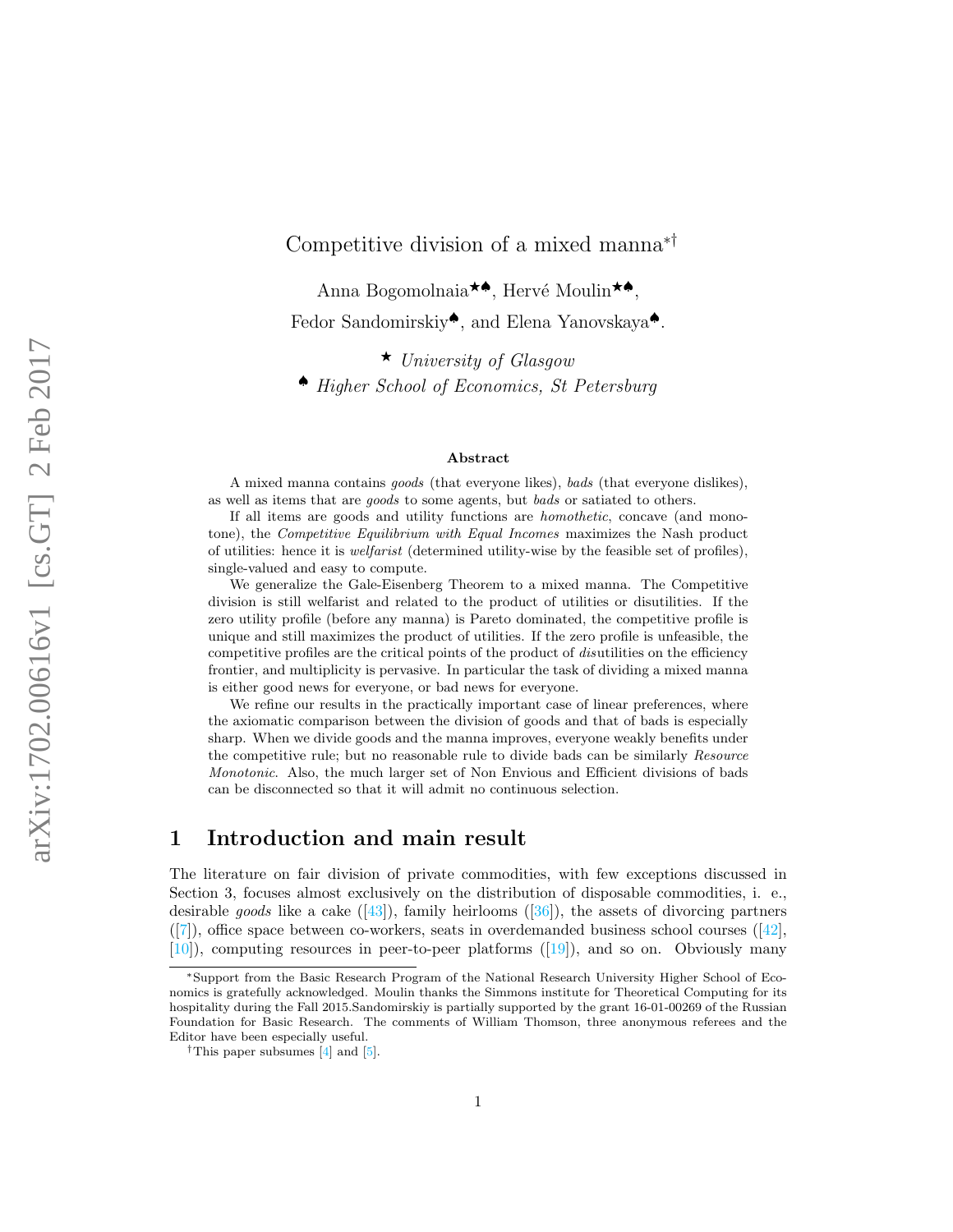important fair division problems involve bads (non disposable items generating disutility): family members distribute house chores, workers divide job shifts([\[9\]](#page-30-2)) like teaching loads, cities divide noxious facilities, managers allocate cuts within the firm, and so on. Moreover the bundle we must divide (the manna) often contains the two types of items: dissolving a partnership involves distributing its assets as well as its liabilities, some teachers relish certain classes that others loathe, the land to be divided may include polluted as well as desirable areas, and so on. And the manna may contain items, such as shares in risky assets, or hours of baby-sitting, over which preferences are single-peaked without being monotone, so they will not qualify as either "good" or "bad", they are "satiable" items. Of course each item may be a good to some agents, a bad to others, and satiable to yet other agents. We speak in this case of dividing a *mixed manna*.

Although the fair division literature pays some attention to the case of a "bad" manna, our paper is, to the best of our knowledge, the first to address the case of a mixed manna.

To see why it is genuinely more complicated to divide a mixed rather than a good or a bad manna, consider the popular fairness test of Egalitarian Equivalence (EE) due to Pazner and Schmeidler([\[35\]](#page-31-1)). A division of the manna is EE if everyone is indifferent between her share and some common reference share: with mixed items this property may well be incompatible with Efficiency.<sup>[1](#page-1-0)</sup> The news is much better for the division proposed by microeconomistsfour decades ago  $(14)$ , the *Competitive Equilibrium with Equal Incomes* (here competitive division, for short). Existence is guaranteed when preferences are convex, continuous, but not necessarily monotonic and possibly satiated: see e. g., [\[40\]](#page-31-2), [\[28\]](#page-31-3). And this division retains the key normative properties of Efficiency, No Envy, and Core stability from equal initial endowments (see Lemma 1 Section 4).

Astriking result by Gale, Eisenberg, and others  $([17], [16], [12], [41])$  $([17], [16], [12], [41])$  $([17], [16], [12], [41])$  $([17], [16], [12], [41])$  $([17], [16], [12], [41])$  $([17], [16], [12], [41])$  $([17], [16], [12], [41])$  $([17], [16], [12], [41])$  $([17], [16], [12], [41])$  shows that in the subdomain of homothetic (as well as concave and continuous) utilities the competitive division of goods obtains by simply maximizing the product of individual utilities. This is remarkable for three reasons. First the "resourcist" concept of competitive division guided by a price balancing Walrasian demands, has an equivalent "welfarist" interpretation as the Nash bargaining solution of the feasible utility set. Second, the competitive utility profile is unique because by the latter definition it solves a strictly convex optimization program; it is also computationally easy to find and continuous with respect to the parameters of individual utilities([\[50\]](#page-32-4), [\[25\]](#page-31-4)); all these properties fail under general Arrow-Debreu preferences. Finally the result is broadly applicable because empirical work relies mostly on homothetic utilities, that include additive, Cobb Douglas, CES, Leontief, and their linear combinations. So the Gale Eisenberg theorem is arguably the most compelling practical vindication of the competitive approach to the fair division of goods.

We generalize this result to the division of a mixed manna under concave, continuous and homothetic preferences. We show that the welfarist interpretation of the competitive division is preserved: the set of feasible utility profiles is still all we need to know to identify the competitive utility profiles (those associated with a competitive division of the items). On the other hand there may be many different such profiles, and in that case they no longer solve a convex program: computational simplicity and continuity as above are lost.

<span id="page-1-0"></span>We also show that division problems are of three types, and that a very simple welfarist

<sup>&</sup>lt;sup>1</sup>Two agents 1, 2 share (one unit of) two items a, b, and their utilities are linear:  $u_1(z_1) = z_{1a} - 2z_{1b}$ ;  $u_2(z_2) = -2z_{2a} + z_{2b}$ . The only efficent allocation gives a to 1 and b to 2. In an EE allocation  $(z_1, z_2)$  there is some  $y \ge 0$  such that  $u_i(z_i) = u_i(y)$  for  $i = 1, 2$ . This implies  $u_1(z_1) + u_2(z_2) = -(y_a + y_b)$  so that z is not efficient.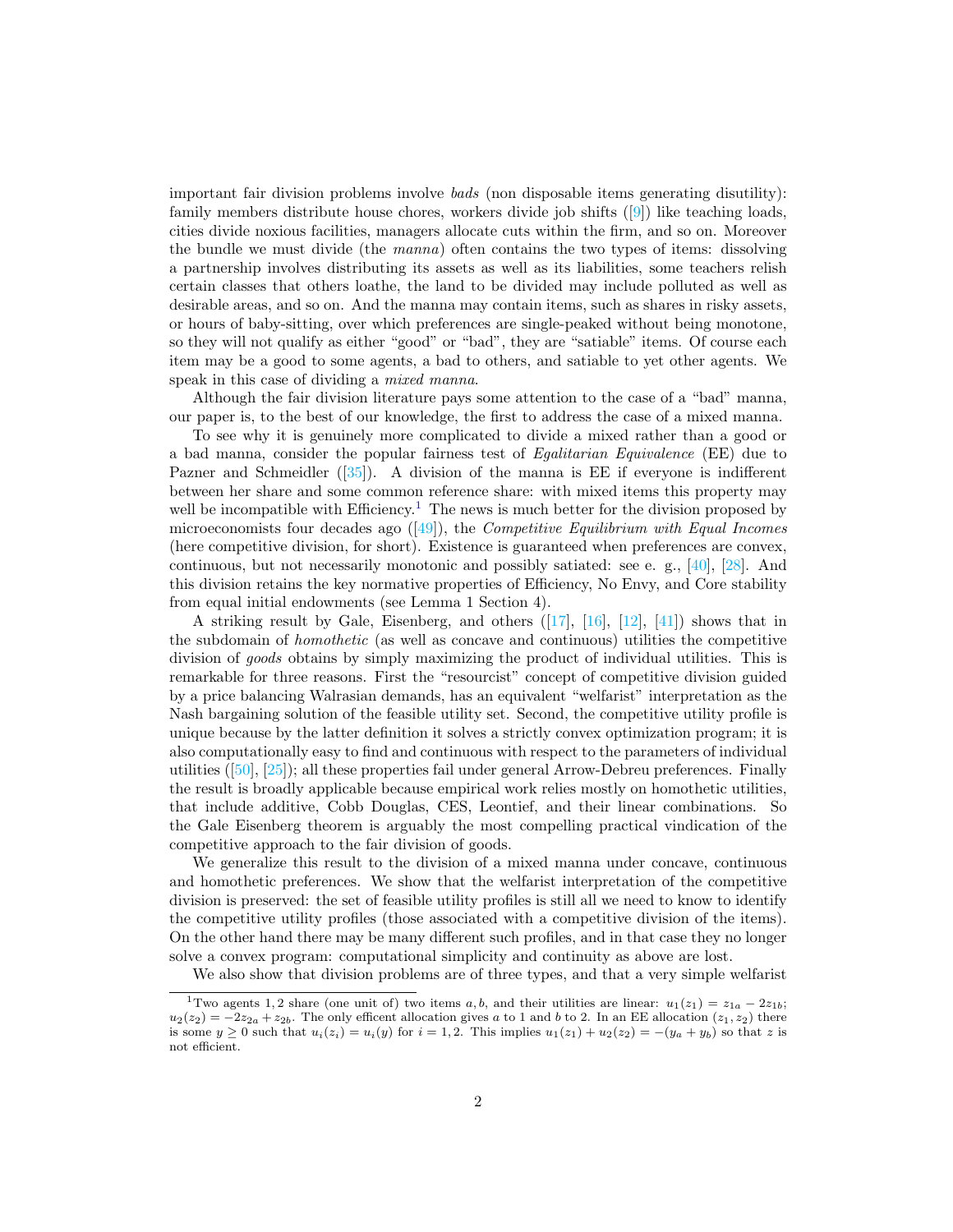property determines their type. Keep in mind that, by homotheticity, the zero of utilities corresponds to the ex ante state of the world without any manna to divide. Call an agent "attracted" if there is a share of the manna giving her strictly positive utility, and "repulsed" if there is none, that is to say zero is her preferred share.

If it is feasible to give a positive utility to all attracted agents, and zero to all repulsed ones, we call this utility profile "positive" and speak of a "positive" problem. Then the competitive utility profile is positive for attracted agents and maximizes the product of the attracted agents' utilities over positive profiles; just like in Gale Eisenberg this utility profile is unique and easy to compute. Also, the arrival of the manna is (weakly) good news for everyone.

If on the other hand the efficiency frontier contains allocations where everyone gets a strictly negative utility, we call the problem "negative". Then the competitive utility profiles are the critical points (for instance local maxima or minima) of the product of all disutilities on the intersection of the efficiency frontier with the (strictly) negative orthant:<sup>[2](#page-2-0)</sup> we may have multiple such profiles, and we expect computational difficulties.<sup>[3](#page-2-1)</sup> Moreover, the arrival of the manna is strictly bad news for everyone.

Finally the "null" problems are those knife-edge cases where the zero utility profile is efficient: it is then the unique competitive utility profile, and the arrival of the manna is no news.

## 2 The case of linear preferences

The simplest subdomain of the homothetic domain just discussed is that of linear preferences, represented by additive utilities. Its practical relevance is vindicated by user-friendly platforms like SPLIDDIT or ADJUSTED WINNER<sup>[4](#page-2-2)</sup>, computing fair outcomes in a variety of problems including the division of manna. Visitors of these sites must distribute 100 points over the different items, and these "bids" are interpreted as fixed marginal utilities, positive for goods, negative for bads, and zero for a satiated item. At the cost of ignoring complementarities between items, this makes the report of preferences fairly easy, eschewing the complex task of reporting full fledged preferences when we have more than a handful of items.[5](#page-2-3) The proof of the pudding is in the eating: tens of thousands of visitors have used thesesites since 2014, fully aware of the interpretation of their bids  $([20])$  $([20])$  $([20])$ .

If  $N$  is the set of agents and  $A$  that of items, a profile of additive utilities is described by a  $N \times A$  matrix  $u = [u_{ia}]$  with  $i \in N, a \in A$ ; agent i's utility for allocation  $z_i \in \mathbb{R}_+^A$  is  $u_i(z_i) = \sum_A u_{ia} z_{ia}$ . If all items are goods, the marginal utilities  $u_{ia}$  are all non negative and in the terminology just introduced the problem is *positive*: the classic Gale Eisenberg result applies and the competitive utility profile is the unique Nash bargaining solution. If all items are bads, the marginal utilities  $u_{ia}$  are all non positive and the problem is negative.

In the additive domain we evaluate first the potentially severe multiplicity of competitive divisions in negative problems, illustrated in the numerical example below. Next we propose

<span id="page-2-1"></span><span id="page-2-0"></span><sup>2</sup>See the precise definition in Section 5.

<sup>&</sup>lt;sup>3</sup>Selecting the competitive utility profiles maximizing the product of disutilities on this part of the efficiency frontier almost surely gives a unique utility profile (Lemmas 3 and 4), but does not eliminate the computational and continuity issues, as explained by Proposition 3.

<span id="page-2-3"></span><span id="page-2-2"></span> $^4$ <www.spliddit.org/>; <www.nyu.edu/projects/adjustedwinner/>

<sup>&</sup>lt;sup>5</sup>Similarly practical combinatorial auctions never ask buyers to report a ranking of all subsets of objects,  $([6], [51], [15]).$  $([6], [51], [15]).$  $([6], [51], [15]).$  $([6], [51], [15]).$  $([6], [51], [15]).$  $([6], [51], [15]).$  $([6], [51], [15]).$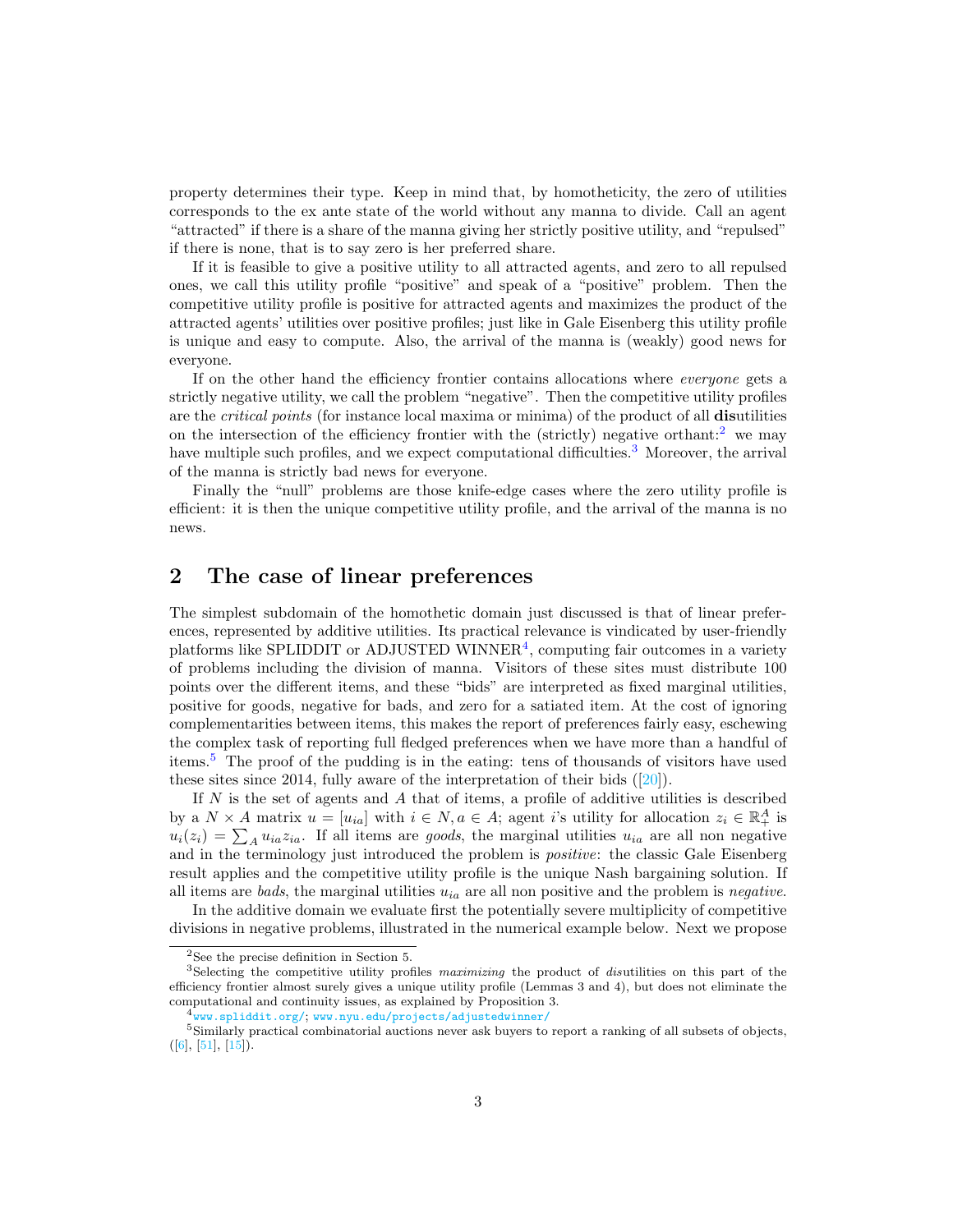an invariance property in the spirit of Maskin Monotonicity characterizing the competitive division rule for any problem, positive, negative or null.

On the other hand we prove some strong impossibility results for all-bads problems (hence for negative ones as well): they limit the appeal of any division rule guaranteeing No Envy, or simply a fair share of the manna to every participants. Therefore the contrast between positive and negative problems goes beyond the competitive approach, which is somewhat counter-intuitive: just like labor is time not spent on leisure, allocating  $z_{ia}$  units of bad a to i is the same as exempting her from eating  $\omega_a - z_{ia}$  units of a (where  $\omega_a$  is the amount of bad a in the manna). But note that we must distribute  $(|N|-1)\omega_a$  units of the a-exemption, while each agent can eat at most  $\omega_a$  units of it: these additional capacity constraints create the normative differences that we identify.



Figure 1 ( $\lambda = 4, 3$ )

A numerical example We start with a two agent, three items sequence of examples illustrating the complicated pattern of competitive allocations in negative problems. We have two agents  $N = \{1, 2\}$ , three items  $A = \{a, b, c\}$ , one unit of each item, and marginal utilities are

$$
\begin{array}{ccc}\n & a & b & c \\
u_1 & -1 & -3 & \lambda \\
u_2 & -2 & -1 & \lambda\n\end{array}
$$

Items a, b are bads; as  $\lambda$  takes all integer values from 4 to  $-3$ , item c goes from good to satiated  $(\lambda = 0)$  to bad. For  $\lambda = 4, 3$  the problem is positive; it is null for  $\lambda = 2$ , then negative from  $\lambda = 1$  to  $-3$ . Figure 1 shows in each case the set of feasible utility profiles, and the competitive utility profiles. Their number varies from 1 to 4. For instance if  $\lambda = -1$  all items are bads and the four competitive utility profiles are  $(-1, -2)$ ,  $(-1.5, -1.5)$ ,  $(-2, -1)$ ,  $(-2.5, -0.83)$ . In Section 5 (Lemmas 3 and 4) we propose to select the profile  $(-1.5, -1.5)$ maximizing the product of *disutilities*; the corresponding allocation is  $z_1 = (1, 0, \frac{1}{2}), z_1 =$  $(0, 1, \frac{1}{2})$ . Note that for  $\lambda = 1$  (Figure 1.e) this maximum is achieved by the competitive allocation most favourable to agent 1.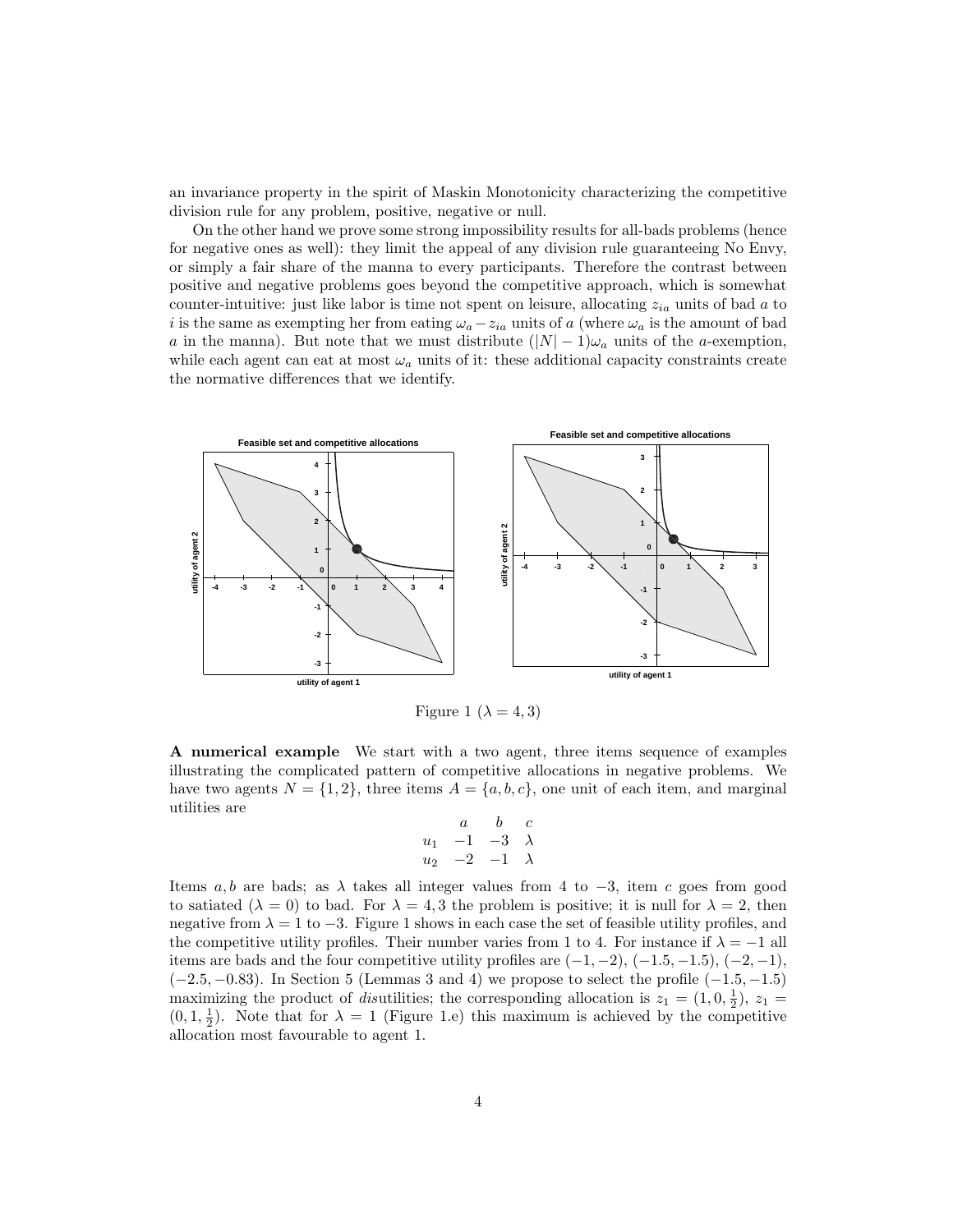

Figure 1 ( $\lambda = 2, 1, 0, -1$ )

In Subsection 6.1 we estimate the maximal number of welfare-wise different competitive allocations in an all bads (or negative) problem. This number grows at least exponentially in the smallest of the number of agents or bads (Proposition 1).

An axiomatic characterization of the competitive rule In the linear domain agents report marginal utilities, which we can interpret as "bids" for the different items (as in [\[42\]](#page-32-1)). Thus agent is bid  $u_{ia}$  for item a is "losing" if she ends up not consuming any a. Independence of Lost Bids (ILB) means that nothing changes when we lower a losing bid: it remains losing and the allocation selected by the rule does not change. The ILB axiom implies a weak incentive property: misreporting on an item which I do not consume anyway (whether I misreport or not) does not pay, and does not affect anyone else either. Here is another consequence of ILB. Suppose item a is a good for agent 1,  $u_{ia} > 0$ , but a bad for agent 2,  $u_{2a} < 0$ ; by Efficiency agent 2 consumes no a; then ILB says that the selected allocations do not change if agent 2's bid for a was zero instead of  $u_{2a}$ . In turn this means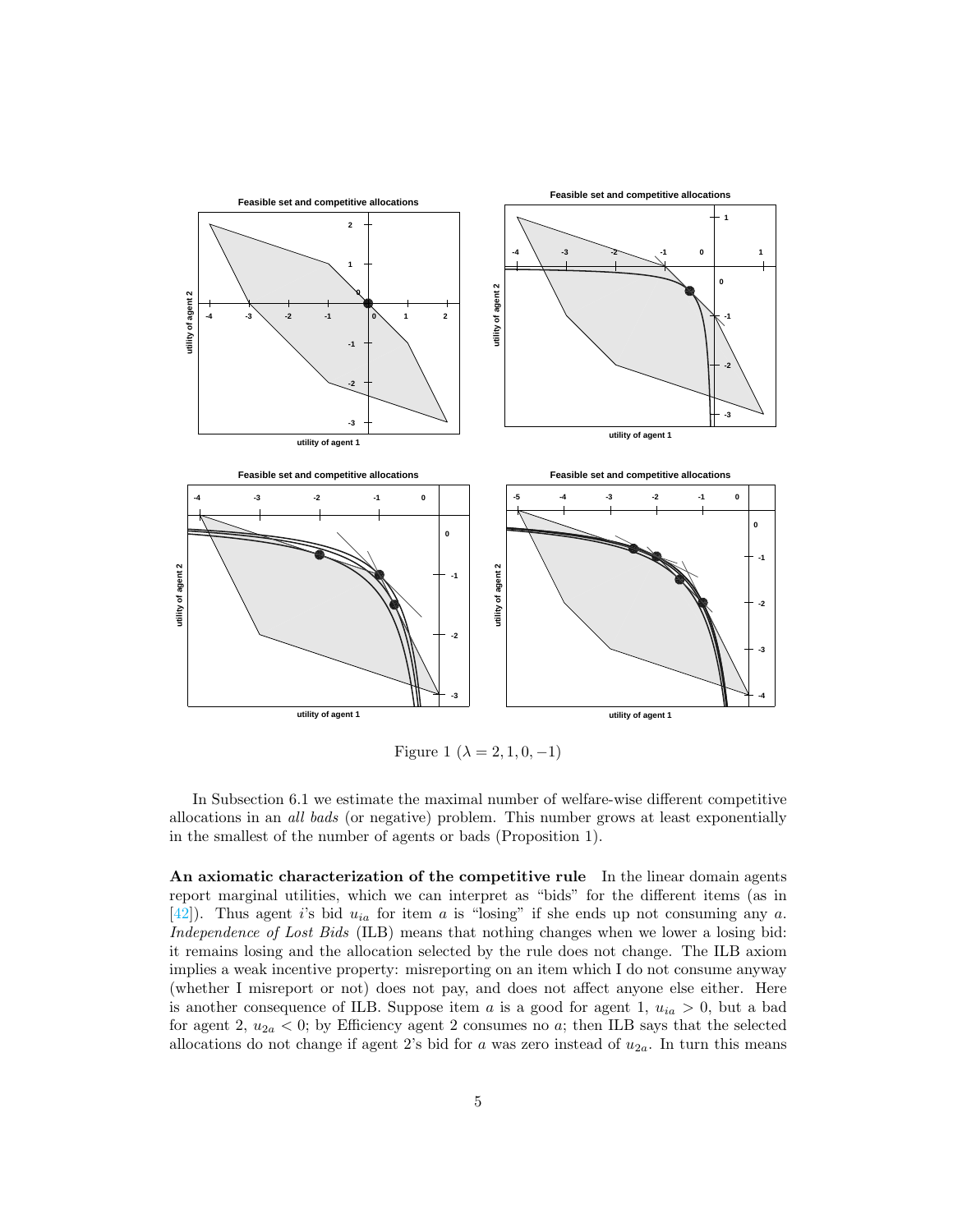

Figure 1 ( $\lambda = -2, -3$ )

that if an item is strictly good for someone, we can assume that it is either good or satiated for everyone else.

The ILB axiom is a weak form of Maskin Monotonicity as explained in Subsection 7.7. In combination with the requirement that all agents end up on the same side of their zero utility, it promptly characterizes the competitive rule for all mixed manna problems (Proposition 2).

Continuity and Monotonicity properties For a general problem with goods and bads, the set of competitive utility profiles is an upper-hemi-continuous correspondence in the matrix of marginal utilities. For positive problems it is single-valued, hence continuous, but for negative problems it does not admit a continuous single-valued selection. Proposition 3 strengthens this statement by weakening the competitiveness requirement to the much less demanding test of No Envy. In an all bads problem with three or more agents, there is no continuous single valued selection of the set of efficient and Non Envious allocations; in particular with  $n$  agents and two bads the corresponding set of utility profiles can have up to roughly  $\frac{2}{3}n$  connected components.

Our last result is also a (simple) impossibility statement. We use the familiar axiom Resource Monotonicity (RM) to draw another wedge between positive and negative problems. RM is a solidarity requirement when the manna improves: if we increase the amount of a unanimous good (an item everyone likes), or decrease that of a unanimous bad, everyone should benefit at least weakly.<sup>[6](#page-5-0)</sup> In a positive problem the (single-valued) competitive rule is Resource Monotonic, but in an all bads problems (hence in negative problems as well), no single-valued rule guaranteeing his *Fair Share* to every agent<sup>[7](#page-5-1)</sup> is Resource Monotonic (Proposition 4).

<span id="page-5-0"></span> $^6{\rm RM}$  has been applied to many other resource allocation problems with production and/or indivisibilities. See the recent survey [\[45\]](#page-32-6).

<span id="page-5-1"></span><sup>&</sup>lt;sup>7</sup>That is, no one is worse off than by consuming a  $\frac{1}{n}$ -th share of every item. It is an uncontroversial fairness requirement, much weaker than No Envy in the linear domain.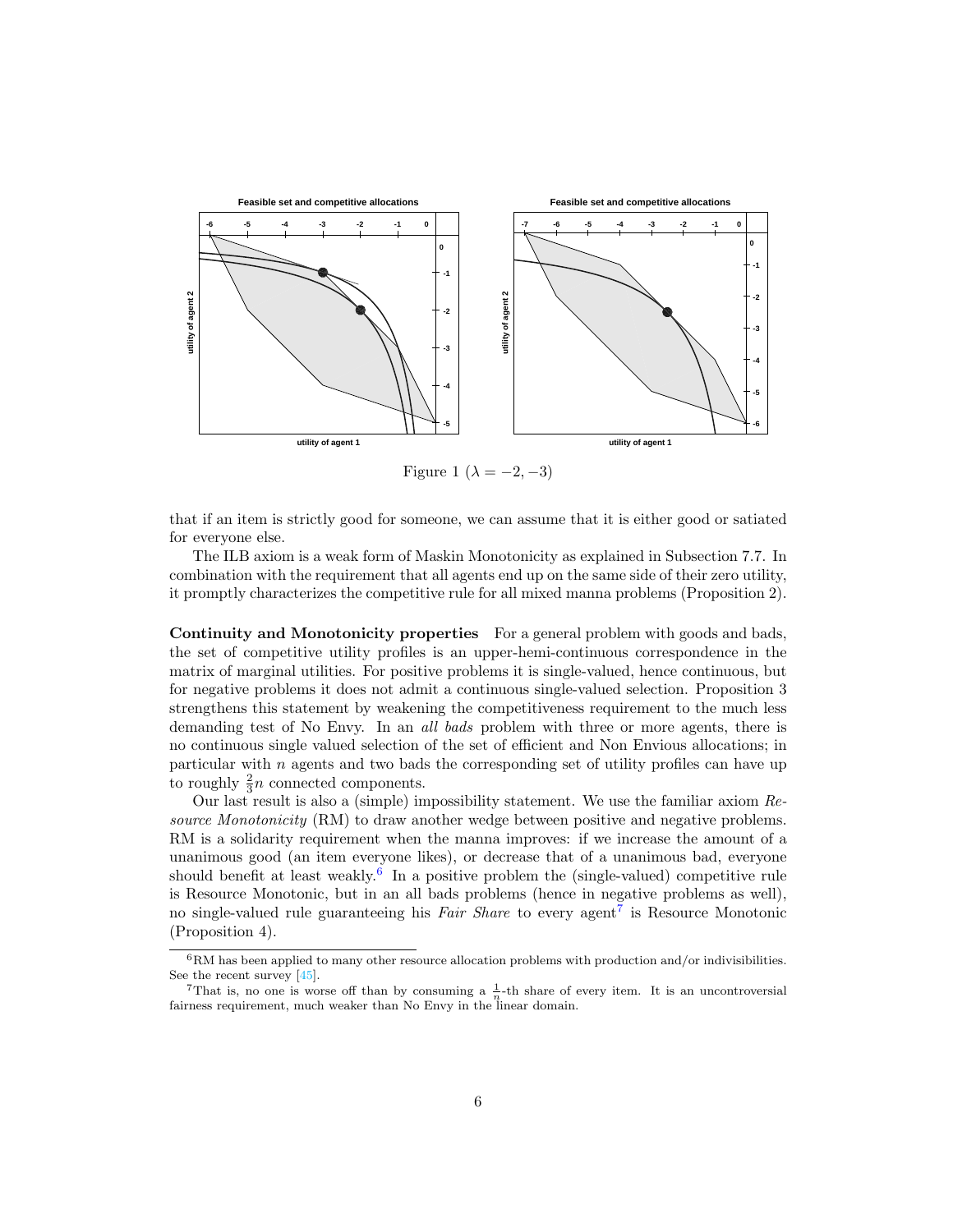Contents After reviewing the literature (Section 3) and defining the model (Section 4), Section 5 states our generalization of Gale Eisenberg to mixed manna. We focus in Section 6 on the subdomain of linear preferences and the four propositions just described. All substantial proofs are in Section 7.

## 3 Related literature

1. Steinhaus' 1948 "cake-division" model([\[43\]](#page-32-0)), assumes linear preferences represented by atomless measures over, typically, a compact euclidean set. It contains our model for goods as the special case where the measures have piecewise constant densities. Sziklai and Segal-Halevi([\[38\]](#page-31-5)) show that it preserves the equivalence of the competitive rule and the Nash product maximizer, and that this rule is Resource Monotonic. The cake division literature pays some attention to the division of a bad cake, to prove the existence of envy-free divisions ofthe cake  $([44], [3])$  $([44], [3])$  $([44], [3])$  $([44], [3])$  $([44], [3])$ , or to examine how the classic algorithms by cuts and queries can or cannotbe adapted to this case  $([7], [37])$  $([7], [37])$  $([7], [37])$  $([7], [37])$  $([7], [37])$ . It does not discuss the competitive rule for a bad cake.

2. The recent work in computational social choice discusses extensively the fair division of goods (see the survey  $[8]$ ), recognizing the practical convenience of additive utilities and the conceptual advantages of the competitive solution in that domain (see [\[31\]](#page-31-7), [\[50\]](#page-32-4)). For instanceMegiddo and Vazirani  $([30])$  $([30])$  $([30])$  show that the competitive utility profile depends continuously upon the rates of substitution and the total endowment; Jain and Vazirani([\[25\]](#page-31-4)) that it can be computed in time polynomial in the dimension  $n+m$  of the problem (number of agents and of goods).

3. The fair division of indivisible goods with additive utilities is a much studied variant of the standard model. The maximization of the Nash product loses its competitive interpretationand becomes hard to compute  $([26])$  $([26])$  $([26])$ , however it is envy-free "up to at most one object"([\[11\]](#page-30-9)) and can be efficiently approximated for many utility domains ([\[14\]](#page-30-10), [\[1\]](#page-29-5), [\[2\]](#page-29-6), [\[13\]](#page-30-11)). Also Budish([\[9\]](#page-30-2)) approximates the competitive allocation in problems with a large number of copies of several good-types by allowing some flexibility in the number of available copies.

4. Our Proposition 2 is closely related to several axiomatic characterizations of the competitive rule for the fair division of private goods, in the much larger domain of Arrow-Debreu preferences. The earliest results by Hurwicz  $(23)$  and Gevers  $(18)$  are refined byThomson  $([46])$  $([46])$  $([46])$  and Nagahisa  $([33])$  $([33])$  $([33])$ : any efficient and Pareto indifferent rule meeting (some variants of) Maskin Monotonicity (MM) must contain the competitive rule.[8](#page-6-0) Our Independence of Lost Bids is weaker than MM in the linear domain, so our Proposition 2 is a variant of these results in the case of mixed items (and homothetic preferences).

5. The probabilistic assignment of goods with von Neuman Morgenstern utilities is another fair division problem with linear and possibly satiated preferences where Hylland and Zeckhauser $(24)$  and the subsequent literature recommend (a version of) the competitive rule: e. g., [\[21\]](#page-30-15). That rule is no longer related to the maximization of the product of utilities.

6. The purely welfarist axiomatic discussion of non convex bargaining problems identifies the set of critical points of the Nash product among efficient utility profiles as a natural generalisation of the Nash solution: [\[22\]](#page-30-16), [\[39\]](#page-31-11). This solution stands out also in the rationing

<span id="page-6-0"></span><sup>8</sup>Another, logically unrelated characterization combines Consistency and Replication Invariance ([\[47\]](#page-32-9)) or Consistency and Converse Consistency ([\[34\]](#page-31-12)).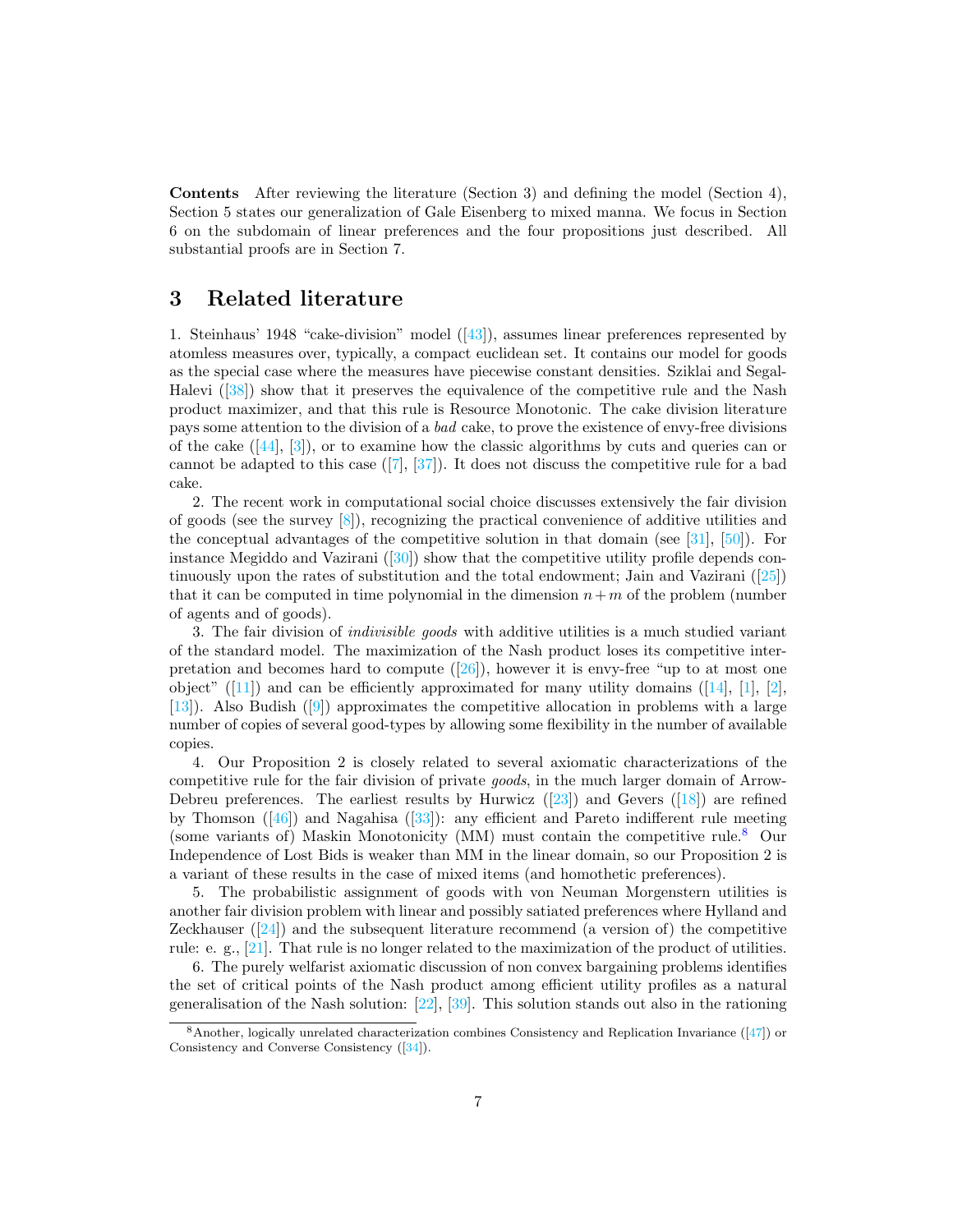

Figures 2 and 3

model of [\[27\]](#page-31-13) where we divide utility losses instead of gains. The latter is closer in spirit to our results for the division of bads.

## 4 The model

The set of agents is N, that of items is A; both are finite. The domain  $\mathcal{H}(A)$  consists of all preferences on  $\mathbb{R}^A_+$  represented by a real-valued utility function v on  $\mathbb{R}^A_+$  that is concave, continuous, and 1-homothetic:  $v(\lambda y) = \lambda v(y)$  for all  $\lambda \geq 0, y \in \mathbb{R}^A_+$ . It is easily checked that if two such utility functions represent the same preference, they differ by a positive multiplicative constant. All our definitions and results are purely ordinal, i. e., independent of the choice of the utility representations; we abuse language by speaking of "the utility function v in  $\mathcal{H}(A)$ ".

The graph of a concave and continuous function  $v$  on  $\mathbb{R}^A_+$  is the envelope of its supporting hyperplanes, therefore it takes the form  $v(y) = \min_{k \in K} \{ \alpha_k \cdot y + \beta_k \}$  for some  $\alpha_k \in \mathbb{R}^{\overline{A}}, \beta_k \in \mathbb{R}$ and a possibly infinite set  $K$ . It is easy to see that  $v$  is also homothetic if and only if we can choose  $\beta_k = 0$  for all k. So the simplest examples are the additive utilities  $v(y) = \alpha \cdot y$ and the piecewise linear utilities like  $v(y) = \min\{y_a + y_b, 4y_a - y_b, 4y_b - y_a\}$  for  $A = \{a, b\}$ , of which the indifference contours are represented on Figure 2. Note that this utility is not globally satiated, but for fixed  $y_b$  it is satiated at  $y_a = y_b$ . For a smooth example of a non monotonic function in  $\mathcal{H}(A)$  consider for example  $v(y) = y_b \ln\{\frac{y_a}{y_b} + \frac{1}{2}\}\,$  represented in Figure 3.

A fair division problem is  $\mathcal{P} = (N, A, u, \omega)$  where  $u \in \mathcal{H}(A)^N$  is the profile of utility functions, and  $\omega \in \mathbb{R}_+^A$  is the manna; we assume  $\omega_a > 0$  for all a.

A feasible allocation (or simply an allocation) is  $z \in \mathbb{R}^{N \times A}_{+}$  such that  $\sum_{N} z_{ia} = \omega_a$  for all a, or in a more compact notation  $z_N = \omega$ . The corresponding utility profile is  $U \in \mathbb{R}^N$  where  $U_i = u_i(z_i)$ . Let  $\mathcal{F}(N, A, \omega)$  be the set of feasible allocations, and  $\mathcal{U}(\mathcal{P})$  the corresponding set of utility profiles. We always omit  $P$  or  $N$ ,  $A$  if it creates no confusion.

We call a feasible utility profile U efficient if it is not Pareto dominated<sup>[9](#page-7-0)</sup>; a feasible allocation is efficient if it implements an efficient utility profile.

**Definition 1:** Given problem P a competitive division is a triple  $(z \in \mathcal{F}, p \in \mathbb{R}^A, \beta \in \mathcal{F}$  ${-1,0,+1}$ ) where z is the competitive allocation, p is the competitive price and  $\beta$  the

<span id="page-7-0"></span><sup>&</sup>lt;sup>9</sup>That is  $U \leq U'$  and  $U' \in \mathcal{U}(\mathcal{P}) \Longrightarrow U' = U$ .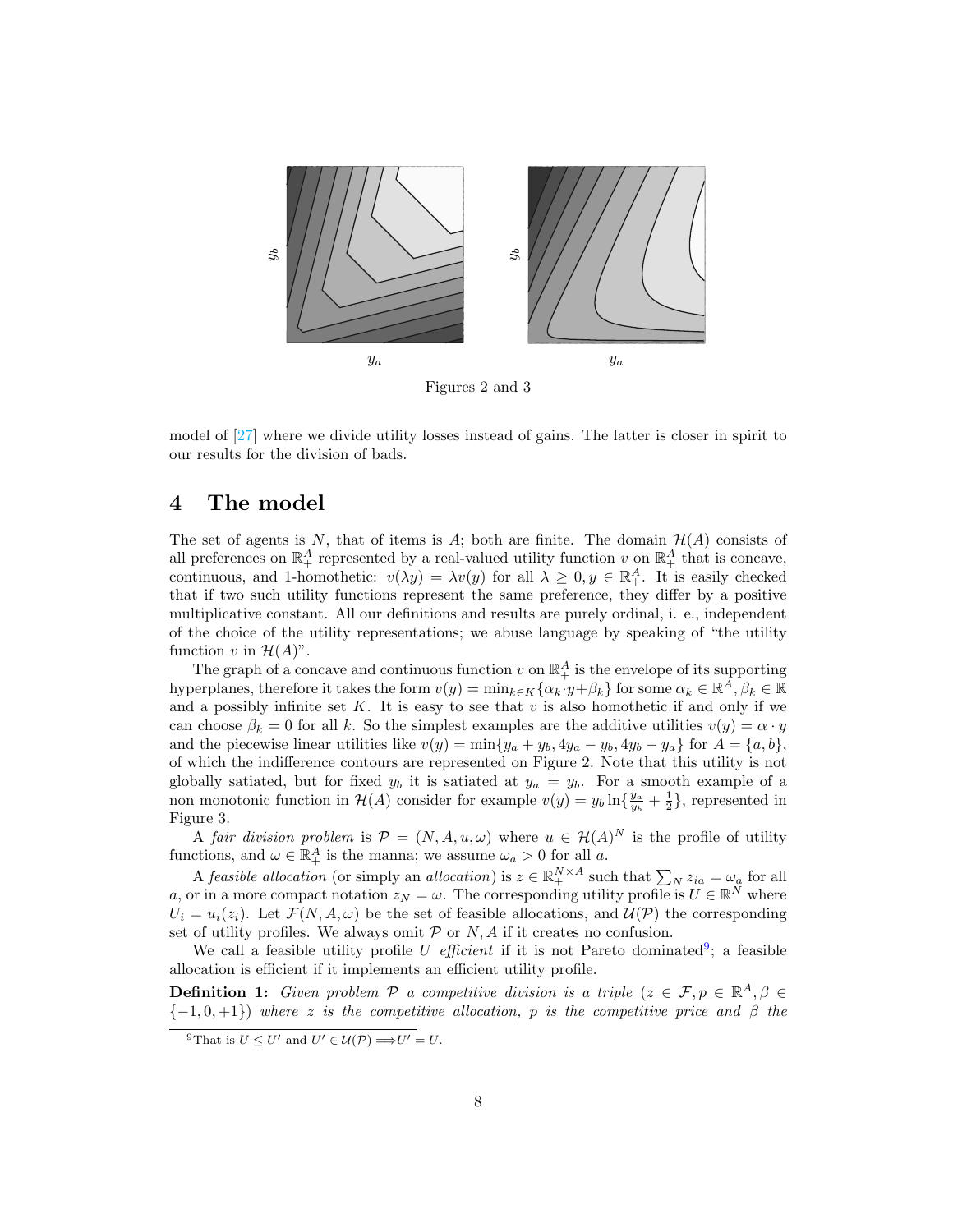individual budget. The allocation  $z$  is feasible and each  $z_i$  maximizes i's utility in the budget set  $B(p, \beta) = \{y_i \in \mathbb{R}^A_+|p \cdot y_i \leq \beta\}$ :

<span id="page-8-0"></span>
$$
z_i \in d_i(p, \beta) = \arg \max_{y_i \in B(p, \beta)} \{u_i(y_i)\}
$$
\n<sup>(1)</sup>

Moreover  $z_i$  minimizes i's wealth in her demand set

<span id="page-8-1"></span>
$$
z_i \in \arg\min_{y_i \in d_i(p,\beta)} \{p \cdot y_i\} \tag{2}
$$

We write  $CE(\mathcal{P})$  for the set of competitive allocations, and  $CU(\mathcal{P})$  for the corresponding set of utility profiles.

Existence of a competitive allocation can be derived from (much) earlier results that do not require monotonic preferences (e.g., Theorem 1 in  $[28]$ ; see also  $[40]$ ), but our main result in the next section gives instead a constructive proof.

In addition to utility maximization  $(1)$ , property  $(2)$  requires demands to be *parsimo*nious: each agent spends as little as possible for her competitive allocation. This requirement appears already in [\[28\]](#page-31-3): in its absence some satiated agents in  $N_-\,$  may inefficiently eat some items useless to themselves but useful to others.[10](#page-8-2)

Recall three standard normative properties of an allocation  $z \in \mathcal{F}(N, A, \omega)$ . It is Non Envious iff  $u_i(z_i) \ge u_i(z_j)$  for all i, j. It Guarantees Fair Share utility iff  $u_i(z_i) \ge u_i(\frac{1}{n}\omega)$ for all *i*. It is in the Weak Core from Equal Split iff for all  $S \subseteq N$  and all  $y \in \mathbb{R}^{S \times A}_{+}$  such that  $y_S = \frac{|S|}{n}$  $\frac{s_1}{n}\omega$ , there is at least one  $i \in S$  such that  $u_i(z_i) \geq u_i(y_i)$ . When we divide goods competitive allocations meet these three properties, even in the much larger Arrow Debreu preference domain. This is still true with mixed items.

Lemma 1 A competitive allocation is efficient; it is No Envious, Guarantees Fair Share, and is in the Weak Core from Equal Split.

**Proof.** No Envy is clear. Fair Share Guaranteed holds because  $B(p, \beta)$  contains  $\frac{1}{n}\omega$ . We check Efficiency. If  $(z, p, \beta)$  is a competitive division and z is Pareto-dominated by some  $z' \in \mathcal{F}$ , then for all  $i \in N$  we must have  $(p, z'_i) \geq (p, z_i)$  because otherwise i can either benefit or save money by switching to  $z'_{i}$  (property [\(2\)](#page-8-1)). Since  $z'$  dominates z, some agent j strictly prefers  $z'_j$  to  $z_j$ , and therefore  $z'_j$  is outside his budget set, i.e.,  $(p, z'_j) > (p, z_j)$ . Summing up these inequalities over all agents we get the contradiction  $(p, \omega) > (p, \omega)$ . The argument for the Weak Core property is similar.

Remark 1: A competitive allocation may fail the standard Core from Equal Split property, where coalition S blocks allocation z if it can use its endowment  $\frac{|S|}{n}e^A$  to make everyone in S weakly better off and at least one agent strictly more. This is because "equal split" may give resources to agents who have no use for them. Say three agents share one unit of item a with  $u_i(z_i) = z_i$  for  $i = 1, 2$  and  $u_3(z_3) = -z_3$ . The competitive allocation splits a equally between agents 1 and 2, which coalition  $\{1,3\}$  blocks by giving  $\frac{2}{3}$  of a to agent 1.

<span id="page-8-2"></span><sup>&</sup>lt;sup>10</sup>For instance  $N = \{1, 2\}, A = \{a, b\}, \omega = (1, 1)$  and  $u_1(z_1) = 6z_{1a} + 2z_{1b}$ ,  $u_2(z_2) = -z_{2b}$ . The inefficient allocation  $z_1 = (\frac{1}{3}, 1), z_2 = (\frac{2}{3}, 0)$  meets [\(1\)](#page-8-0) for  $p = (\frac{3}{2}, \frac{1}{2})$  and  $\beta = 1$ . But  $z_2' = (0, 0)$  also gives zero utility to agent 2 and costs zero, so  $z_2$  fails [\(2\)](#page-8-1). The unique competitive division according Definition 1 is efficient:  $z_1 = (1, 1), z_2 = 0, \text{ and } p = (\frac{1}{2}, \frac{1}{2}).$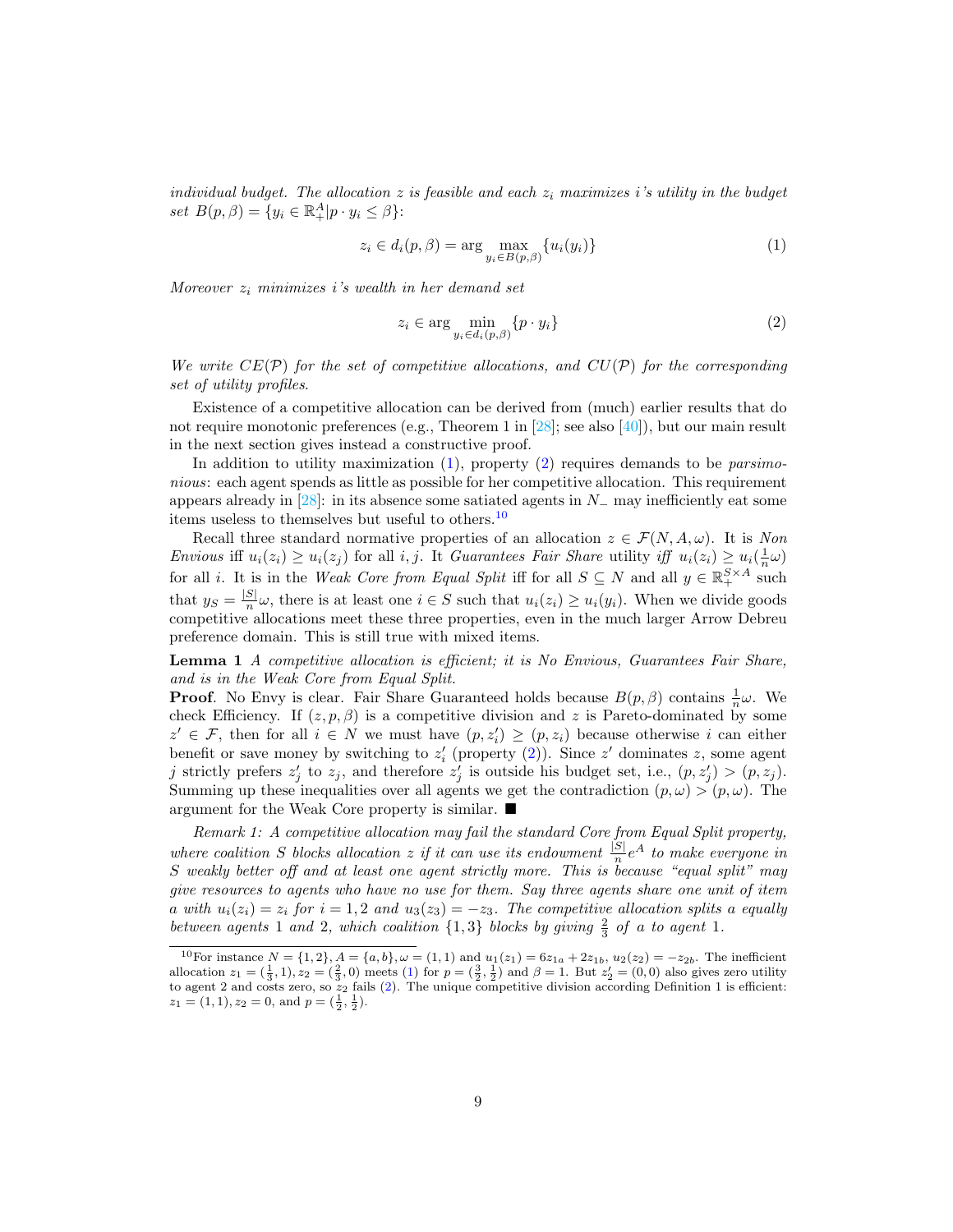## 5 Main result

We define formally the partition of division problems alluded to in the Introduction. Given a problem  $P$  we partition N as follows:

$$
N_{+} = \{i \in N | \exists z \in \mathcal{F} : u_i(z_i) > 0\} ; N_{-} = \{i \in N | \forall z \in \mathcal{F} : u_i(z_i) \le 0\}
$$

We call agents in  $N_+$  attracted to the manna, and those in  $N_-$  repulsed by it. All agents in  $N_$ , and only those, are globally satiated, and for them  $z_i = 0$  is a global maximum, not necessarily unique.

The partition is determined by the relative position of the set  $U$  of feasible utility profiles and the cone  $\Gamma = \mathbb{R}^{N_+} _+ \times \{0\}^{N_-}$ , where attracted agents benefit while repulsed agents do not suffer. Let  $\Gamma^* = \mathbb{R}_{++}^{N_+} \times \{0\}^{N_-}$  be the relative interior of  $\Gamma$ .

**Lemma 2** Each problem  $P$  is of (exactly) one of three types: positive if  $U \cap \Gamma^* \neq \emptyset$ ; negative if  $U \cap \Gamma = \emptyset$ ; null if  $U \cap \Gamma = \{0\}.$ 

Given a smooth function f and a closed convex C we say that  $x \in C$  is a critical point of f in C if the upper contour of f at x has a supporting hyperplane that supports C as well:

$$
\forall y \in C : \partial f(x) \cdot y \le \partial f(x) \cdot x \text{ and/or } \forall y \in C : \partial f(x) \cdot y \ge \partial f(x) \cdot x \tag{3}
$$

This holds in particular if  $x$  is a local maximum or local minimum of  $f$  in  $C$ .

In the next statement we write  $\mathcal{U}^{eff}$  for the set of efficient utility profiles, and  $\mathbb{R}^N_{=}$  for the interior of  $\mathbb{R}^N_-$ .

Theorem Competitive divisions exist in all problems P. Moreover

i) If  $P$  is positive their budget is  $+1$ ; an allocation is competitive iff its utility profile maximizes the product  $\Pi_{N_+} U_i$  over  $\mathcal{U} \cap \Gamma^*$ ; so  $CU(\mathcal{P})$  contains a single utility profile, positive in  $N_+$  and null in  $N_-$ .

ii) If  $\mathcal P$  is negative their budget is -1; an allocation is competitive iff its utility profile is in  $\mathcal{U}^{eff} \cap R^N_{=}$  and is a critical point of the product  $\Pi_N|U_i|$  in  $\mathcal{U}$ ; so all utility profiles in  $CU(\mathcal{P})$  are negative.

iii) If  $P$  is null their budget is 0; an allocation is competitive iff its utility profile is 0.

We see that the competitive utility profiles are entirely determined by the set of feasible utility profiles: the competitive approach still has a welfarist interpretation when we divide a mixed manna.

Moreover the Theorem implies that the task of dividing the manna is either good news (at least weakly) for everyone, or strictly bad news for everyone.

The possible multiplicity of  $CU(\mathcal{P})$  for negative problems with linear preferences is the subject of Subsection 6.1. Without backing up this proposal by specific normative arguments, we submit that a natural selection of  $CU(\mathcal{P})$  obtains by maximizing the Nash product of individual *disutilities* on the negative efficiency frontier.<sup>[11](#page-9-0)</sup>

**Lemma 3** If  $P$  is a negative problem, the profile  $U^*$  maximizing the Nash product  $\prod_{i\in N} |U_i|$ over  $U^{eff} \cap \mathbb{R}^N_-$  is a critical point of the product on U and  $U_i^* < 0$  for all  $i \in N$ ; hence  $U^* \in CU(\mathcal{P}).$ 

<span id="page-9-0"></span>This selection is almost always unique: we prove this in the linear domain.

<sup>&</sup>lt;sup>11</sup>Note that minimizing the  $\prod_{i\in N} |U_i|$  on  $\mathcal{U} \cap \mathbb{R}^N_-$  picks a boundary point where this product is null, not a competitive allocation.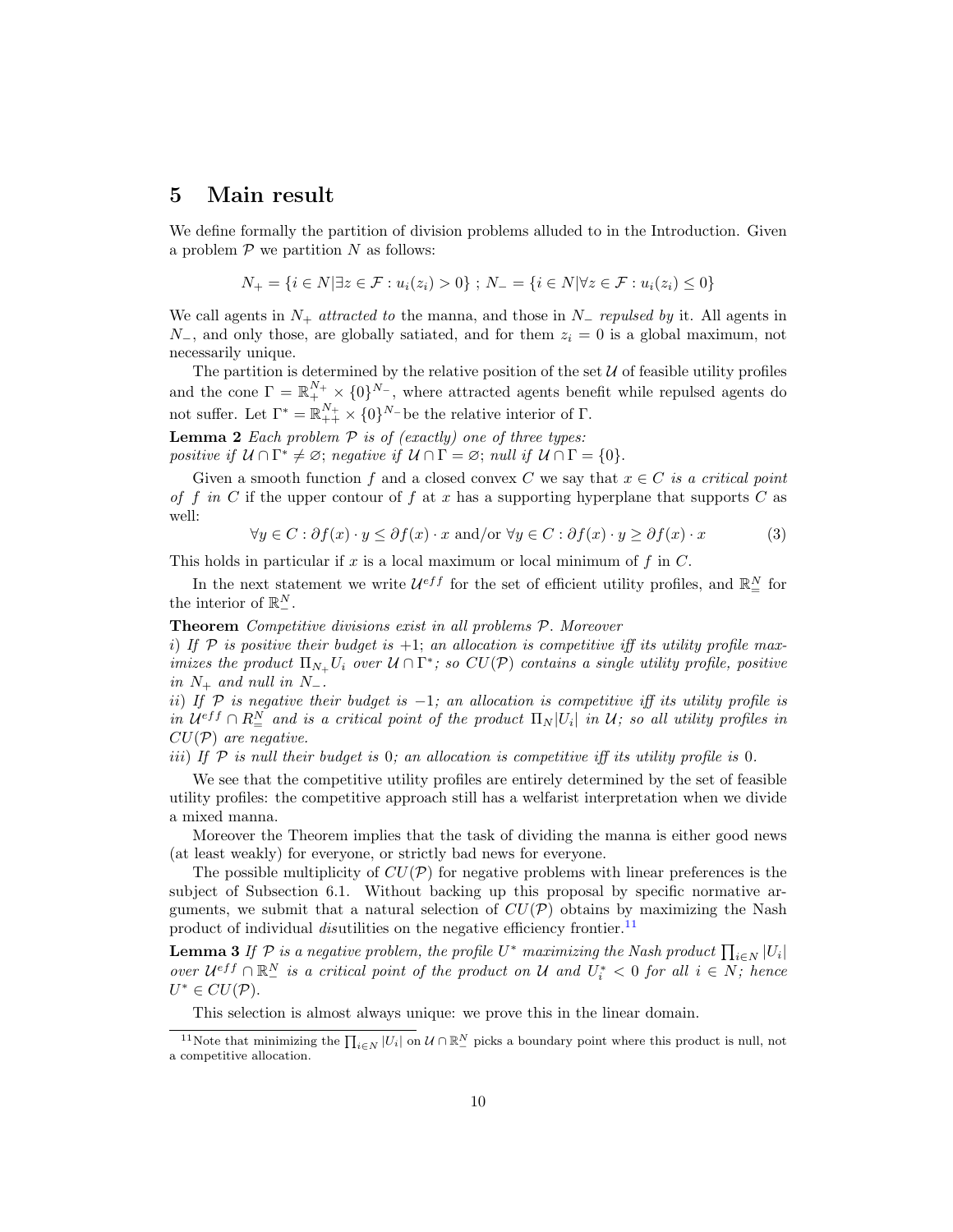**Lemma 4** Fix N, A and  $\omega$ . For almost all negative problems  $\mathcal{P} = (N, A, u, \omega)$  with additive utilities (w.r.t. the Lebesque measure on the space  $R^{N\times A}$  of utility matrices) the utility profile U <sup>∗</sup> defined in Lemma 3 is unique.

Remark 2 The Competitive Equilibrium with Fixed Income Shares (CEFI for short) replaces in Definition 1 the common budget  $\beta$  by individual budgets  $\theta_i\beta$ , where the positive weights  $\theta_i$  are independent of preferences. It is well known that in an all goods problem, this asymmetric generalization of the competitive solution obtains by maximizing the weighted product  $\Pi_N U_i^{\theta_i}$  of utilities, so that it preserves the uniqueness, computational and continuity properties of the symmetric solution. The same is true of our Theorem that remains valid word for word for the CEFI divisions upon raising  $U_i$  to the power  $\theta_i$ . In particular the partition of problems in positive, negative or null is unchanged.

## 6 Additive utilities

A utility function is now a vector  $u_i \in \mathbb{R}^A$  and corresponding utilities are  $U_i = u_i$ A utility function is now a vector  $u_i \in \mathbb{R}^A$  and corresponding utilities are  $U_i = u_i \cdot z_i = \sum_A u_{ia} z_{ia}$ . For agent *i* item *a* is a good (resp. a bad) if  $u_{ia} > 0$  (resp.  $u_{ia} < 0$ ); if  $u_{ia} = 0$ she is satiated with any amount of a. Given a problem  $P$  the following partition of items is key to understanding the competitive divisions.

<span id="page-10-0"></span>
$$
A_{+} = \{a | \exists i : u_{ia} > 0\} ; A_{-} = \{a | \forall i : u_{ia} < 0\} ; A_{0} = \{a | \max_{i} u_{ia} = 0\}
$$
(4)

We call an item in  $A_+$  a *collective good*, one in  $A_-$  a *collective bad*, and one in  $A_0$  a *neutral* item. In an efficient allocation an item in  $A_+$  is consumed only by agents for whom it is a good, and a neutral item in  $A_0$  is consumed only by agents who are indifferent to it. We note that the above partition determines the sign of competitive prices.

Fact: if  $(z, p, \beta)$  is a competitive division, we have

<span id="page-10-1"></span>
$$
p_a > 0 \text{ if } a \in A_+ \; ; \; p_a < 0 \text{ if } a \in A_- \; ; \; p_a = 0 \text{ if } a \in A_0 \tag{5}
$$

The proof is simple. If the first statement fails an agent who likes  $a$  would demand an infinite amount of it; if the second fails no one would demand b. If the third fails with  $p_a > 0$  the only agents who demand a have  $u_{ia} = 0$ , so that eating some a violates [\(2\)](#page-8-1); if it fails with  $p_a < 0$  an agent such that  $u_{ia} = 0$  gets an arbitrarily cheap demand by asking large amounts of  $a$ , so  $(2)$  fails again.

## 6.1 The multiplicity issue

**Proposition 1** If utilities are additive in problem  $P$ , the number  $|CU(P)|$  of distinct competitive utility profiles is finite. Set  $n = |N|$  and  $m = |A|$ , then

i) If  $n = 2$  the upper bound of  $|CU(\mathcal{P})|$  is  $2m - 1$ .

ii) If  $m = 2$  the upper bound of  $|CU(\mathcal{P})|$  is  $2n - 1$ .

iii) For general n, m,  $|CU(\mathcal{P})|$  can be as high as  $2^{\min\{n,m\}}-1$  if  $n \neq m$ , and  $2^{n-1}-1$  if  $n = m$ .

We offer no guess about the upper bound of  $|CU(\mathcal{P})|$  for general n, m.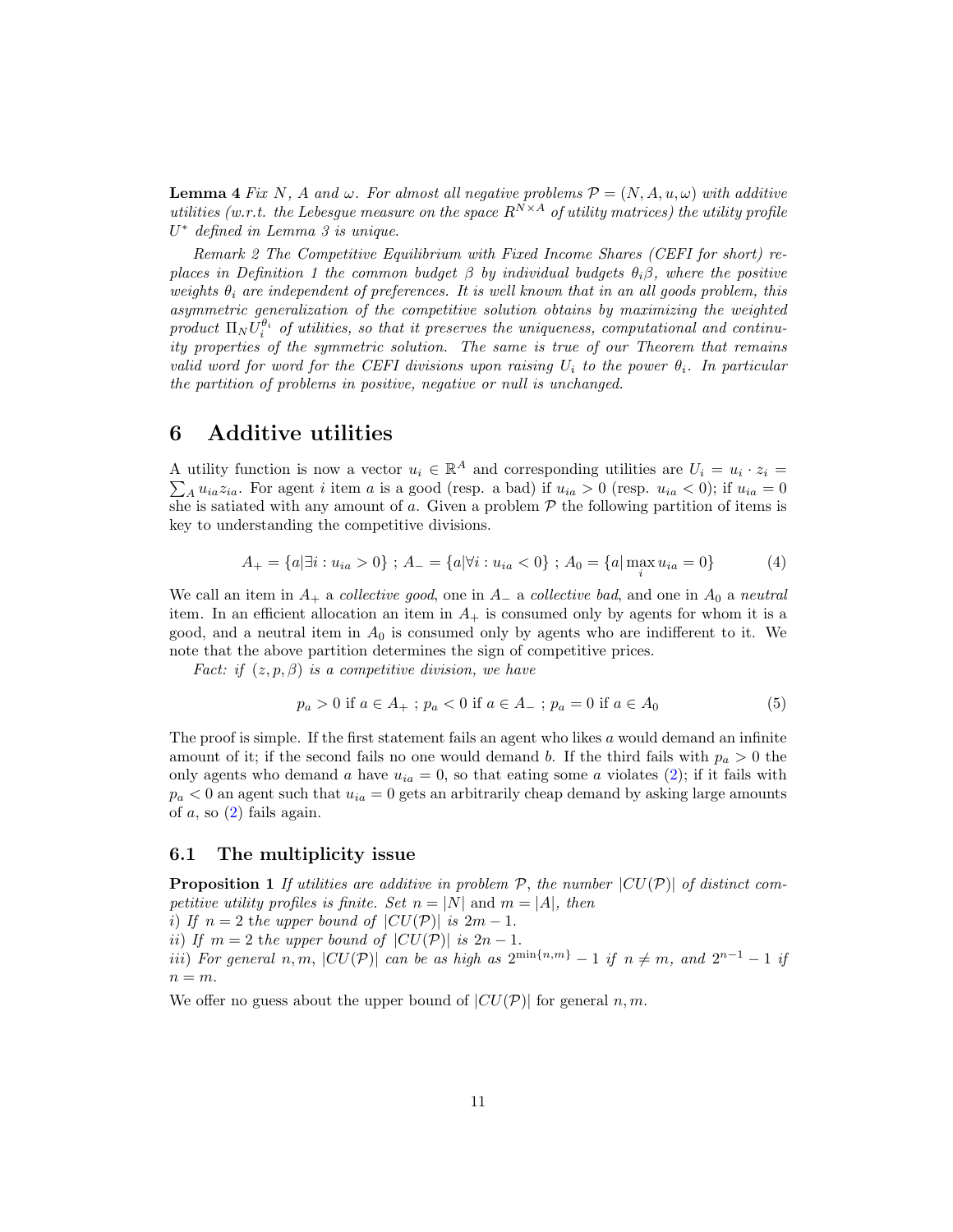Three examples follow to illustrate the Proposition. For statement  $i$ ) the agents in  $N = \{1, 2\}$  share five bads  $A = \{a, b, c, d, e, f\}$ , one unit of each; utilities are

$$
\begin{array}{ccccccccc}\n & a & b & c & d & e & f \\
u_1 & -1 & -1 & -2 & -4 & -8 & -17 \\
u_2 & -17 & -8 & -4 & -2 & -1 & -1\n\end{array}
$$

Here  $|CE(\mathcal{P})| = |CU(\mathcal{P})| = 11$ . In five competitive allocations no bad is split between the agents; agent 1 eats all the bads in a left interval of A, and agent 2 all those in the complement right interval of A. For instance  $\{a, b\}$  for 1 and  $\{c, d, e, f\}$  for 2 is sustained by the price  $p = -(\frac{1}{2}, \frac{1}{2}, \frac{1}{4}, \frac{1}{8}, \frac{1}{8})$  and  $\beta = -1$ . In addition we have six competitive allocations where exactly one bad is shared between 1 and 2, while 1 gets the bads to its left, if any, and 2 those to its right, if any. For instance if we split  $f$  agent 1 gets the five other bads and  $\frac{1}{34}$  of f, while 2 eats  $\frac{33}{34}$  of f; the price is  $p = -\frac{1}{33}(2, 2, 4, 8, 16, 34)$ . Notice that agent 1 gets exactly his Fair Share utility (from eating  $\frac{1}{2}$  of every item).

For statement ii) we take  $N = \{1, 2, 3, 4, 5, 6\}$ , two bads  $A = \{a, b\}$ , one unit of each, and the utilities

| $u_1 \quad u_2 \quad u_3 \quad u_4 \quad u_5 \quad u_6$ |  |  |  |
|---------------------------------------------------------|--|--|--|
| $a -1 -1 -2 -3 -3 -6$                                   |  |  |  |
| $b -6 -3 -3 -2 -1 -1$                                   |  |  |  |

Again  $|CE(\mathcal{P})| = |CU(\mathcal{P})| = 11$ . The five allocations where the left-most agents divide a equally and eat no  $b$ , while the right-most ones divide  $b$  equally and eat no  $a$ , are competitive. For instance 1 and 2 share a while 3, 4, 5, 6 share b corresponds to  $p = -(2, 4)$  and  $\beta = -1$ . In the other six competitive divisions one agent eats some of both bads, agents to his left eat only a and agents to his right only b. For instance the allocation

|  |  | $z_1$ $z_2$ $z_3$ $z_4$ $z_5$ $z_6$                         |  |
|--|--|-------------------------------------------------------------|--|
|  |  | $a \quad 5/12 \quad 5/12 \quad 1/6 \quad 0 \quad 0 \quad 0$ |  |
|  |  | b 0 0 1/6 5/18 5/18 5/18                                    |  |

is sustained by the price  $p = -(\frac{12}{5}, \frac{18}{5})$ .

Finally for statement *iii*) we set  $N = \{1, 2, 3, 4, 5, 6\}, A = \{a, b, c, d, e\}$ , one unit of each bad, and the utilities

|                      |  | $a \quad b \quad c \quad d \quad e$ |  |
|----------------------|--|-------------------------------------|--|
| $u_1$ -1 -3 -3 -3 -3 |  |                                     |  |
| $u_2$ -3 -1 -3 -3 -3 |  |                                     |  |
| $u_3$ -3 -3 -1 -3 -3 |  |                                     |  |
| $u_4$ -3 -3 -3 -1 -3 |  |                                     |  |
| $u_5$ -3 -3 -3 -3 -1 |  |                                     |  |
| $u_6$ -1 -1 -1 -1 -1 |  |                                     |  |

We check that  $|CE(\mathcal{P})| = |CU(\mathcal{P})| = 31$ . The symmetric competitive division with uniform price  $\frac{6}{5}$  for each bad gives to each of the first five agents  $\frac{5}{6}$  units of her preferred bad, while agent  $6$  eats  $\frac{1}{6}$  of every bad, precisely his Fair Share. Now for each strict subset of the first five agents, for instance  $\{3, 4, 5\}$ , there is a competitive allocation where each such agent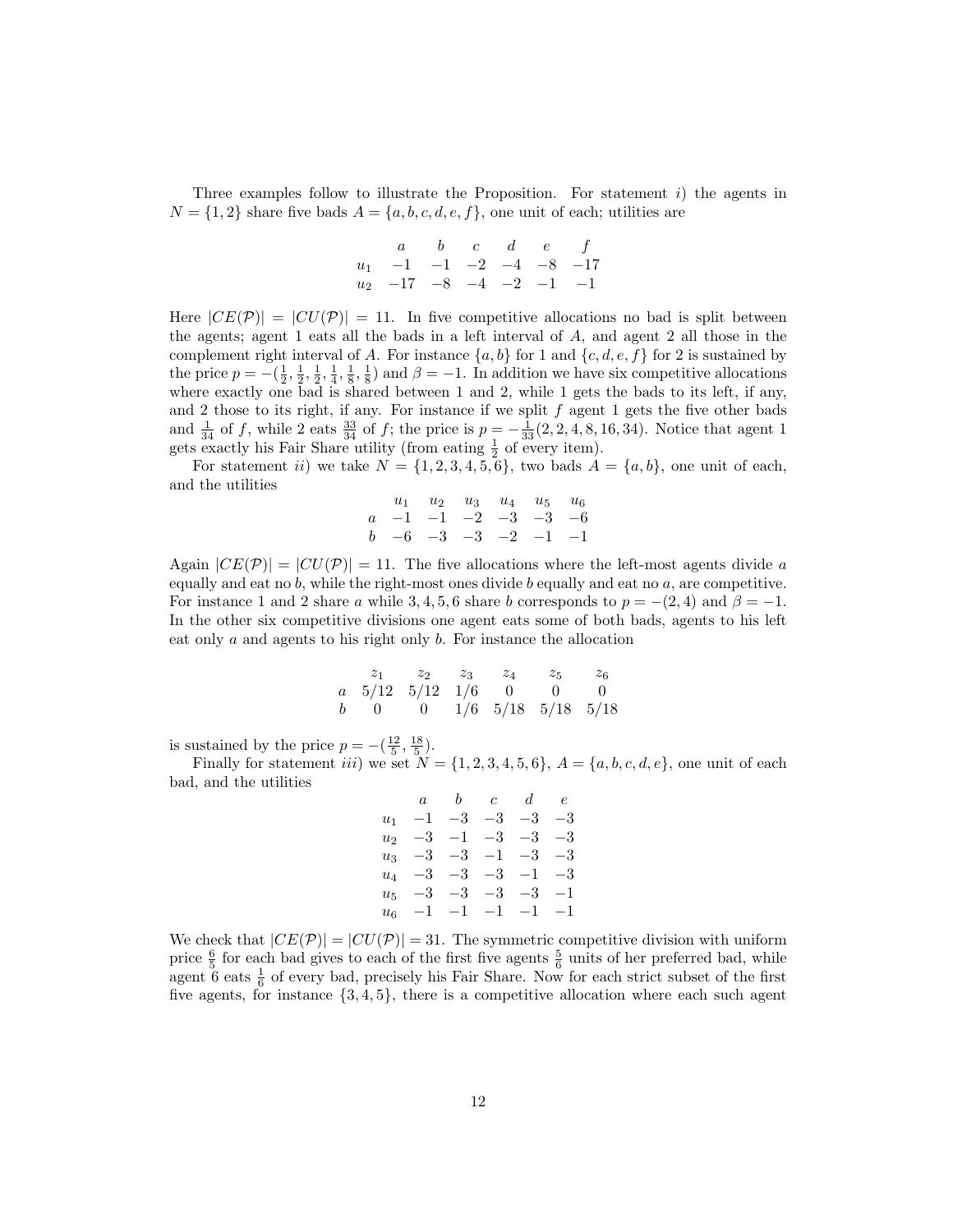eats "his" bad in full, while agent 1 shares the rest with the other agents:

|                 | $\,a$       | $\mathfrak{b}$ | $\mathfrak{c}$ | $d \cdot e$ |                |
|-----------------|-------------|----------------|----------------|-------------|----------------|
| $z_1$           | 2/3         | 0              | 0              | 0           | 0              |
| $\mathcal{Z}_2$ | $\boxed{0}$ | 2/3            | 0              | $0\quad 0$  |                |
| $z_3$           | 0           | $\overline{0}$ | $\mathbf{1}$   | 0           | 0              |
| $z_4$           | 0           | $\overline{0}$ | $\overline{0}$ | $1\,$       | - 0            |
| $\mathcal{Z}_5$ | 0.          | 0.             | 0              | 0           | $\overline{1}$ |
| $z_6$           | 1/3         | 1/3            | 0              | 0           | 0              |

Here prices are  $p = -(\frac{3}{2}, \frac{3}{2}, 1, 1, 1)$ . This construction can be adjusted for each non trivial partition of the first five agents. Note that agent 6's utility goes from −1 (his Fair Share) to  $-\frac{1}{2}$ , when he shares a single bad with a single other agent; utilities of other agents vary also between  $-1$  and  $-\frac{1}{2}$ .

Remark 3. It is easy to show that for  $n = 2$  and/or  $m = 2$ ,  $|CU(\mathcal{P})|$  is odd in almost all problems (excluding only those where the coefficients of u satisfy certain simple equations). We conjecture that a similar statement holds for any  $n, m$ .

### 6.2 Independence of Lost Bids

We offer a compact axiomatic characterization of competitive fair division. Because our axioms compare the selected allocations across different problems, we define first division rules. Notation: when we rescale each utility  $u_i$  as  $\lambda_i u_i$ , the new utility matrix is written  $\lambda * u$ .

**Definition 2** A division rule f associates to every problem  $\mathcal{P} = (N, A, u, \omega)$  a set of feasible allocations  $f(\mathcal{P}) \subset \mathcal{F}(N, A, \omega)$  such that for any rescaling  $\lambda, \lambda_i > 0$  for all i, we have:  $f(N, A, \lambda * u, \omega) = f(N, A, u, \omega)$ . Moreover f meets Pareto-Indifference (PI). For every P and  $z, z' \in \mathcal{F}(N, A, \omega)$ 

$$
\{z \in f(\mathcal{P}) \text{ and } u_i \cdot z_i = u_i \cdot z_i' \text{ for all } i\} \Longrightarrow z' \in f(\mathcal{P})
$$

Note that PI implies that f is entirely determined by its utility correspondence  $F(\mathcal{P}) =$  ${u \cdot z | z \in f(\mathcal{P})}.$  The invariance to rescaling property makes sure that division rules are ordinal constructs, they only depend upon the underlying linear preferences.

The competitive division rule  $\mathcal{P} \rightarrow CE(\mathcal{P})$  meets Definition 2. We give other examples after Proposition 2. Definition 2 is not restricted to linear preferences, but our next axiom is.

Definition 3 The division rule f is Independent of Lost Bids (ILB) if for any two problems  $\mathcal{P}, \mathcal{P}'$  on  $N, A, \omega$  where  $u, u'$  are additive, differ only in the entry ia, and  $u'_{ia} < u_{ia}$ , we have

$$
\forall z \in f(\mathcal{P}) : z_{ia} = 0 \Longrightarrow z \in f(\mathcal{P}')
$$
\n(6)

Recall from Section 2 our interpretation of  $u_{ia}$  as agent i's bid for item a. ILB says that the bid  $u_{ia}$  only matters if it is winning, i. e., agent i eats some of item a. It can be shown that for a generic utility matrix u an efficient allocation z has no more than  $n + m - 1$  non zero coordinates (see Lemma 1 in  $[4]$ ): then ILB reduces considerably the number of parameters relevant to describe the outcome selected by the rule.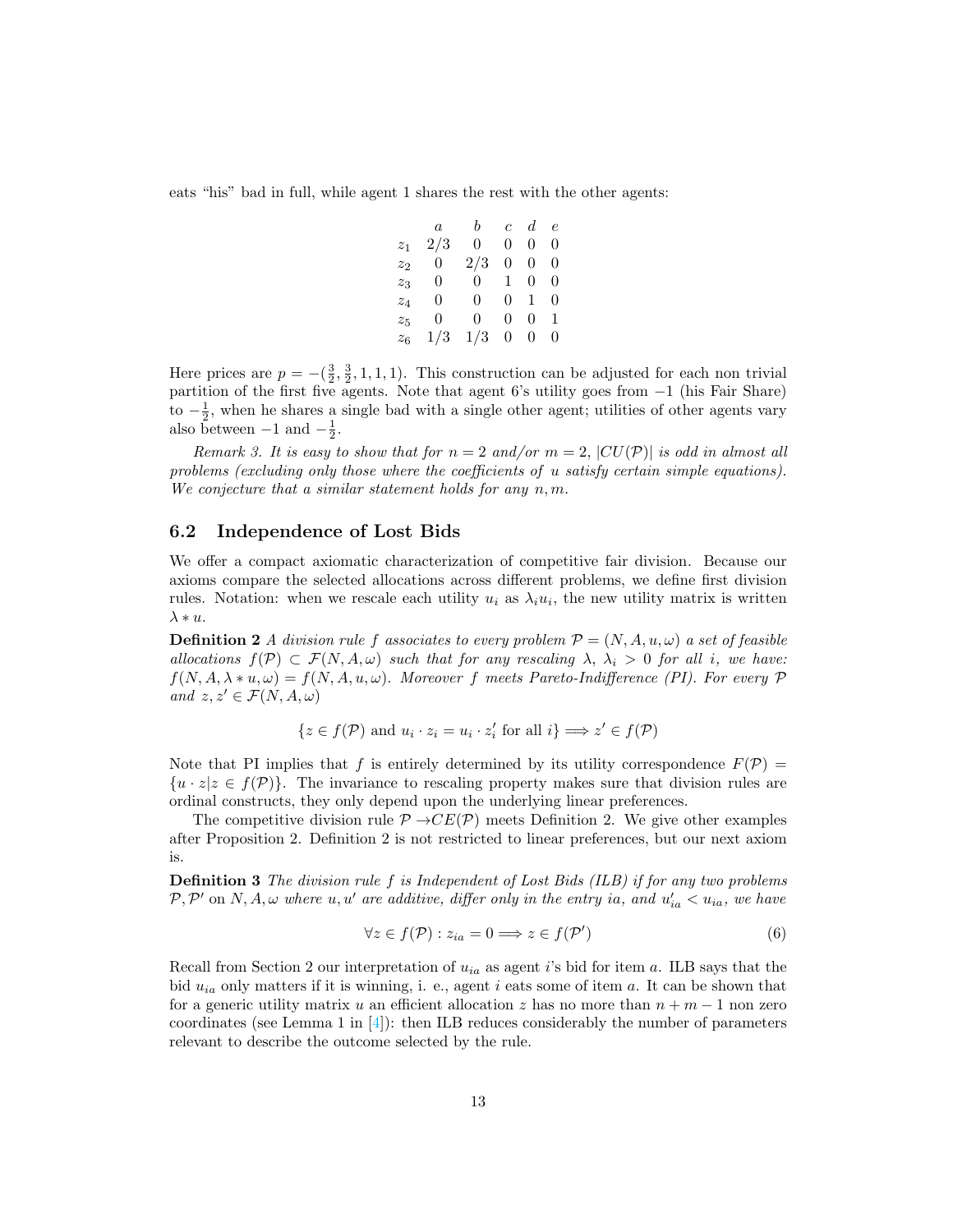That the competitive rule  $\mathcal{P} \to CE(\mathcal{P})$  meets ILB is clear by Definition 1: as a becomes less attractive to i in the shift from  $P$  to  $P'$ , i's Walrasian demand can only shrink, and it still contains  $z_i$ .

The characterization requires the uncontroversial fairness property known as Equal **Treatment of Equals** (ETE): for all  $P$ 

$$
u_i = u_j \Longrightarrow U_i = U_j
$$
 for all  $U \in F(\mathcal{P})$  and all  $i, j \in N$ 

We also impose the solidarity property uncovered in our Theorem. **Solidarity** (SOL): for all P

$$
U_i \cdot U_j \ge 0
$$
 for all  $U \in F(\mathcal{P})$  and all  $i, j \in N$ 

Finally we call the rule  $f$  Efficient (EFF) if it selects only efficient allocations in every problem P.

**Proposition 2** If a division rule meets Equal Treatment of Equals, Solidarity, Efficiency and Independence of Lost Bids, it contains the competitive rule.

If problem P involves only goods  $(u_{ia} \geq 0$  for all  $i, a$ ) or only bads  $(u_{ia} \leq 0$  for all  $i, a)$ , Solidarity is automatically true, so the characterization boils down to ETE, EFF and ILB.

We show after the proof (Subsection 7.7) that ILB is a strictly weaker requirement than Maskin Monotonicity in the linear domain, thus connecting Proposition 2 to earlier results mentioned in point 4 of Section 3.

We discuss the tightness of our characterization.

Drop ETE. The CEFI division rule (Remark 1 Section 5) fails ETE for general weights. It is straightforward to check that it meets ILB either by suitably adapting Lemma 6 or directly in the general Definition 1. Solidarity follows from our (adapted) Theorem.

Drop ILB. Inspired by the Kalai-Smorodinsky bargaining solution we construct now an efficient welfare rule  $F$  meeting SOL and ETE but failing ILB. Observe that if  $P$  is positive we have  $U_i^{\max} = \max_{U \in \mathcal{U}} U_i > 0$  for all  $i \in N_+$ , and if  $\mathcal{P}$  is negative  $U_i^{\min} = \min_{U \in \mathcal{U}} U_i < 0$ . In a positive problem the rule picks the unique efficient utility profile U such that  $\frac{U_i}{U_i^{\max}}$  is constant for  $i \in N_+$ , and  $U_i = 0$  in  $N_-$ ; in a negative problem it picks the efficient profile such that  $\frac{U_i}{U_i^{\min}}$  is constant for all *i*; and the null utility at a null problem.

We do not know if the statement is tight with respect to SOL, but recall that SOL is not needed for all goods or all bads problems. We conjecture that the statement is tight with respect to EFF. We know at least that we cannot drop both EFF and SOL, because a constrained version of the competitive rule, where we impose  $\sum_{A} z_{ia} = \frac{1}{n} \sum_{A} \omega_{ia}$  as in [\[24\]](#page-30-14), satisfies ETE and ILB.

### 6.3 Single-valued Efficient and Envy-Free rules

In this section and the next we uncover some negative features of the competitive division rule in negative problems. It will be enough to state them for "all bads" problems. The first result follows from a careful analysis of the set  $A$  of efficient and envy-free allocations in problems with two bads  $a, b$ , and any number of agents.

**Lemma 5** If we divide at least two bads between at least three agents, there are problems  $P$ where the set  $A$  of efficient and envy-free allocations, and the corresponding set of disutility profiles, have  $\lfloor \frac{2n+1}{3} \rfloor$  connected components.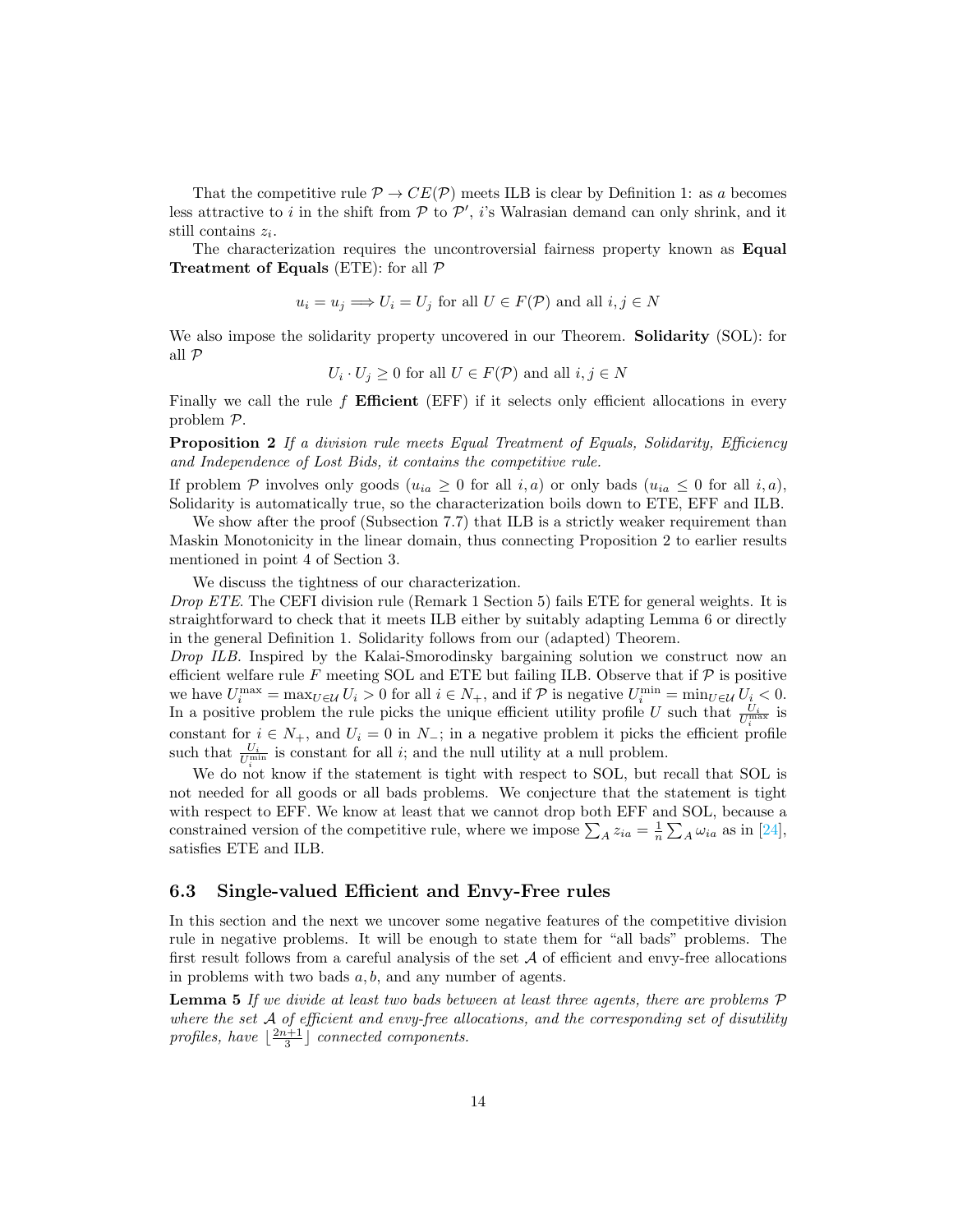In a two-agent problem (even with mixed manna), No Envy coincides with Fair Share Guarantee, so the set  $A$  is clearly connected.

The proof of Lemma 5 makes clear that in a problem with exactly two bads the maximal number of connected components of  $\mathcal A$  is indeed  $\lfloor \frac{2n+1}{3} \rfloor$ . But we have no clue about the maximal number of components in general all-bads problems. Nor do we know the answer for the division of goods: if we divide exactly two goods, one can easily check that  $\mathcal A$  is connected. But beyond this simple case we do not know if  $A$  remains connected in every "all goods" problem.

We call the division rule f **Continuous** (CONT) if for each choice of  $N$ ,  $A$ , the corresponding welfare rule  $(N, A, u, \omega) \to F(N, A, u, \omega)$  is a continuous function of  $u \in \mathbb{R}^{N \times A}$ . If the division rule does not depend upon the units of items in  $A$ <sup>[12](#page-14-0)</sup> CONT implies that  $\mathcal{P} \to F(\mathcal{P})$  is also continuous in  $\omega \in \mathbb{R}^A_+$ .

We call the rule f **Envy-Free** (EVFR) if  $f(\mathcal{P})$  contains at least one envy-free allocation for every problem P.

Proposition 3 If we divide at least two bads between at least four agents, no single-valued rule can be Efficient, Envy-Free and Continuous.

This incompatibility result is tight. The equal division rule,  $F_i(\mathcal{P}) = \{\frac{1}{n}u_i \cdot \omega\}$  for all  $\mathcal{P}$ , is EVFR and CONT. A single-valued selection of the competitive rule  $CU$  meets EFF and EVFR. The Egalitarian rule defined at the end of the previous subsection meets EFF and CONT.

### 6.4 Resource Monotonicity

Adding more of an item that everyone likes to the manna, or removing some of one that everyone dislikes, should not be bad news to anyone: the agents own the items in common and welfare should be comonotonic to ownership. When this property fails someone has an incentive to sabotage the discovery of new goods, or add new bads to the manna.

We say that problem  $\mathcal{P}'$  improves problem  $\mathcal{P}$  on item  $a \in A$  if they only differ in the amount of item a and either  $\{\omega_a \leq \omega'_a \text{ and } u_{ia} \geq 0 \text{ for all } i\}$  or  $\{\omega_a \geq \omega'_a \text{ and } u_{ia} \leq 0 \text{ for all } i\}$ i}.

**Resource Monotonicity** (RM): if  $\mathcal{P}'$  improves upon  $\mathcal{P}$  on item  $a \in A$ , then  $F(\mathcal{P}) \leq$  $F(\mathcal{P}')$ 

### Proposition 4

i) With two or more agents and two or more bads, no efficient single-valued rule can be Resource Monotonic and Guarantee Fair Share  $(u_i \cdot z_i \geq \frac{1}{n} u_i \cdot \omega)$ .

ii) The competitive rule to divide goods is Resource Monotonic (as well as single-valued, efficient and GFS).

The proof of statement i) is by means of a simple two-person, two-bad example. Fix

a b

a rule F meeting EFF, RM and GFS. Consider the problem  $P$  with  $u_1$  -1 -4  $u_2$  −4 −1 and

 $\omega = (1, 1)$ , and set  $U = F(\mathcal{P})$ . As  $-(1, 1)$  is an efficient utility profile, one of  $U_1, U_2$  is at

<span id="page-14-0"></span><sup>&</sup>lt;sup>12</sup>That is, for each  $\lambda > 0$  the set  $F(\mathcal{P})$  is unchanged if we replace  $\omega_a$  by  $\lambda \omega_a$  and  $u_{ia}$  by  $\frac{1}{\lambda} u_{ia}$ . Clearly CU meets this property.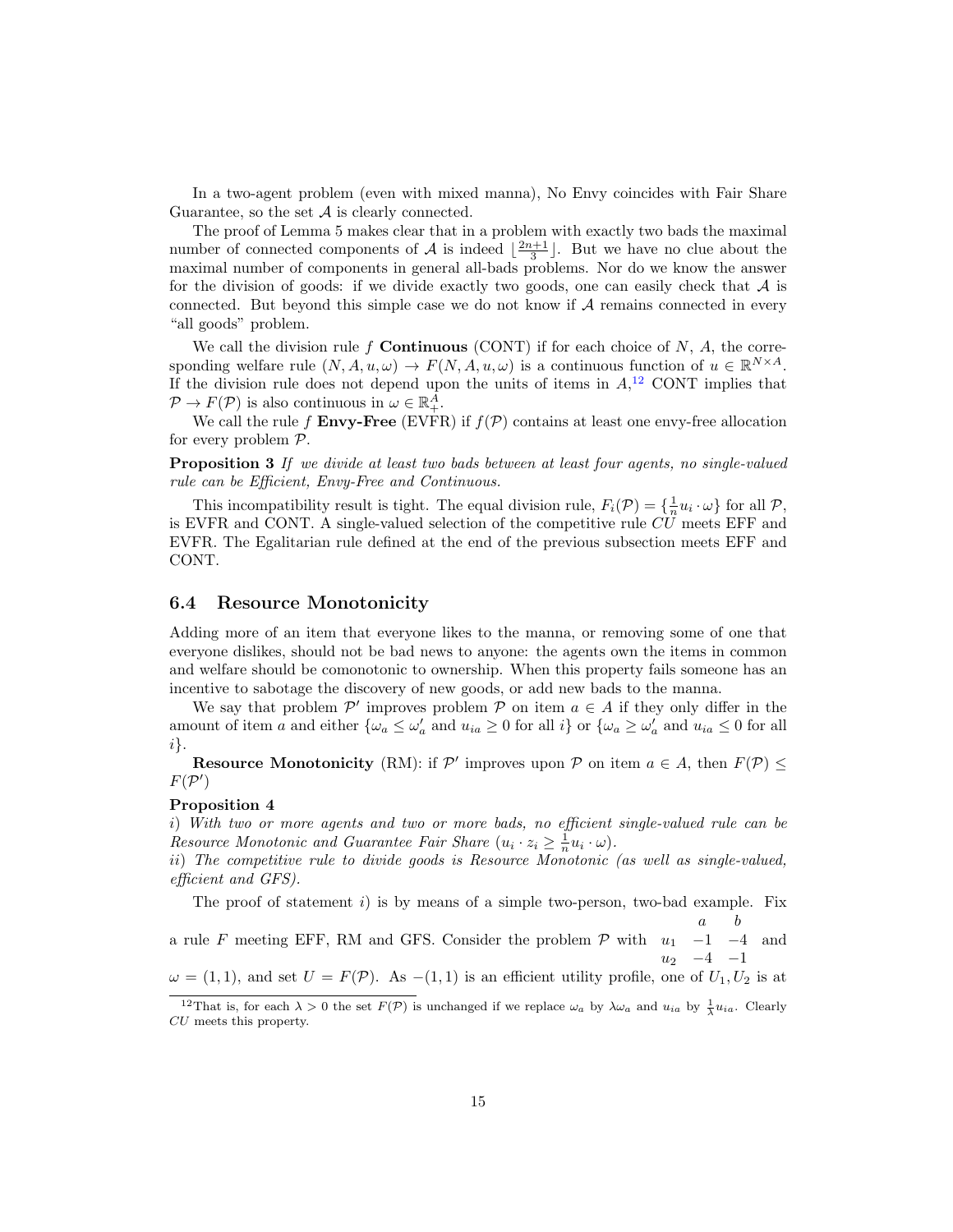least  $-1$ , say  $U_1 \ge -1$ . Now let  $\omega' = (\frac{1}{9}, 1)$  and pick  $z' \in f(\mathcal{P}')$ . By GFS and feasibility:

$$
-z'_{2b} \ge u_2 \cdot z'_2 \ge \frac{1}{2}u_2 \cdot \omega' = -\frac{13}{18}
$$

$$
\implies z'_{1b} \ge \frac{5}{18} \implies u_1 \cdot z'_1 = U'_1 \le -\frac{10}{9} < U_1
$$

contradicting RM. Extending this argument to the general case  $n \geq 3, m \geq 2$  is straightforward.

We omit for brevity the proof of statement ii), available in  $[4]$  as well as in [\[38\]](#page-31-5) for the more general cake-division model. It generalizes easily to positive problems, when we add a unanimous good to an already positive problem.

We stress that this positive result applies only to the linear domain, it does not extend to general homothetic, convex and monotonic preferences. On the latter domain, precisely the same combination of axioms as in Proposition 4 cannot be together satisfied: see  $\lceil 32 \rceil$ and [\[48\]](#page-32-10) . This makes the goods versus bads contrast in the case of linear preferences all the more intriguing.

## 7 Appendix: Proofs

## 7.1 Lemma 2

The three cases are clearly mutually exclusive; we check they are exhaustive. It is enough to show that if U intersects Γ $\neq$  = Γ $\setminus$ {0} then it intersects Γ<sup>\*</sup> as well. Let  $z \in \mathcal{F}$  be an allocation with  $u(z) \in \Gamma_{\neq 0}$  and  $i_+$  be an agent with  $u_{i_+}(z_{i_+}) > 0$ . Define a new allocation z' with  $z'_{i_+} = z_{i_+} + \varepsilon \sum_{j \neq i_+} z_j$  and  $z'_j = (1 - \varepsilon)z_j$  for  $j \neq i_+$ . By continuity we can select a small  $\varepsilon > 0$  such that  $u(z') \in \Gamma_{\neq 0}$ . By construction  $z'_{i+a} > 0$  for all  $a \in A$ .

For any  $j \in N_+ \setminus \{i_+\}$  we can find  $y_j \in \mathbb{R}^A$  such that  $u_j(z_j' + \delta y_j) > 0$  for small  $\delta > 0$ . Indeed if  $u_j(z'_j)$  is positive we can take  $y_j = 0$ . And if  $u_j(z'_j) = 0$ , assuming that  $y_j$  does not exist implies that  $z_j'$  is a local maximum of  $u_j$ . By concavity of  $u_j$  it is then a global maximum as well, which contradicts the definition of  $N_{+}$ .

Consider an allocation  $z''$ :  $z''_{i_+} = z'_{i_+} - \delta \sum_{j \in N_+\setminus \{i_+\}} y_j$ ,  $z''_j = z'_j + \delta y_j$  for  $j \in N_+ \setminus \{i_+\}$ and  $z_k'' = z_k'$  for  $k \in N_-$ . For small  $\delta > 0$  this allocation is feasible and yields utilities in  $\Gamma^*$ .

## 7.2 Main Theorem

Throughout the proof it is convenient to consider competitive divisions  $(z, p, \beta)$  with arbitrary budgets  $\beta \in \mathbb{R}$  (not only  $\beta \in \{-1, 0, 1\}$ ); this clearly yields exactly the same set of competitive allocations  $CE(\mathcal{P})$  and utility profiles  $CU(\mathcal{P})$ .

### 7.2.1 Positive problems: statement i)

Let  $\mathcal{N}(V) = \prod_{i \in N_+} V_i$  be the Nash product of utilities of the attracted agents. We fix a positive problem  $P$  and proceed in two steps.

**Step 1.** If U maximizes  $\mathcal{N}(V)$  over  $V \in \mathcal{U} \cap \Gamma^*$  and  $z \in \mathcal{F}$  is such that  $U = u(z)$ , then z is a competitive allocation with budget  $\beta > 0$ .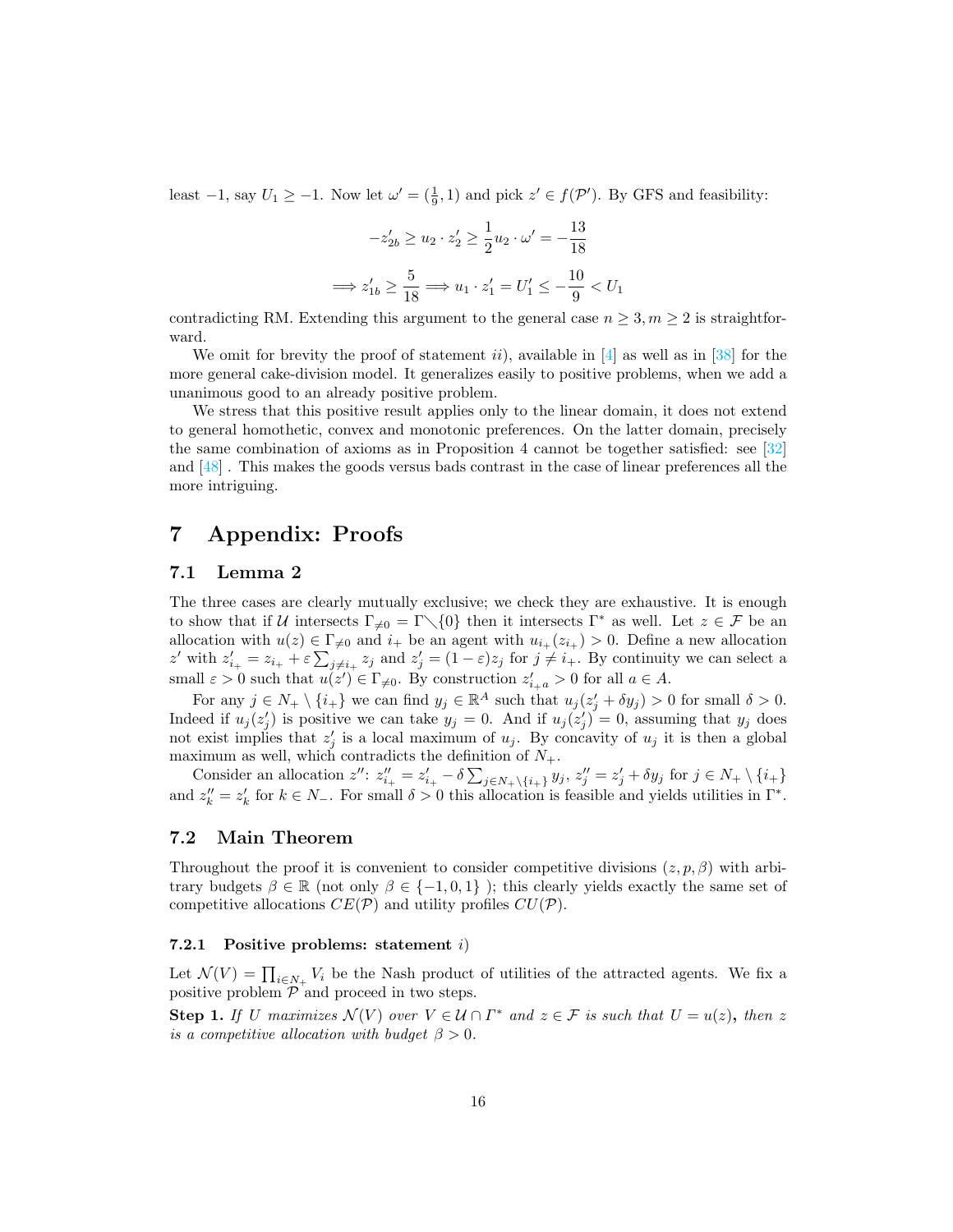Let  $C_+$  be the convex cone of all  $y \in \mathbb{R}_+^{N \times A}$  with  $u(y) \in \Gamma$ . For any  $\lambda > 0$  put

$$
\mathcal{C}_{\lambda} = \left\{ y \in \mathcal{C}_{+} \mid \mathcal{N}(u(y)) \geq \lambda^{|N_{+}|} \right\}.
$$

Since  $P$  is positive the set  $C_{\lambda}$  is non-empty for any  $\lambda > 0$ . Continuity and concavity of utilities imply that  $C_{\lambda}$  is closed and convex. Homogeneity of utilities give  $C_{\lambda} = \lambda C_1$ .

Set  $\lambda^* = (\mathcal{N}(U))^{\frac{1}{|N_+|}}$ . The set  $\mathcal{C}_{\lambda}$  does not intersect  $\mathcal{F}$  for  $\lambda > \lambda^*$ , and  $\mathcal{C}_{\lambda^*}$  touches  $\mathcal{F}$  at z.

Step 1.1 There exists a hyperplane H separating F from  $C_{\lambda^*}$ .

Consider a sequence  $\lambda_n$  converging to  $\lambda^*$  from above. Since  $\mathcal{C}_{\lambda_n}$  and  $\mathcal F$  are convex sets that do not intersect, they can be separated by a hyperplane  $H_n$ . The family  $\{H_n\}_{n\in\mathbb{N}}$  has a limit point H. The hyperplane H separates  $\mathcal F$  from  $\mathcal C_{\lambda^*}$  by continuity of u. Thus there exist  $q \in \mathbb{R}^{N \times A}$  and  $Q \in \mathbb{R}$  such that  $\sum_{i,a} q_{ia} y_{ia} \le Q$  for  $y \in \mathcal{F}$  and  $\sum_{i,a} q_{ia} y_{ia} \ge Q$  on  $\mathcal{C}_{\lambda^*}$ . The coefficients  $q_{ia}$  will be used to define the vector of prices p.

By the construction z maximizes  $\mathcal{N}(u(y))$  over  $\mathcal{B}^N(q, Q) = \{y \in \mathcal{C}_+ \mid \sum_{i,a} q_{ia} y_{ia} \leq Q\}.$ Think of the latter as a "budget set with agent-specific prices".

Define the vector of prices p by  $p_a = \max_{i \in N} q_{ia}$  and  $\mathcal{B}^*(p, Q) = \{y \in \mathcal{C}_+ \mid \sum_i p \cdot y_i \leq Q\}.$ We show now that we do not need agent-specific pricing.

Step 1.2 The allocation z maximizes  $\mathcal{N}(u(y))$  over  $y \in \mathcal{B}^*(p, Q)$ .

It is enough to show the double inclusion  $z \in \mathcal{B}^*(p, Q) \subset \mathcal{B}^N(q, Q)$ . The second one is obvious since  $\sum_{i,a} y_{ia} p_a \leq Q$  implies  $\sum_{i,a} y_{ia} q_{ia} \leq Q$ . Let us check the first inclusion. Taking into account that  $z \in \mathcal{F}$  and  $\sum_{i,a} q_{ia} y_{ia} \leq Q$  for  $y \in \mathcal{F}$ , we get

$$
\sum_{i} p \cdot z_i = \sum_{a} p_a \sum_{i} z_{ia} = \sum_{a} p_a = \sum_{a} \max_{i} q_{ia} = \max_{y \in \mathcal{F}} \sum_{i,a} q_{ia} y_{ia} \le Q.
$$

Step 1.3  $(z, p, \beta)$  is a competitive division for some  $\beta > 0$ .

Consider an agent i from  $N_{+}$ . Check that the bundle  $z_i$  belongs to his competitive demand  $d_i(p, \beta_i)$ , where  $\beta_i = p \cdot z_i$ . Indeed if there exists  $z_i \in \mathbb{R}^{\tilde{A}}_+$  such that  $p \cdot z_i' \leq \beta_i$  and  $u_i(z'_i) > u_i(z_i)$ , then switching the consumption of agent i from  $z_i$  to  $z'_i$  gives an allocation in  $\mathcal{B}^*(p,Q)$  and increases the Nash product, contradicting Step 1.2. Note that  $\beta_i > 0$  for  $i \in N_+$  because otherwise we can take  $z_i' = 2z_i$ . Check now that  $z_i$  is parsimonious: it minimizes  $p \cdot y_i$  over  $d_i(p, \beta_i)$ . If not, pick  $y_i \in d_i(p, \beta_i)$  with  $p \cdot y_i < p \cdot z_i$ , then for  $\delta$  small enough and positive, the bundle  $z_i' = (1 + \delta)y_i$  meets  $p \cdot z_i' \leq \beta_i$  and  $u_i(z_i') > u_i(z_i)$ .

Weuse now the classic equalization argument ([\[16\]](#page-30-4)) to check that  $\beta_i$  does not depend on  $i \in N_+$ . We refer to the fact that the geometric mean is below the arithmetic one as "the inequality of means".

Assume  $\beta_i \neq \beta_j$  and consider a new allocation z', where the budgets of i and j are equalized:  $z_i' = \frac{\beta_i + \beta_j}{2\beta_i}$  $\frac{i+\beta_j}{2\beta_i}z_i$  and  $z'_j = \frac{\beta_i+\beta_j}{2\beta_j}$  $\frac{i+\beta_j}{2\beta_j}z_j$ . This allocation belongs to  $\mathcal{B}^*(p,Q)$  and homogeneity of utilities implies

$$
\mathcal{N}(u(z')) = \mathcal{N}(U) \left( \frac{\beta_i + \beta_j}{2\beta_i} \right) \left( \frac{\beta_i + \beta_j}{2\beta_j} \right).
$$

Now the (strict) inequality of means gives  $\frac{\beta_i+\beta_j}{2} > \sqrt{\beta_i\beta_j}$ , therefore  $\mathcal{N}(u(z')) > \mathcal{N}(U)$ contradicting the optimality of z. Denote the common value of  $\beta_i$  by  $\beta$ .

Turning finally to the repulsed agents we check that for any  $i \in N_-\$  there is no  $z_i'$  such that  $u_i(z'_i) = 0$  and  $\beta'_i = p \cdot z'_i < p \cdot z_i = \beta_i$ , i.e., i can not decrease his spending. Assuming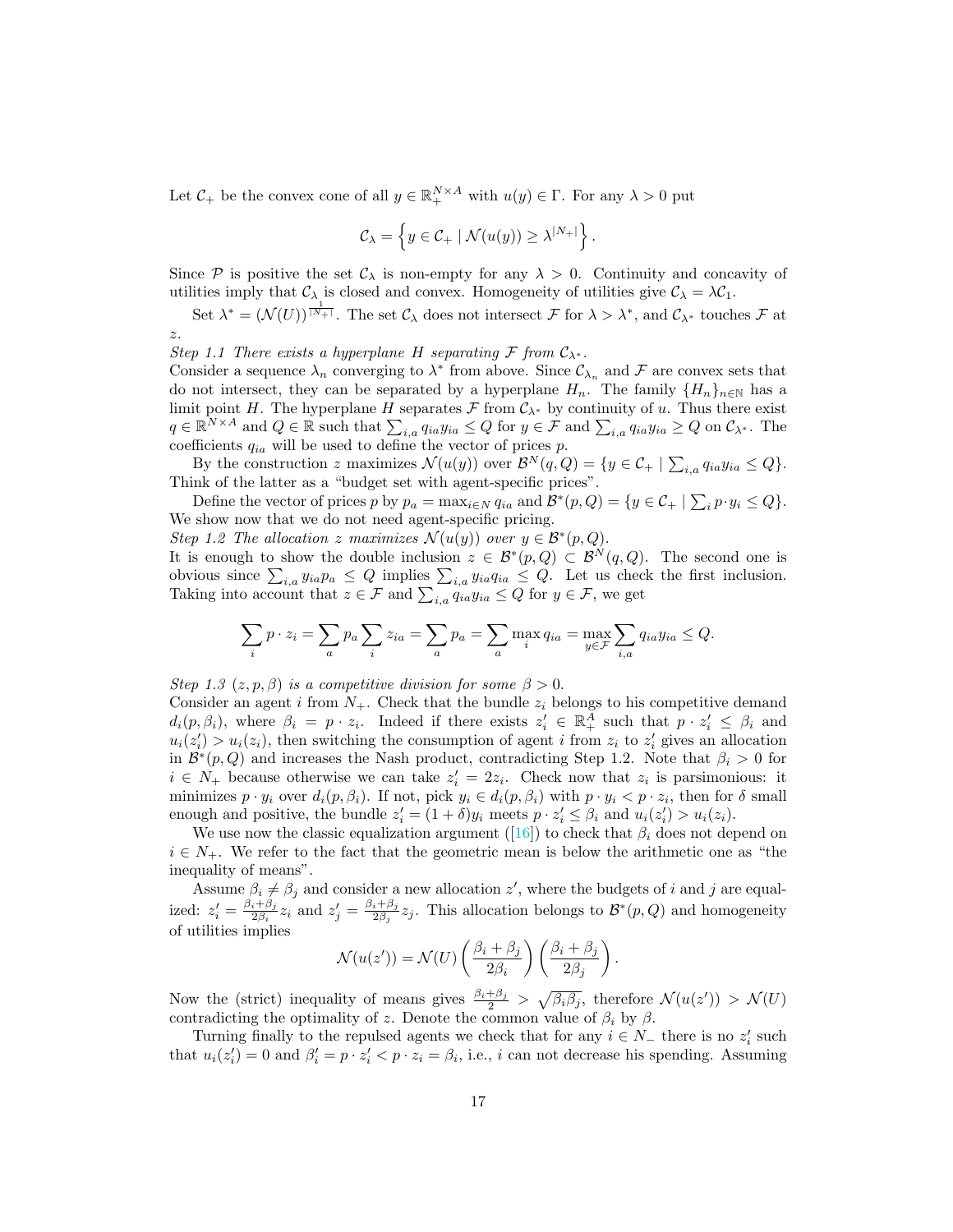that  $z'_i$  exists we can construct an allocation  $z' \in \mathcal{B}^*(p, Q)$ , where agent i switches to  $z'_i$ , consumption of other agents from  $N_-$  remains the same, and  $z'_j = z_j \frac{N_+ \beta + \beta_i - \beta'_i}{N_+ \beta}$  for  $j \in N_+$ . In other words, money saved by  $i$  are redistributed among positive agents. By homogeneity  $\mathcal{N}(u(z')) > \mathcal{N}(U)$ , contradiction. A corollary is that  $\beta_i$  must be zero: take  $z'_i = 0$  if  $\beta_i > 0$ , and  $z_i' = 2z_i$  if  $\beta_i$  is negative. At  $z_i$  agent i reaches his maximal welfare of zero. Therefore, if i can afford  $z_i$ , then  $z_i$  is in the demand set. Since the price  $\beta_i$  of  $z_i$  is zero, we conclude  $z_i \in d_i(p, \beta)$ . The proof of Step 1.3 and of Step 1 is complete.

**Step 2** If  $(z, p, \beta)$  is a competitive division, then  $\beta > 0$ , and  $U = u(z)$  belongs to  $\mathcal{U} \cap \Gamma^*$ and maximizes  $N$  over this set.

Check first  $\beta > 0$ . If  $\beta \leq 0$  the budget set  $B(p, \beta)$  contains  $z_i$  and  $2z_i$  for all i, therefore  $u_i(2z_i) \leq u_i(z_i)$  implies  $U_i \leq 0$ . Then U is Pareto-dominated by any  $U' \in \mathcal{U} \cap \Gamma^*$ , contradicting the efficiency of z (Lemma 1).

Now  $\beta > 0$  implies U belongs to  $\Gamma^*$ : every  $i \in N_+$  has a  $y_i$  with  $u_i(y_i) > 0$  and can afford  $\delta y_i$  for small enough  $\delta > 0$ ; every  $i \in N_-$  can afford  $y_i = 0$ , hence  $u_i(z_i) = 0$  and  $p \cdot z_i \leq 0$  (by  $(2)$ ).

Consider  $U' = u(z')$  that maximizes N over  $\mathcal{U} \cap \Gamma^*$ . For any  $i \in N_+$  his spending  $\beta'_i = p \cdot z'_i$  must be positive. Otherwise  $\delta z'_i \in B(p, \beta)$  for any  $\delta > 0$  and agent i can reach unlimited welfare. Similarly  $\beta'_i < 0$  for  $i \in N_-$  implies  $\delta z'_i \in d_i(p, \beta)$  for any  $\delta > 0$ , so the spending in  $d_i(p, \beta)$  is arbitrarily low, in contradiction of parsimony [\(2\)](#page-8-1).

For attracted agents  $\frac{\beta}{\beta'_i} z'_i \in B(p, \beta)$  gives  $\frac{\beta}{\beta'_i} U'_i = u_i \left( \frac{\beta}{\beta'_i} z'_i \right) \leq U_i$ . Therefore if U is not a maximizer of  $N$ , we have

$$
\mathcal{N}(U) < \mathcal{N}(U') \leq \mathcal{N}(U) \prod_{i \in N_+} \frac{\beta_i'}{\beta} \Longrightarrow 1 < \left(\prod_{i \in N_+} \frac{\beta_i'}{\beta}\right)^{\frac{1}{|N_+|}} \leq \frac{\sum_{i \in N_+} \beta_i'}{|N_+|\beta}
$$

where we use again the inequality of means. Now we get a contradiction from

$$
\sum_{i \in N_+} \beta'_i \le \sum_{i \in N} \beta'_i = p \cdot \omega = \sum_{i \in N} p \cdot z_i \le \sum_{i \in N_+} \beta + \sum_{i \in N_-} 0 = |N_+|\beta
$$

#### 7.2.2 Negative problems: statement ii)

The proof is simpler because we do not need to distinguish agents from  $N_+$  and  $N_-$ . We define the Nash product for negative problems by  $\mathcal{N}(V) = \prod_{i \in N} |V_i|$  and focus now on its critical points in  $\mathcal{U}^{eff}$ . We start by the variational characterization of such points. If  $V \in \mathbb{R}^N_\equiv$  we have  $\frac{\partial}{\partial V_i} \mathcal{N}(V) = \frac{1}{V_i} \mathcal{N}(V)$ . Therefore  $U \in \mathcal{U} \cap \mathbb{R}^N_\equiv$  is a critical point of  $\mathcal N$  on  $\mathcal U$ that lay on  $\mathcal{U}^{eff}$  iff

<span id="page-17-0"></span>
$$
\sum_{i \in N} \frac{U_i'}{|U_i|} \le -|N| \text{ for all } U' \in \mathcal{U}
$$
\n<sup>(7)</sup>

The choice of the sign in this inequality is determined by Efficiency. Set  $\varphi_U(U') = \sum_{i \in N} \frac{U'_i}{|U_i|}$ : inequality [\(7\)](#page-17-0) says that  $U' = U$  maximizes  $\varphi_U(U')$  on  $\mathcal{U}$ .

We fix a negative problem  $P$  and proceed in two steps.

**Step 1.** If a utility profile  $U \in \mathcal{U}^{eff} \cap \mathbb{R}^N_+$  is a critical point of N on U, then any  $z \in \mathcal{F}$ implementing U is a competitive allocation with budget  $\beta < 0$ .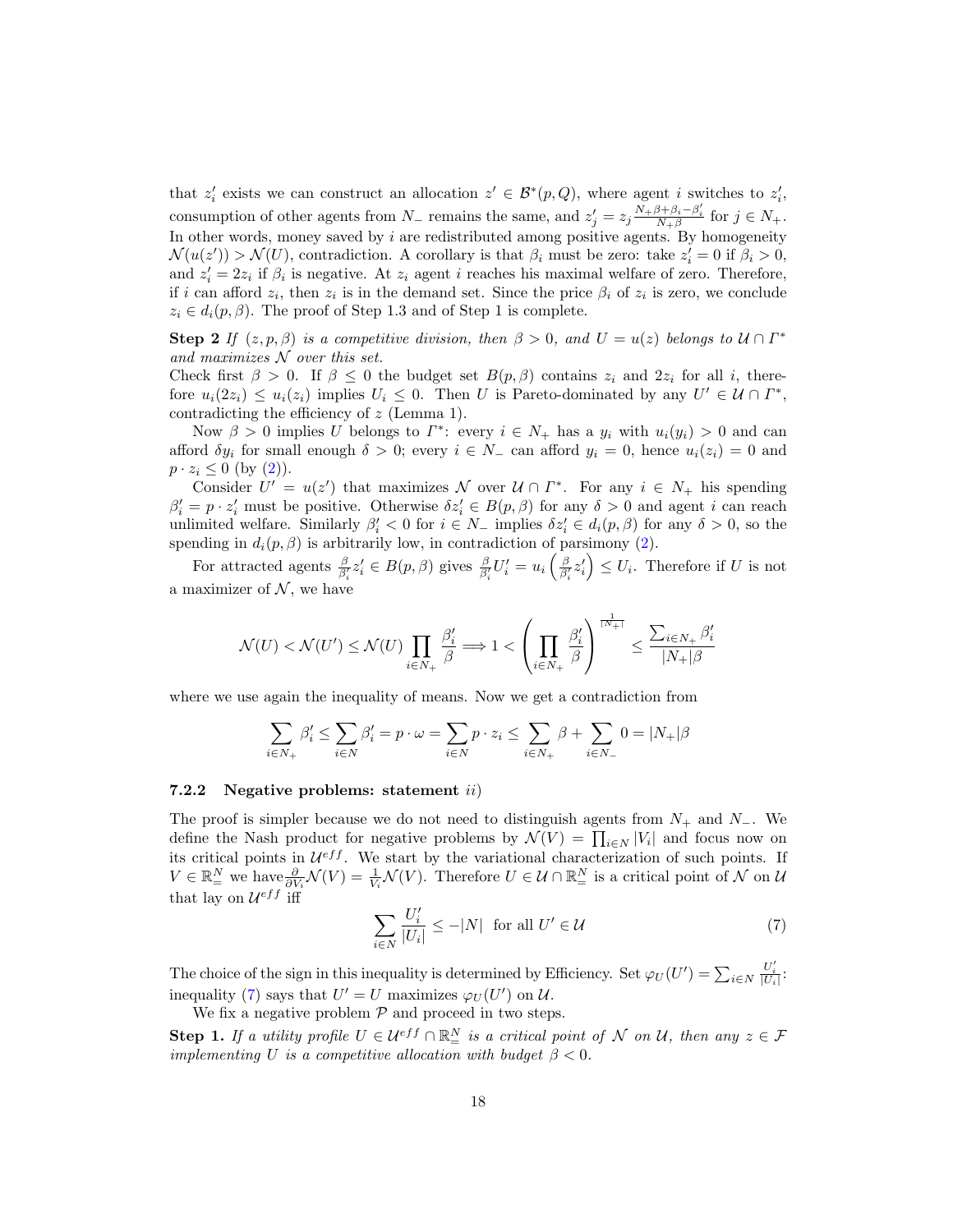By [\(7\)](#page-17-0) for any  $y \in \mathcal{F}$  we have  $\varphi_U(u(y)) \leq -|N|$ . Define

$$
\mathcal{C}_{\lambda} = \left\{ y \in \mathbb{R}_{+}^{N \times A} \mid \varphi_{U}(u(y)) \ge \lambda \right\}
$$

For  $\lambda \leq 0$  it is non-empty (it contains 0), closed and convex. For  $\lambda > -|N|$  the set  $\mathcal{C}_{0}^{0}$ P  $\lambda$  does not intersect F and for  $\lambda = -|N|$  it touches F at z. Consider a hyperplane  $i_{i,a} q_{ia} y_{ia} = Q$  separating  $\mathcal F$  from  $\mathcal C_{-|N|}$  and fix the sign by assuming  $\sum_{i,a} q_{ia} y_{ia} \le Q$  on  $\mathcal F$  (existence follows as in Step 1.1 for positive problems). By the construction z maximizes  $\varphi_U(u(y))$  on  $\mathcal{B}^N(q,Q) = \{y \in \mathbb{R}^{N \times A}_+ \mid \sum_{i,a} q_{ia} y_{ia} \leq Q\}$ . Defining prices by  $p_a = \max_{i \in N} q_{ia}$ and mimicking the proof of Step 1.2 for positive problems we obtain that  $z$  belongs to  $\mathcal{B}^*(p, Q) = \{y \in \mathbb{R}_+^{N \times A} \mid \sum_{i,a} p_a y_{ia} \leq Q\}$  and maximizes  $\varphi_U(u(y))$  there.

We check now that  $z$  is a competitive allocation with negative budget. For any agent  $i \in N$  the bundle  $z_i$  belongs to his demand  $d_i(p, \beta_i)$  (as before  $\beta_i = p \cdot z_i$ ). If not, i can switch to any  $z_i' \in B(p, \beta_i)$  with  $u_i(z_i') > U_i$ , thus improving the value of  $\varphi_U$  and contradicting the optimality of z. The maximal spending  $\beta_i$  must be negative, otherwise i can afford  $y_i = 0$ and  $u_i(z_i) < u_i(y_i)$ . If there is some  $z_i' \in d_i(p, \beta_i)$  such that  $p \cdot z_i' < \beta_i$ , the bundle  $z_i'' = \frac{\beta_i}{p \cdot z_i'} z_i'$ is still in  $B(p, \beta_i)$  and  $u_i(z_i'') > U_i$ : therefore  $p \cdot z_i = \beta_i$  and  $z_i$  is parsimonious ([\(2\)](#page-8-1)).

Finally,  $\beta_i = \beta_j$  for all  $i, j \in N$ . If  $\beta_i \neq \beta_j$ , we use an unequalization argument dual to the one in Step 1.3 for positive problems. Assume for instance  $\beta_i > \beta_j \Leftrightarrow |\beta_i| < |\beta_j|$  and define z' from z by changing only  $z'_i$  to  $\frac{1}{2}z_i$  and  $z'_j$  to  $\frac{2\beta_j+\beta_i}{2\beta_j}z_j$ . Clearly  $z' \in \mathcal{B}^*(p,Q)$  and we compute

$$
\varphi_U(u(z')) - \varphi_U(U) = -\frac{1}{2} - \frac{2\beta_j + \beta_i}{2\beta_j} + 2 = \frac{1}{2} - \frac{\beta_i}{2\beta_j} > 0
$$

But we showed that z maximizes  $\varphi_U(u(y))$  in  $\mathcal{B}^*(p,Q)$ : contradiction.

**Step 2.** If  $(z, p, \beta)$  is a competitive division, then  $\beta < 0$  and the utility profile  $U = u(z)$  is a critical point of the Nash product on U that belongs to  $\mathcal{U}^{eff} \cap \mathbb{R}^N_-$ .

Check first that  $\beta < 0$ . If not each agent can afford  $y_i = 0$  so  $U_i \ge 0$  for all i, which is impossible in a negative problem. Assume next  $U_i \geq 0$  for some i: we have  $2z_i \in B(p, \beta)$ ,  $u_i(2z_i) \geq u_i(z_i)$ , and  $p \cdot (2z_i) < p \cdot z_i$ , which contradicts [\(1\)](#page-8-0) and/or [\(2\)](#page-8-1) in Definition 1. Therefore U belongs to  $\mathbb{R}^N_+$ . Finally  $p \cdot z_i < \beta$  would imply  $u_i(z_i) < u_i(\lambda z_i)$  for  $\lambda \in [0,1],$ and  $\lambda z_i \in B(p, \beta)$  for  $\lambda$  close enough to 1, a contradiction. Summarizing we have shown  $U \in \mathcal{U}^{eff} \cap \mathbb{R}^N_+$  and  $p \cdot z_i = \beta < 0$  for all *i*.

To prove that U is a critical point it is enough to check that it maximizes  $\varphi_U(u(y))$  on F. Fix  $z' \in \mathcal{F}$ , set  $U' = u(z')$  and  $p \cdot z_i' = \beta_i'$ . To show  $\varphi_U(U') \leq \varphi_U(U)$  we will prove

<span id="page-18-0"></span>
$$
U_i' \le \frac{\beta_i'}{\beta} U_i \text{ for all } i
$$
\n<sup>(8)</sup>

This holds if  $\beta_i' < 0$  because  $\frac{\beta}{\beta_i'} z_i' \in B(p, \beta)$  so  $\frac{\beta}{\beta_i'} U_i' = u_i \left( \frac{\beta}{\beta_i'} z_i' \right) \leq U_i$ . If  $\beta_i' \geq 0$  we set  $z_i'' = \alpha z_i' + (1 - \alpha)z_i$ , where  $\alpha > 0$  is small enough that  $p \cdot z_i'' < 0$ . We just showed [\(8\)](#page-18-0) holds for  $u_i(z''_i)$ , therefore

$$
u_i(z_i'') \le \frac{p \cdot z_i''}{\beta} U_i = \alpha \frac{\beta_i'}{\beta} U_i + (1 - \alpha) U_i.
$$

Concavity of  $u_i$  gives  $\alpha U'_i + (1 - \alpha)U_i \leq u_i(z''_i)$  and the proof of [\(8\)](#page-18-0) is complete. Now we sum up these inequalities and reach the desired conclusion

$$
\varphi_U(U') = \sum_{i \in N} \frac{U'_i}{|U_i|} \le -\frac{\sum_{i \in N} \beta'_i}{\beta} = -\frac{\sum_{i \in N} p \cdot z'_i}{\beta} = -\frac{p \cdot \omega}{\beta} = -|N| = \varphi_U(U)
$$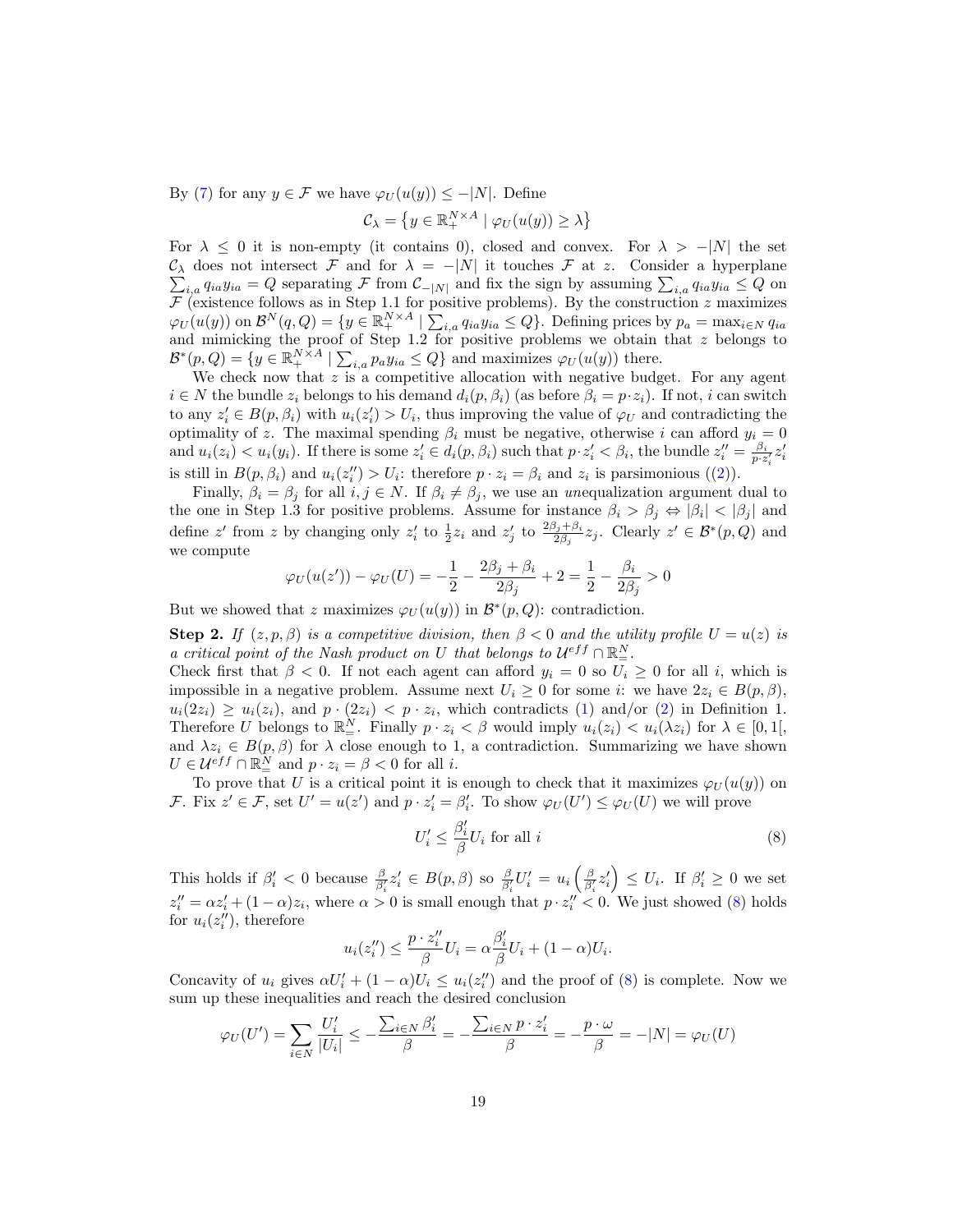#### 7.2.3 Null problems: statement iii)

The proof resembles that for positive problems, as we must distinguish  $N_+$  from  $N_-,$  but the Nash product no longer plays a role. Fix a null problem  $P$ .

**Step 1.** Any  $z \in \mathcal{F}$  such that  $u(z) = 0$  is competitive with  $\beta = 0$ .

Suppose first all agents are repulsed,  $N = N_-\$ . Then  $u_i(y_i) \leq 0$  for all  $i \in N$  and  $y_i \in \mathbb{R}^A_+$ and  $(z, 0, 0)$  is a competitive division: everybody has zero money, all bundles are free and all agents achieve the best possible welfare with the smallest possible spending. We assume from now on  $N_+ \neq \emptyset$ .

Define  $\psi(y) = \min_{i \in N_+} u_i(y_i)$  for  $y \in \mathbb{R}_+^{N \times A}$  and the sets  $\mathcal{C}_{\lambda} = \{y \in \mathcal{C}_+ \mid \psi(y) \geq \lambda\},$ where  $\mathcal{C}_+ = \{y \in \mathbb{R}_+^{N \times A} | u(y) \in \Gamma \}$  (as in the positive proof). For  $\lambda \geq 0$  the set  $\mathcal{C}_{\lambda}$  is nonempty, closed and convex. If  $\lambda > 0$ , the sets  $\mathcal{C}_{\lambda}$  and F do not intersect. As in Step 1.1 of the positive proof we construct a hyperplane separating  $\mathcal F$  and  $\mathcal C_0$ , define the set  $\mathcal B^N(q,Q)$ , the vector of prices p, and the set  $\mathcal{B}^*(p, Q)$ . Similarly we check that the allocation z maximizes  $\psi(y)$  over  $y \in \mathcal{B}^*(p, Q)$ , and  $\psi(z) = 0$ .

We set  $\beta_i = p \cdot z_i$  and show that  $(z, p, 0)$  is a competitive division in three substeps. Step 1.1 for all  $i \in N$  and  $x_i \in \mathbb{R}^A_+$ :  $p \cdot x_i < \beta_i \Longrightarrow u_i(x_i) < 0$ .

Suppose  $p \cdot x_i < \beta_i$  and  $u_i(x_i) \ge 0$  for some  $i \in N_+$ . For each j in  $N_+$  pick a bundle  $y_j^+$  such that  $u_j(y_j^+) > 0$  and construct the allocation z' as follows:  $z_i' = x_i + \delta y_i^+$ ;  $z_j' = z_j + \delta y_j^+$  for any other  $j \in N_+$ ;  $z'_j = z_j$  for  $j \in N_-$ . If  $\delta > 0$  is small enough  $z' \in \mathcal{B}^*(p, Q)$  and for any  $j \in N_+$  we have  $u_j(\dot{z}'_j) > 0$ , by concavity and homogeneity of  $u_j$ . For instance

$$
\frac{1}{2}u_i(z_i') = u_i\left(\frac{1}{2}x_i + \frac{1}{2}\delta y_i^+\right) \ge \frac{1}{2}u_i(x_i) + \frac{1}{2}\delta u_i(y_i^+) > 0
$$

Therefore  $\psi(z') > 0$  contradicting the optimality of z.

The proof when  $p \cdot x_i < \beta_i$  and  $u_i(x_i) \geq 0$  for some  $i \in \mathbb{N}$  is similar and left to the reader.

Step 1.2  $\beta_i = 0$  for all  $i \in N$ .

If  $\beta_i > 0$  then  $x_i = 0$  is such that  $p \cdot x_i < \beta_i$  and  $u_i(x_i) = 0$ , which we just ruled out. If  $\beta_i < 0$  then  $p \cdot (2z_i) < \beta_i$  yet  $u_i(2z_i) = 0$ , contradicting Step 1.1.

From Steps 1.1, 1.2 we see that for all i if  $y_i \in d_i(p, 0)$  then  $p \cdot y_i = 0$ : so if we show  $z_i \in d_i(p, 0)$  the parsimony property [\(2\)](#page-8-1) is automatically satisfied. Therefore our next substep completes the proof of Step 1. Step 1.3  $z_i \in d_i(p, 0)$  for all  $i \in N$ .

For  $i \in N_-\$  this is obvious since such agent reaches his maximal welfare  $u_i = 0$ . Pick now  $i \in N_+$  and assume  $z_i \notin d_i(p, 0)$ . Then  $d_i(p, 0)$  contains some  $y_i$  with  $u_i(y_i) > 0$ . Let w be a bundle with negative price. Such bundle exists since  $p \cdot \omega = \sum_{i \in N} \beta_i = 0$  and  $p \neq 0$ . Hence the bundle  $x_i = y_i + \delta w$  with small enough  $\delta > 0$  has negative price  $p \cdot x_i < 0$  and  $u_i(x_i) > 0$ . Contradiction.

**Step 2.** If  $(z, p, \beta)$  is a competitive division, then  $u(z) = 0$  and  $(z, p, \beta')$  with  $\beta' = 0$  is also competitive.

If  $\beta < 0$  we have  $u_i(z_i) < 0$  for all  $i \in N$ . Otherwise  $u_i(z_i) \geq 0$  and  $p \cdot z_i < 0$  implies as before that  $z_i' = 2z_i$  improves  $U_i$  (at least weakly) while remaining in  $B(p, \beta)$  and lowering i's spending. But  $U \in \mathbb{R}^N_{\equiv}$  is not efficient in a null problem.

Thus  $\beta \geq 0$ , hence  $u_i(z_i) \geq 0$  for all  $i \in N$  because the bundle 0 is in the budget set. The problem is null therefore  $u(z) = 0$ , implying  $0 \in d_i(p, \beta)$  and by parsimony  $(2)$   $p \cdot z_i \leq 0$ , for all *i*. Hence  $z_i \in d_i(p,0)$  therefore  $(z, p, 0)$  is clearly a competitive division.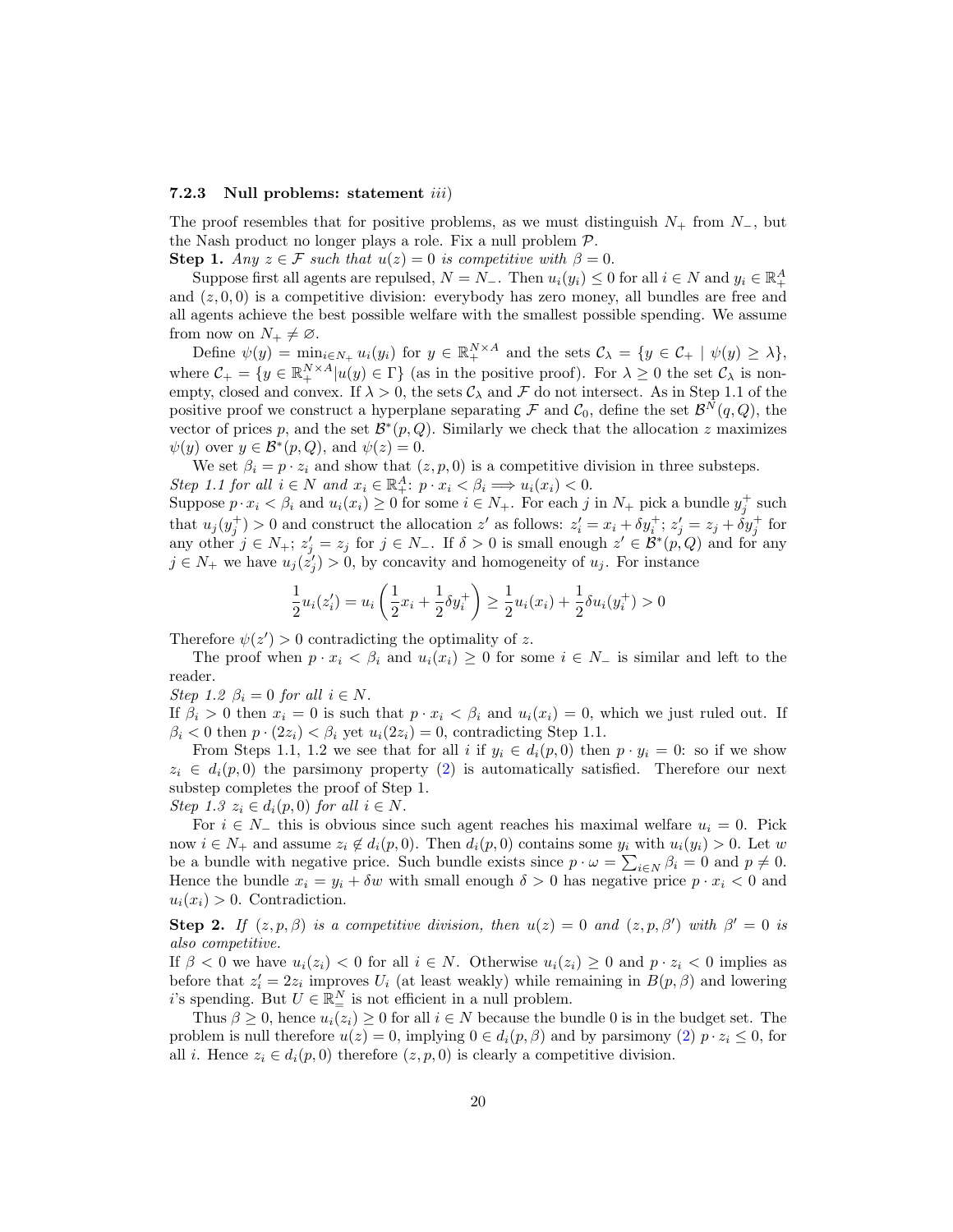## 7.3 Lemma 3

We have  $u_i(\omega) < 0$  for every  $i \in N$ , else the allocation z with  $z_i = \omega$  and  $z_j = 0$  for  $j \neq i$ yields utilities in Γ.

Consider the set of utility profiles dominated by  $\mathcal{U} \cap \mathbb{R}^N_+$ :  $\mathcal{U}_{\leq} = \{U \in \mathbb{R}^N_+ | \exists U' \in \mathcal{U} \cap \mathbb{R}^N_-$ :  $U \leq U'$ . This set is closed and convex and contains all points in  $\mathbb{R}^N_-$  that are sufficiently far from the origin. Indeed, any  $U \in \mathbb{R}^N_-$  such that  $U_N < \min_i u_i(\omega)$ , where  $U_N = \sum_i U_i$ , is dominated by the utility profile  $z : z_i = \frac{U_i}{U_N}\omega, i \in N$ .

Fix  $\lambda \geq 0$  and consider the upper contour of the Nash product at  $\lambda: C_{\lambda} = \{U \in \mathbb{R}^N \mid \lambda\geq 0\}$  $\Pi_N|U_i|\geq \lambda$ . For sufficiently large  $\lambda$  the closed convex set  $C_\lambda$  is contained in  $\mathcal{U}_{\leq}$ . Let  $\lambda^*$  be the minimal  $\lambda$  with this property. Negativity of  $\mathcal P$  implies that  $\mathcal U_{\leq}$  is bounded away from 0 so that  $\lambda^*$  is strictly positive. By definition of  $\lambda^*$  the set  $C_{\lambda^*}$  touches the boundary of  $\mathcal{U}_{\leq}$ at some  $U^*$  with strictly negative coordinates. Let H be a hyperplane supporting  $\mathcal{U}_{\leq}$  at  $U^*$ . By the construction, this hyperplane also supports  $C_{\lambda^*}$ , therefore  $U^*$  is a critical point of the Nash product on  $\mathcal{U}_{\leq}$ : that is,  $U^*$  maximizes  $\sum_{i\in N} \frac{U_i}{|U_i^*|}$  over all  $U \in \mathcal{U}_{\leq}$ . So  $U^*$  belongs to the Pareto frontier of  $\mathcal{U}_{\leq}$ , which is contained in the Pareto frontier of  $\mathcal{U}$ . Thus  $U^*$  is a critical point of the Nash product on U and belongs to  $\mathcal{U}^{eff} \cap \mathbb{R}^N_+$ . By the construction any U in the interior of  $C_{\lambda^*}$  is dominated by some  $U' \in \mathcal{U} \cap \mathbb{R}^N$ : so  $U^*$  maximizes the Nash product on  $\mathcal{U}^{eff} \cap \mathbb{R}^N_-$ .

### 7.4 Lemma 4

In the previous proof note that the supporting hyperplane  $H$  to  $\mathcal U$  at  $U^*$  is unique because it is also a supporting hyperplane to  $C_{\lambda^*}$  that is unique. Hence, if  $\mathcal U$  is a polytope (e.g., for additive utilities),  $U^*$  belongs to a face of maximal dimension.

When utilities are additive, both sets U and  $\mathcal{U}_{\leq}$  are polytopes. Let  $D \subset \mathbb{R}^{N \times A}$  be the set of all u such that the problem  $(N, A, u)$  is negative and  $U^*$  is not unique. By the above remark if  $u \in D$  then for some  $\lambda > 0$  the set  $\mathcal{U}_{\leq \lambda}$  has at least two faces F and F' of maximal dimension that are tangent to the surface  $S_{\lambda}$ :  $\prod_{i \in N} |U_i| = \lambda$ ,  $U \in \mathbb{R}^N_+$ . The condition that F is tangent to  $S_\lambda$  fixes  $\lambda$ . The set of all hyperplanes tangent to a fixed surface  $S_\lambda$  has dimension  $|N| - 1$  (for every point on S there is one tangent hyperplane) though the set of all hyperplanes in  $\mathbb{R}^N$  is |N|-dimensional. Hence tangency of  $F'$  and  $S_\lambda$  cuts one dimension. So D is contained in a finite union of algebraic surfaces and, therefore, has Lebesgue-measure zero.

## 7.5 KKT conditions for additive utilities

The first order characterization of the competitive allocations is very useful in the proof of Propositions 1,2 and 3. Recall the partition of  $A(4)$  $A(4)$  and the correponding signs of the competitive prices [\(5\)](#page-10-1).

## Lemma 6

i) If P is positive  $(z, p, +1)$  is a competitive division iff p meets [\(5\)](#page-10-1) and: for all  $i \in N_-\colon U_i = 0$  and  $p \cdot z_i = 0$ ;

for all  $i \in N_+$ :  $U_i > 0$  and  $p \cdot z_i = 1 = \frac{1}{|N_+|} p \cdot \omega$ ; moreover

<span id="page-20-0"></span>
$$
\text{for all } a \in A_+ \cup A_- \{z_{ia} > 0\} \Longrightarrow \frac{u_{ia}}{U_i} = p_a = \max_{j \in N_+} \frac{u_{ja}}{U_j} \tag{9}
$$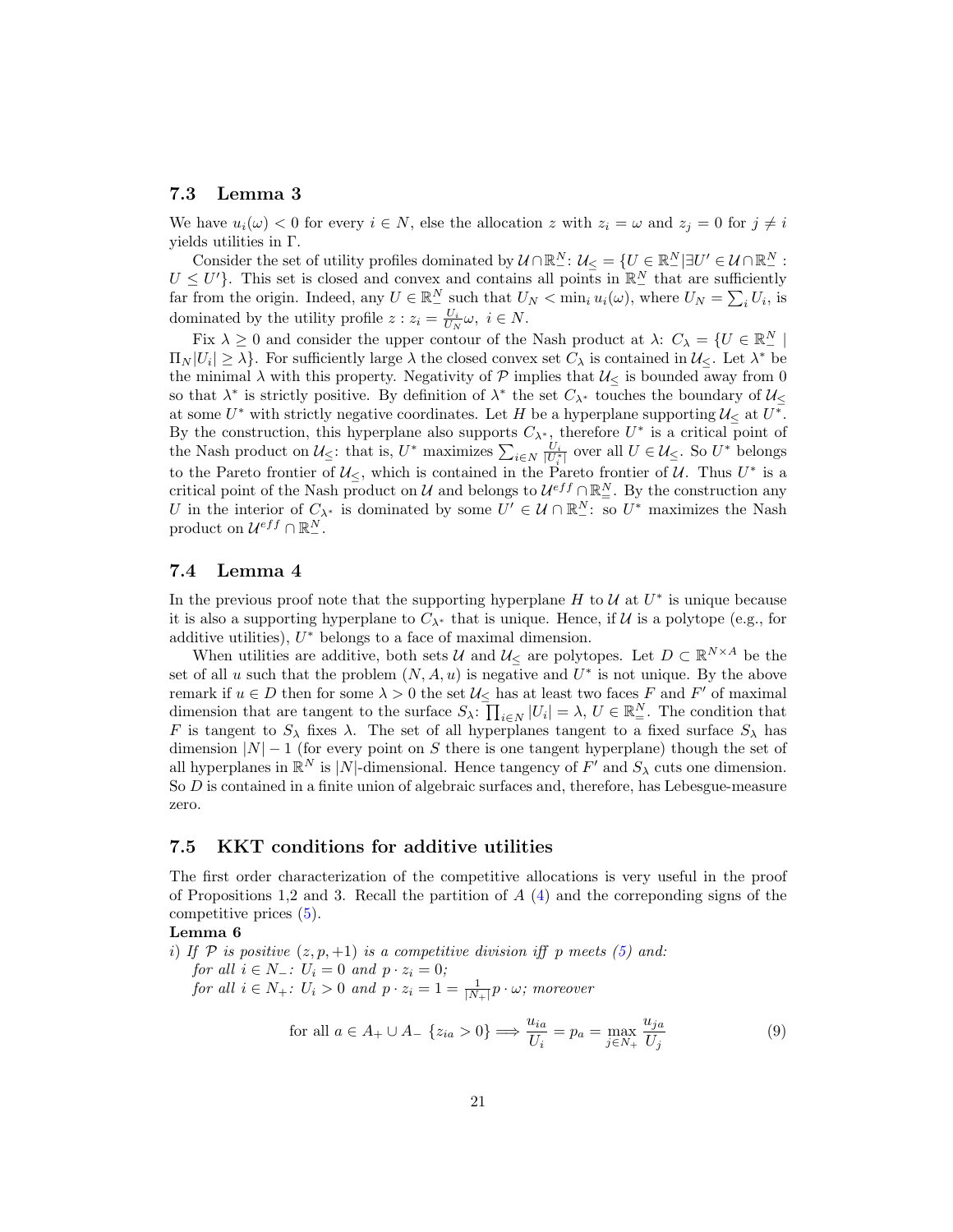ii) If P is negative  $(z, p, -1)$  is a competitive division iff for all  $i \in N$ :  $U_i < 0$  and  $p \cdot z_i = -1 = \frac{1}{|N|} p \cdot \omega;$  moreover

<span id="page-21-2"></span>
$$
\text{for all } a \in A_+ \cup A_- \{z_{ia} > 0\} \Longrightarrow \frac{u_{ia}}{|U_i|} = p_a = \max_{j \in N} \frac{u_{ja}}{|U_j|} \tag{10}
$$

iii) If P is null z is a competitive allocation iff  $U_i = 0$  for all  $i \in N$ . Then  $(p, 0)$  is a corresponding price and budget iff  $p \cdot z_i = 0 = p \cdot \omega$  and there exists  $\lambda \in \mathbb{R}_{++}^{N_+}$  such that

<span id="page-21-1"></span>for all 
$$
a \in A_+ \cup A_- \{z_{ia} > 0\} \Longrightarrow \lambda_i u_{ia} = p_a = \max_{j \in N_+} \lambda_j u_{ja}
$$
 (11)

A consequence of Lemma 6 is that for all  $a \in A_+$  and  $b \in A_-$  and all  $i \in N$  we have

$$
\frac{u_{ia}}{p_a} \le |U_i| \le \frac{u_{ib}}{p_b}
$$

with equality on the left if  $z_{ia} > 0$  and on the right if  $z_{ib} > 0$ . Also an agent  $i \in N_-\$ eats only in  $A_0$  if P is positive or null, and only in  $A_-\cup A_0$  if P is negative.

**Proof** Statement i). Assume  $P$  is positive. Assume  $(z, p, +1)$  is competitive: by our Theorem it maximizes the product of utilities over  $\mathcal{U} \cap \Gamma^*$ . Therefore  $U_j = 0$  in  $N_-$  and  $p \cdot z_j = 0$  because such agent eats only in  $A_0$  which is free. Agent  $i \in N_+$  clearly spends all his budget so  $p \cdot z_i = 0$ . If  $z_{ia} > 0$  and we transfer a vanishingly small amount of item *a* to agent  $j \in N_+$ , inequality  $\frac{u_{ia}}{U_i} \geq \frac{u_{ja}}{U_j}$  $\frac{u_{ja}}{U_j}$  guarantees that the product of utilities does not increase; this implies  $\frac{u_{ia}}{U_i} = \max_{j \in N_+} \frac{u_{ja}}{U_j}$  $\frac{u_{ja}}{U_j}$ . Now for any  $a, b \in A_+ \cup A_-$  such that  $z_{ia} > 0$  and  $z_{ib} > 0$  [\(1\)](#page-8-0) implies  $\frac{u_{ia}}{p_a} = \frac{u_{ib}}{p_b}$ . Multiplying numerator and denominator by  $z_{ia}$  and summing up over the support of  $z_i$  in  $A_+ \cup A_-$  we get

<span id="page-21-0"></span>
$$
\frac{u_{ia}}{p_a} = \frac{\sum_{A_+ \cup A_-} u_{ib} z_{ib}}{\sum_{A_+ \cup A_-} p_b z_{ib}} = \frac{U_i}{1}
$$
(12)

where the second equality holds because extending the sum to  $A_0$  changes nothing because  $p_b = 0$  and  $z_{ib} > 0$  can only happen if  $u_{ib} = 0$ . This proves [\(9\)](#page-20-0).

Conversely pick  $(z, p, +1)$  meeting [\(9\)](#page-20-0) and the two properties just before. Items in  $A_+ \cup A_-$  are eaten exclusively by agents in  $N_+$ . Check that an item  $a \in A_0$  can only be eaten by i if  $u_{ia} = 0$ : for  $i \in N_-\$  this follows from  $U_i = 0$ , and for  $i \in N_+$  it follows from writing [\(9\)](#page-20-0) as  $\frac{u_{ia}}{p_a} = U_i$  for  $a \in A_+ \cup A_-$  such that  $z_{ia} > 0$  and summing up as in [\(12\)](#page-21-0) to get  $U_i = \sum_{A_+ \cup A_-} u_{ib} z_{ib}.$ 

Therefore the maximization of  $\Pi_{N_+} U_i$  in  $\mathcal{U} \cap \Gamma^*$  is equivalent to that of  $\Pi_{N_+} u_i \cdot z_i$  when those agents share the items in  $A_+ \cup A_-$ , up to an arbitrary distribution of  $A_0$  to agents who do not mind. The KKT optimality conditions of this latter problem obtain from [\(9\)](#page-20-0) by ignoring the prices  $p_a$ . We conclude by our Theorem that  $(z, p, +1)$  is a competitive division. Statement ii) The proof is similar and simpler, because we do not have to distinguish between agents in  $N_+$  and  $N_-$ . It is omitted for brevity.

*Statement iii*) The first sentence, and the fact that the competitive budget is 0 with  $p \cdot z_i = 0$ for all i come from our Theorem. We check now that if  $P$  is null, and  $z \in \mathcal{F}$  implements the zero utility profile, there exists  $\lambda, p$  meeting [\(11\)](#page-21-1). Recall that  $\mathcal U$  intersects  $\Gamma = \mathbb R^{N_+}_+ \times \{0\}^{N_-}$ only at 0 (Lemma 2), and in fact  $\mathcal{U} \cap \mathbb{R}^N_+ = \{0\}$  as well because no agent in  $N_-$  can get a positive utility. As  $\mathcal U$  is a polytope, we can separate it from  $\mathbb R_+^N$  by a strictly positive vector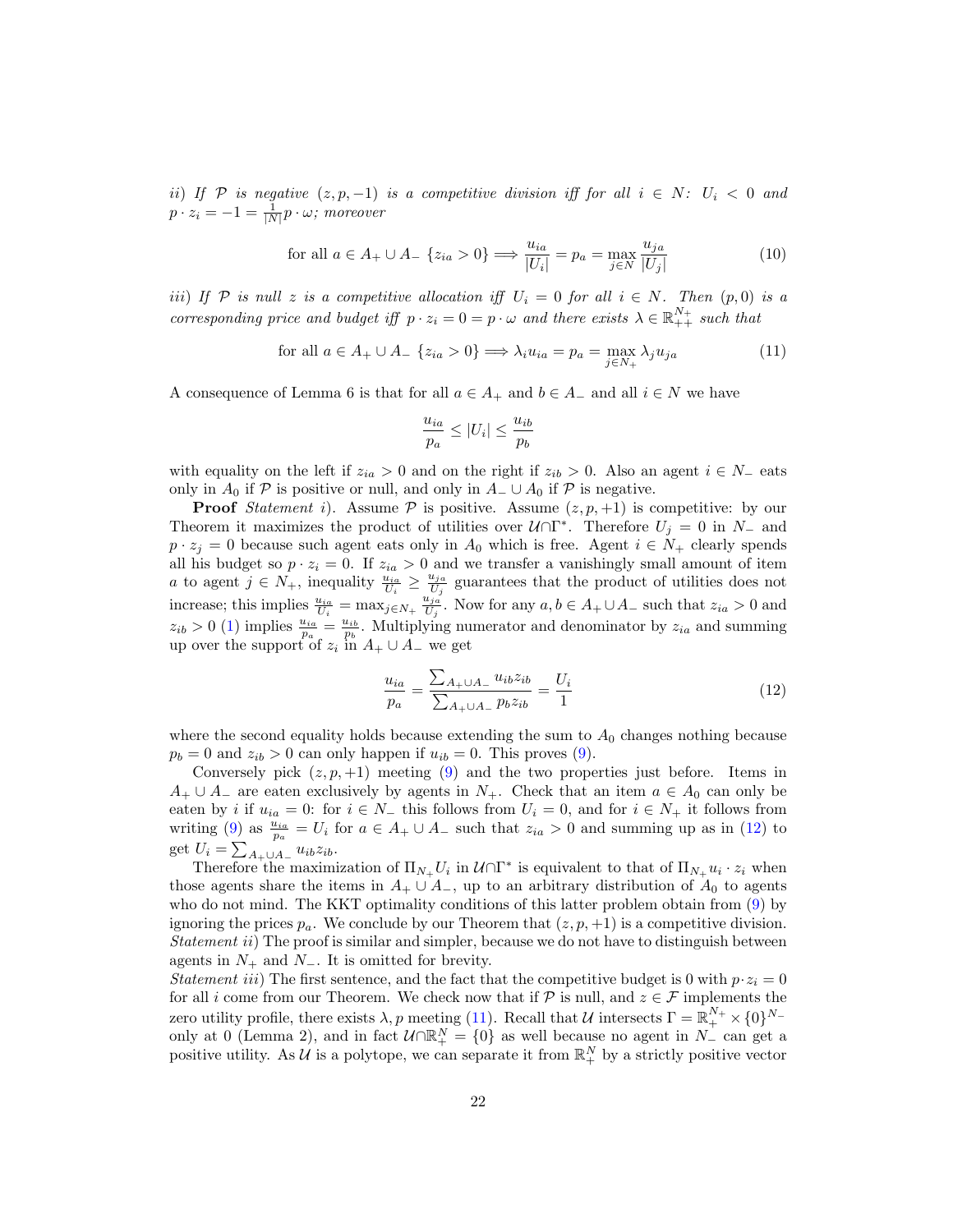λ. The separation property is  $\sum_N \lambda_i(u_i \cdot y_i) \leq 0 = \sum_N \lambda_i(u_i \cdot z_i)$  for any  $y \in \mathcal{F}$ , which implies  $\lambda_i u_{ia} = \max_{j \in N} \lambda_j u_{ja}$  whenever  $z_{ia} > 0$ . So if we define  $p_a = \max_{j \in N} \lambda_j u_{ja}$  for all  $a \in A_+ \cup A_-$ , property [\(11\)](#page-21-1) follows at once. Clearly  $p_a$  is null if  $a \in A_0$  and the price of other items is non zero: then  $(11)$  implies that  $z_i$  is agent i's competitive demand at p  $(property (1)).$  $(property (1)).$  $(property (1)).$ 

We omit the simple proof of the converse statement: if  $(z, p, 0)$  is a competitive division, there exists  $\lambda$  meeting [\(11\)](#page-21-1).

## 7.6 Proposition 1

Step 1. Check that  $CU(\mathcal{P})$  is finite. If  $\mathcal P$  is positive or null, this follows from the Theorem, even without assuming linear preferences. If  $\mathcal P$  is negative the set  $B = \mathcal U(\mathcal P) \cap \mathbb R^N_-$  is a polytope and the Theorem says that at each profile  $U \in CU(\mathcal{P})$  the function  $\Pi_N|U_i|$  is critical in B. Clearly this function has at most one critical point in the interior of each face of B, and there is a finite number of such interiors.

Step 2. Statement iii). We generalize the numerical example with 6 agents and 5 bads just after the Proposition to n agents and m bads with  $n > m$ . We set  $A = \{a_1, \dots, a_m\}$  and use the notation  $e^S$  for the vector in  $\mathbb{R}^A$  with  $e_i^S = 1$  if  $i \in S$  and zero otherwise. For agent  $i, 1 \le i \le m$ , set as before  $u_{ia_i} = -1, u_{ia_j} = -3$  for  $j \ne i$ , and for agents  $m + 1$  to n pick  $u_{ia} = -1$  for all a. Then for any  $q, 1 \leq q \leq m$ , the allocation

$$
z_i = \frac{m}{n}e^{a_i} \text{ for } 1 \le i \le q ; z_j = e^{a_j} \text{ for } q+1 \le j \le m ; z_j = \frac{1}{n}e^{\{a_1, \dots, a_q\}} \text{ for } m+1 \le j \le n
$$

is competitive for the prices  $p_{a_i} = -\frac{q+1}{q}$  for  $1 \leq i \leq q$  and  $p_{a_j} = -1$  for  $q+1 \leq j \leq m$ .

Similarly in the case  $m > n$  we set  $u_{ia_k} = -1$  for  $k = i$  or  $n + 1 \leq k \leq m$ , and  $u_{ia_k} = -3$ for  $k \leq n, k \neq i$ . Then for any subset of agents  $N^* \subseteq N$  the allocation where those agents share equally the bads  $a_{n+1}, \dots, a_m$ , while bad  $a_i, 1 \leq i \leq n$  goes to agent i, is competitive with prices  $p_{a_{n+1}} = p_{a_i} = -\frac{n^*}{n^*+1}$  for  $i \in N^*$ ,  $p_{a_j} = -1$  for  $j \in N \setminus N^*$ .

This construction can be repeated for any subset of m bads, thus generating  $2^m - 1$ different competitive divisions. We omit for brevity the similar argument for the case  $m > n$ .

For the longer proof of the statements  $i$ ) and  $ii$ ) Lemma 6 is critical.

### Step 3. Statement i)

We fix a negative problem  $\mathcal{P} = (N = \{1, 2\}, A, u, \omega)$ . If  $A_0$  is non empty, it is easy to check that  $CU(\mathcal{P})$  does not change if we simply drop those items; so we assume from now on that  $A_+$  and  $A_-$  partition A, and  $A_-$  is non empty. If  $u_{1a}$  and  $u_{2a}$  are of strictly opposite signs for some item a, for instance  $u_{1a} > 0 > u_{2a}$ , then by Efficiency item a goes entirely to agent 1 and if we replace  $u_{2a}$  by  $u'_{2a} = 0$  then again  $CU(\mathcal{P})$  is unchanged, so we can assume that all items in  $A_+$  have  $u_{ia} \geq 0$  for  $i = 1, 2$  with at least one strictly (for an item with  $u_{1a} = u_{2a} = 0$  can be discarded as well). For all items in  $A_{-}$  we have as usual  $u_{ia} < 0$  for  $i = 1, 2$ . If  $a \in A_+$  (resp.  $A_-$ ) we say for clarity that a is a good (resp. a bad). We keep in mind that prices are positive for goods and negative for bads.

We label the items  $k \in \{1, \dots, m\}$  so that the ratios  $\frac{u_{1k}}{u_{2k}}$  increase weakly in k. with the convention  $\frac{1}{0} = \infty$ . We will prove the statement first when the sequence  $\frac{u_{1k}}{u_{2k}}$  increases strictly in k.

Step 3.1 We fix a competitive division  $(z, p, -1)$  and show three properties of z: a) if k, k' are bads and  $z_{1k}$ ,  $z_{2k'} > 0$  then  $k < k'$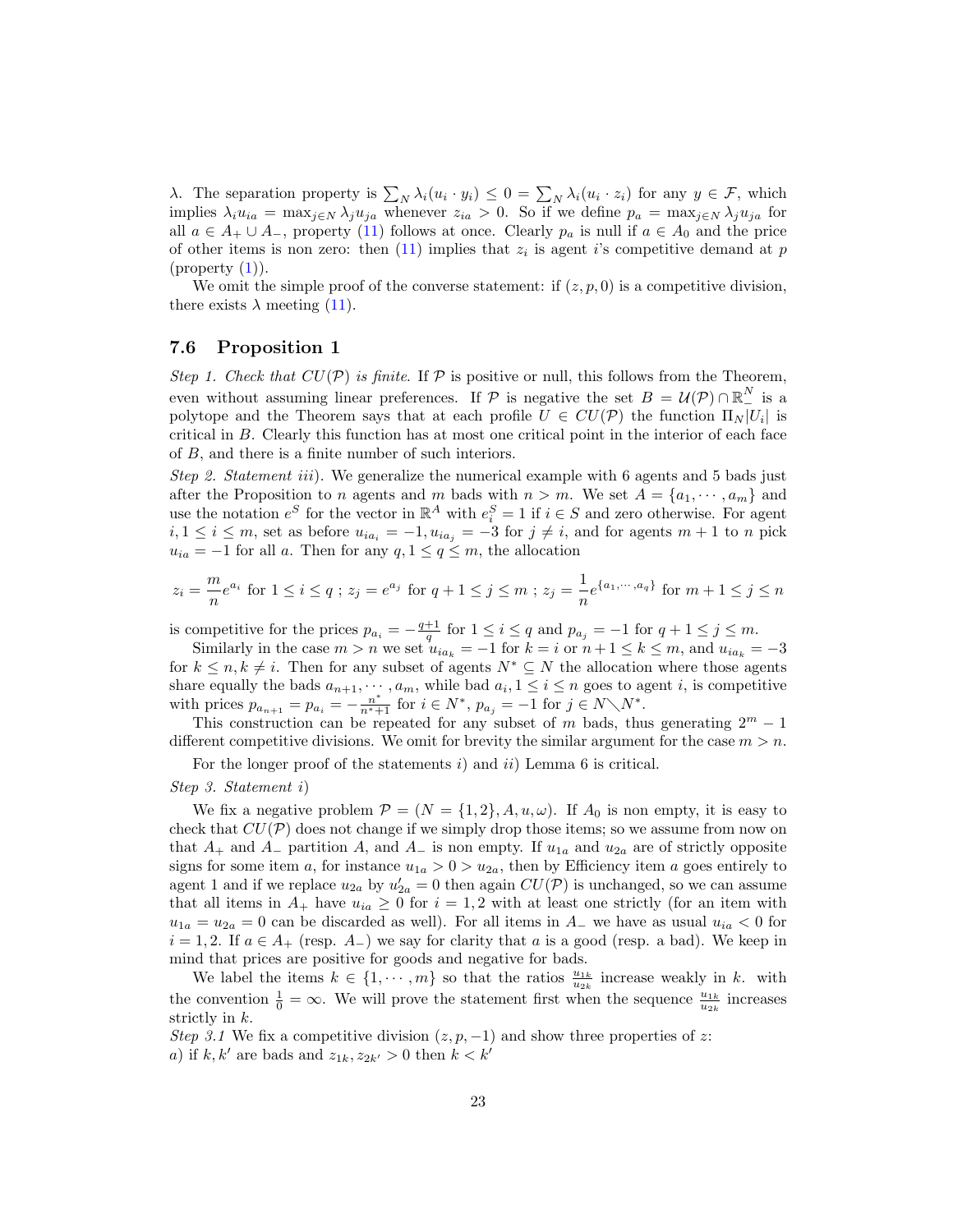b) if  $\ell, \ell'$  are goods and  $z_{1\ell}, z_{2\ell'} > 0$  then  $\ell' < \ell$ 

c) if k is a bad,  $\ell$  is a good, and  $z_{1k}, z_{1\ell} > 0$  then  $k < \ell$ ; if  $z_{2k}, z_{2\ell} > 0$  then  $\ell < k$ 

Condition a), b) follow directly from Efficiency. Pick  $k, k'$  as in the premises of a) but such that  $k' < k$ : then transferring  $\varepsilon$  units of k from 1 to 2, against  $\delta$  units of k' from 2 to 1 (which is feasible for  $\varepsilon, \delta$  small enough) is beneficial to both if  $\frac{u_{1k'}}{u_{1k}} < \frac{\varepsilon}{\delta} < \frac{u_{2k'}}{u_{2k}}$  which is feasible as  $k' < k$ . The argument for b) is similar.

For condition  $c$ ) we must use the competitiveness assumption in particular property [\(10\)](#page-21-2).<sup>[13](#page-23-0)</sup> Fix a bad k and a good  $\ell$  s. t.  $z_{1k}$ ,  $z_{1\ell} > 0$ . Buying  $\frac{1}{|p_k|}$  unit of k and  $\frac{1}{p_\ell}$  unit of  $\ell$  is budget neutral so by competitiveness it is not profitable to agent 2:  $\frac{u_{2k}}{|p_k|} + \frac{u_{2\ell}}{p_{\ell}} \leq$  $0 \iff \frac{u_{2\ell}}{u_{2k}} \ge \frac{p_{\ell}}{p_k}$ . But  $z_1$  is 1's competitive demand so  $\frac{u_{1\ell}}{p_{\ell}} = \frac{u_{1k}}{p_k}$ : combining the last two inequalities gives  $\frac{u_{1\ell}}{u_{1k}} \leq \frac{u_{2\ell}}{u_{2k}}$  implying  $k < \ell$  as claimed.

Together these three properties imply that at most one item a can be shared by both agents in the sense  $z_{1a}$ ,  $z_{2a} > 0$ . Moreover if  $G_i$  (resp.  $B_i$ ) is the set of goods (resp. bads) consumed by agent i, then all items in  $B_1$  and  $G_2$  are ranked below all items in  $B_2$  and  $G_1$ , with at most one common item to both  $B_i$ -s or to both  $G_i$ -s.

### Step 3.2 We show  $|CU(\mathcal{P})| \leq 2m-1$

Consider a competitive allocation where no item is shared. By Step 1 there is an index k such that agent 2 eats all goods in  $\{1, \dots, k\}$  and all bads in  $\{k+1, \dots, m\}$ , while agent 1 eats the bads of  $\{1, \dots, k\}$  and the goods of  $\{k+1, \dots, m\}$ . There are at most  $m-1$ such allocations.

Now consider a competitive allocation where our agents split (only) item  $k$ . The assignment of all other items to one agent or the other is determined as in the previous paragraph. Thus the relative prices of all items eaten by agent  $i$  are determined by her marginal utilities, and the equality of both budgets clinches the price and a single division of item  $k$ . Hence there are at most m competitive divisions splitting an item.

Step 3.3 An example where  $|CU(\mathcal{P})|=2m-1$ 

There are only bads and the utilities generalize the example given just after Proposition 1 in Subsection 6.1. We use the notation  $(x)_+ = \max\{x, 0\}$ :

$$
u_{1k} = -2^{(k-2)+}
$$
 for  $1 \le k \le m-1$ ;  $u_{1m} = -2^{m-2} + 1$   
 $u_{21} = -(2^{m-2} + 1)$ ;  $u_{2k} = -2^{(m-1-k)+}$  for  $2 \le k \le m$ 

We let the reader check that giving bads 1 to k to agent 1 and the rest to agent 2 is a competitive allocation for budget −1 and the price:

$$
p = -(\frac{u_{11}}{2^k}, \cdots, \frac{u_{1k}}{2^k}, \frac{u_{2(k+1)}}{2^{m-k}}, \cdots, \frac{u_{2m}}{2^{m-k}})
$$

whereas splitting equally bad k, giving bads 1 to  $k-1$  to agent 1, and bads  $k+1$  to m to agent 2, is a competitive allocation for budget −1 and the price:

$$
p = -\frac{1}{3}(\frac{u_{11}}{2^{k-3}}, \cdots, \frac{u_{1(k-1)}}{2^{k-3}}, \frac{u_{1k}}{2^{k-3}} = \frac{u_{2k}}{2^{m-2-k}}, \frac{u_{2(k+1)}}{2^{m-2-k}}, \cdots, \frac{u_{2m}}{2^{m-2-k}})
$$

This example is clearly robust: small perturbations of the disutility matrix preserve the number of competitive allocations.

<span id="page-23-0"></span><sup>&</sup>lt;sup>13</sup>Efficiency would only imply that a bad k and a good  $\ell$  cannot be both consumed by both agents.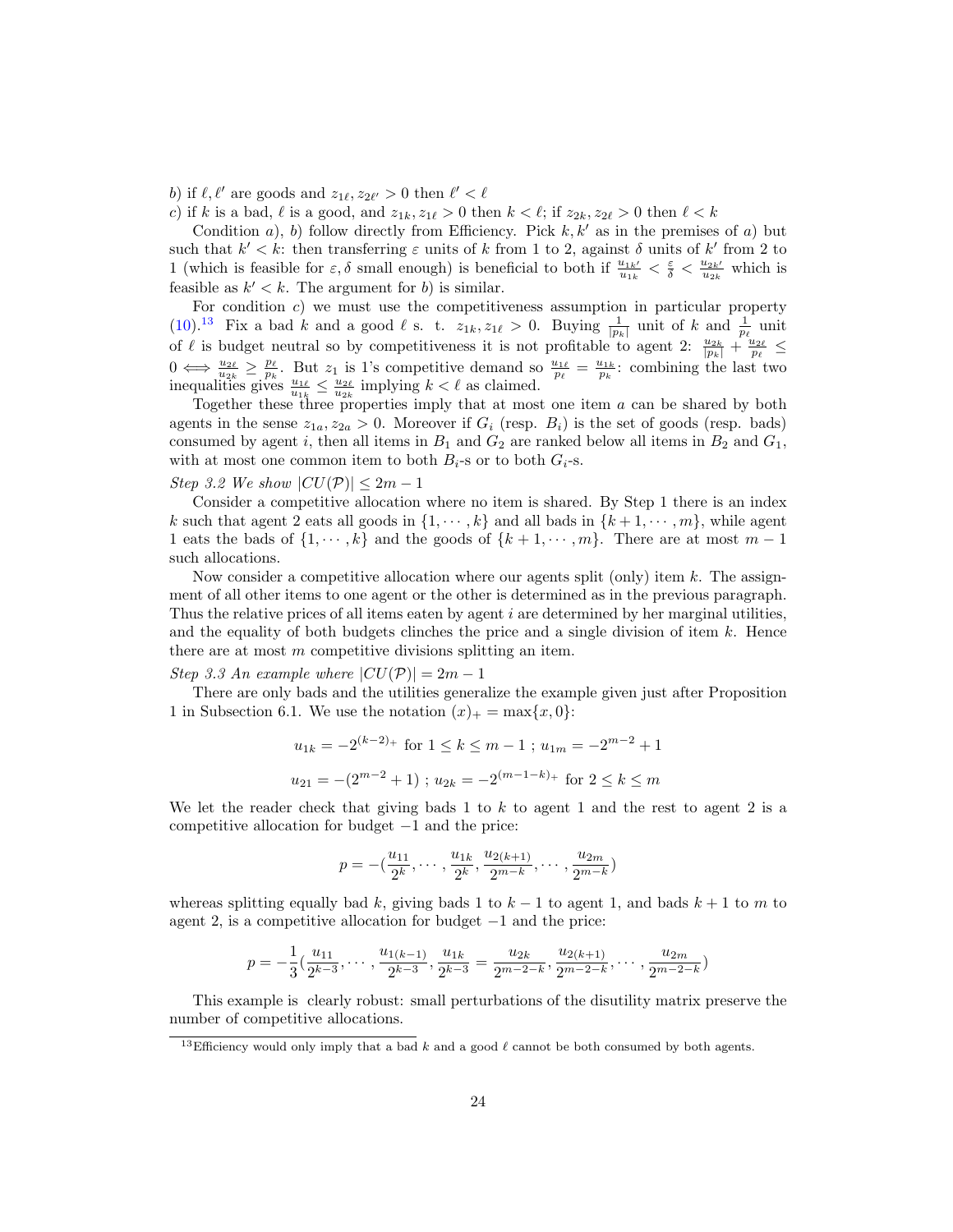Step 3.4 It remains to consider the case where the sequence  $\frac{u_{1k}}{u_{2k}}$  increase weakly but not strictly. Suppose  $\frac{u_{1k}}{u_{2k}} = \frac{u_{1(k+1)}}{u_{2(k+1)}}$  $\frac{u_{1(k+1)}}{u_{2(k+1)}}$ . Then in an competitive allocation with price p we have

$$
\frac{u_{ik}}{p_k} = \frac{u_{i(k+1)}}{p_{k+1}}
$$
 for  $i = 1, 2$ 

Indeed if one of  $i = 1, 2$  eats both k and  $k + 1$ , this follows by [\(1\)](#page-8-0). If on the contrary i eats item k and j eats item  $k+1$ , then [\(1\)](#page-8-0) again implies  $\frac{u_{ik}}{p_k} \leq \frac{u_{i(k+1)}}{p_{k+1}}$  $\frac{u_{j(k+1)}}{p_{k+1}}$  and  $\frac{u_{j(k+1)}}{p_{k+1}} \leq \frac{u_{jk}}{p_k}$  $\frac{\mu_{jk}}{p_k}$  .

So for a given amount of money spent by i on items  $k$  and  $k+1$ , she gets the same utility no matter how she splits this expense between the two items.<sup>[14](#page-24-0)</sup> Therefore there is an interval of competitive allocations obtained by shifting the consumption of k and  $k+1$  while keeping the total expense on these two items fixed for each agent. They all give the same utility profile and use the same price. If we merge k and  $k + 1$  with endowments  $\omega_k, \omega_{k+1}$  into an item  $k^*$  with one unit of endowment,  $\omega_{k^*} = 1$ , and utilities  $u_{ik^*} = u_{ik}\omega_k + u_{i(k+1)}\omega_{k+1}$ , the above interval of competitive allocations becomes a single competitive allocation for the new price  $p_{k^*} = p_k \omega_k + p_{k+1} \omega_{k+1}$ , with p unchanged elsewhere. By successively merging all the items sharing the same ratio  $\frac{u_{1k}}{u_{2k}}$ , we do not change the number of competitive allocations distinct utility-wise, and reach a problem with fewer items where the ratios  $\frac{u_{1k}}{u_{2k}}$  increase strictly in  $k$ . So we only need to prove the statement in this case.

## Step 4. Statement ii)

We fix a negative problem  $\mathcal{P} = (N, A = \{a, b\}, u)$ . By our Theorem there is at least one bad, i. e.,  $A_{-}$  is non empty. Suppose first that b is a bad, while a is a good:  $a \in A_{+}$ . As in the previous proof we can assume  $u_{ia} \geq 0$  for all i, with at least one strict inequality. In a competitive allocation  $z$  everyone consumes b because all utilities are negative. Some agent i consumes a as well, and by genericity and Efficiency no other agent does. Moreover i must have the highest ratio  $\frac{u_{ia}}{u_{ib}}$ : this determines the competitive price and it is then easy to check that  $CU(\mathcal{P})$  is unique, no matter how many agents have the highest ratio  $\frac{u_{ja}}{u_{jb}}$ . We omit the details.

We turn the case where both items are bads. We label the agents  $i \in \{1, \dots, n\}$  in such a way that the ratios  $\frac{u_{ia}}{u_{ib}}$  increase weakly in i. We describe first the efficient and non envious allocations (which will be useful in the proof of Proposition 3), then the competitive allocations in step 4.3.

Step 4.1. Assume  $\frac{u_{ia}}{u_{ib}}$  increases strictly in i. If z is an efficient allocation, then for all i, j,  ${z_{ia} > 0$  and  $z_{jb} > 0$  implies  $i \leq j$ . In particular at most one agent is eating both bads, and we have two types of efficient and envy-free allocations. For  $1 \leq i \leq n-1$  the  $i/i+1$ -cut  $z^{i/i+1}$  is the allocation  $z_j^{i/i+1} = (\frac{1}{i}, 0)$  for  $j \leq i$ , and  $z_j^{i/i+1} = (0, \frac{1}{n-i})$  for  $j \geq i+1$ . For  $2 \leq i \leq n-1$  the allocation z is an *i-split* if there are numbers x, y such that

<span id="page-24-1"></span>
$$
z_j = \left(\frac{1-x}{i-1}, 0\right) \text{ for } j \le i-1 \text{ ; } z_j = \left(0, \frac{1-y}{n-i}\right) \text{ for } j \ge i+1 \tag{13}
$$

<span id="page-24-2"></span>
$$
z_i = (x, y) \text{ with } 0 \le x \le \frac{1}{i}, 0 \le y \le \frac{1}{n - i + 1} \tag{14}
$$

Also, z is a 1-split if  $z_1 = (1, y)$  and  $z_j = (0, \frac{1-y}{n-1})$  for  $j \geq 2$ ; and z is a n-split if  $z_n = (x, 1)$ and  $z_j = (\frac{1-x}{n-1}, 0)$  for  $j \leq n-1$ . Note that the cut  $z^{i/i+1}$  is both an i-split and an  $i+1$ -split.

<span id="page-24-0"></span> $14$ If one item is a good and the other a bad, shifting money between them either increase both consumptions or decrease both.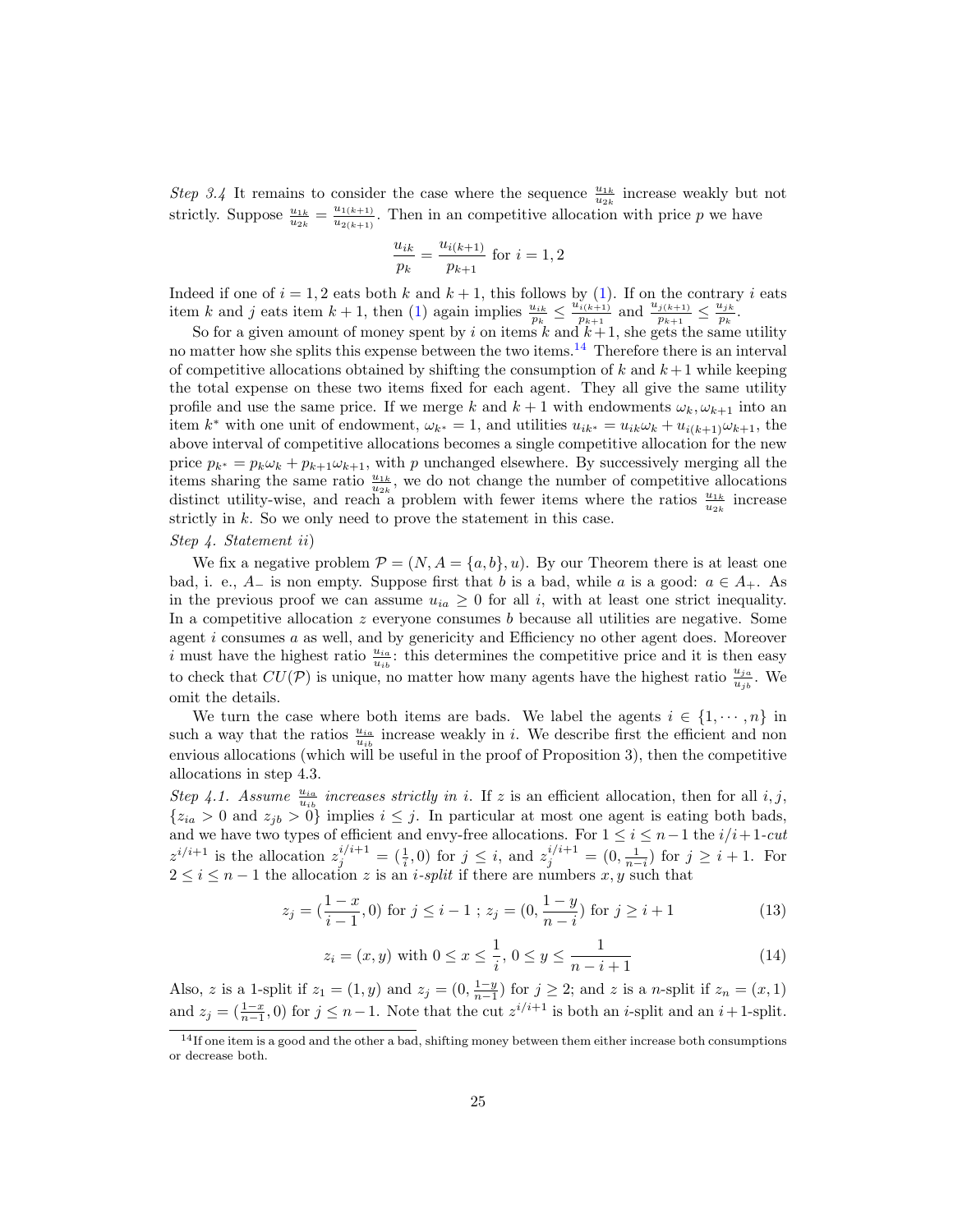We have shown that, if  $\frac{u_{ia}}{u_{ib}}$  increases strictly, an efficient and envy-free allocation must be an  $i$ -split. We turn to the case where the increase is not strict.

Step 4.2. Assume the sequence  $\frac{u_{ia}}{u_{ib}}$  increases only weakly, for instance  $\frac{u_{ia}}{u_{ib}} = \frac{u_{(i+1)a}}{u_{(i+1)b}}$  $rac{u_{(i+1)a}}{u_{(i+1)b}}$ . Then if z is efficient and envy-free we may have  $z_{(i+1)a} > 0$  and  $z_{ib} > 0$ , however we can find z' delivering the same utility profile and such that one of  $z'_{(i+1)a}$  and  $z'_{ib}$  is zero. Indeed No Envy and the fact that  $u_i$  and  $u_{i+1}$  are parallel gives  $u_i \cdot z_i = u_i \cdot z_{i+1}$  and  $u_{i+1} \cdot z_{i+1} = u_{i+1} \cdot z_i$ , from which the claim follows easily. We conclude that the  $i$ -split allocations contain, utility-wise, all efficient and envy-free allocations.

Step 4.3. If the cut  $z^{i/i+1}$  is a competitive allocation, the corresponding price is  $p =$  $-(i, n-i)$ , and property [\(10\)](#page-21-2) reads  $\frac{u_{j_0}}{i} \geq \frac{u_{jb}}{n-i}$  for  $j \leq i$ ,  $\frac{u_{jb}}{n-i} \geq \frac{u_{ja}}{i}$  for  $j \geq i+1$ , which boils down to

<span id="page-25-2"></span>
$$
\frac{u_{ia}}{u_{ib}} \le \frac{i}{n-i} \le \frac{u_{(i+1)a}}{u_{(i+1)b}} \text{ for } 1 \le i \le n-1
$$
\n(15)

Next for  $2 \leq i \leq n-1$  if the *i*-split allocation z [\(13\)](#page-24-1) is competitive, the (normalized) price must be  $p = -n(\frac{u_{ia}}{u_{ia} + u_{ib}}, \frac{u_{ib}}{u_{ia} + u_{ib}})$  and each agent must be spending exactly  $-1$ :

$$
p_a \frac{1-x}{i-1} = p_b \frac{1-y}{n-i} = p_a x + p_b y = -1
$$

which gives

<span id="page-25-0"></span>
$$
x = \frac{1}{n u_{ia}}((n-i+1)u_{ia} - (i-1)u_{ib}); y = \frac{1}{n u_{ib}}(i u_{ib} - (n-i)u_{ia})
$$
(16)

We let the reader check that these formulas are still valid when  $i = 1$  or  $i = n - 1$ .

An *i*-split allocation z is *strict* if it is not a cut, i. e., both x, y in [\(13\)](#page-24-1) are strictly positive. By [\(16\)](#page-25-0), for any  $i \in \{1, \dots, n\}$  there is a strict *i*-split allocation that is competitive if and only if

<span id="page-25-1"></span>
$$
\frac{i-1}{n-i+1} < \frac{u_{ia}}{u_{ib}} < \frac{i}{n-i} \tag{17}
$$

(with the convention  $\frac{1}{0} = \infty$ ).

Step 4.4. Counting competitive allocations. There are at most n competitive (strict)  $i$ split allocations, and  $n-1$  cuts  $z^{i/i+1}$ , hence the upper bound  $2n-1$ . An example where the bound is achieved uses any sequence  $\frac{u_{ia}}{u_{ib}}$  meeting [\(17\)](#page-25-1) for all  $i \in \{1, \dots, n\}$ , as these inequalities imply [\(15\)](#page-25-2) for all  $i \in \{1, \dots, n-1\}$ .

## 7.7 Proposition 2

We pick a division rule  $f$  with associated welfare rule  $F$  meeting ETE, SOL and ILB, and we fix an arbitrary problem  $\mathcal{P} = (u, \omega)$  (omitting N, A that stay constant throughout the proof). We choose a competitive division  $(z, p, \beta)$  at P with associated utility profile U, and must show that  $z \in f(\mathcal{P})$ .

Case 1: P is null. Then there is no feasible profile U' in  $\mathbb{R}^N_+\setminus\{0\}$  so SOL implies  $F(\mathcal{P})\in\mathbb{R}^N_+$ . There the null utility if Pareto dominant, so  $F(\mathcal{P}) = \{0\}$  by Efficiency.

Case 2: P is positive. Then  $\beta = 1$  and  $p \cdot z_i = 1$  or 0, respectively when i is in  $N_+$  or  $N_-\text{.}$  Consider the positive problem  $\mathcal{Q} = (w, \omega)$  where  $w_i = p$  for  $i \in N_+$ , and  $w_i = 0$  for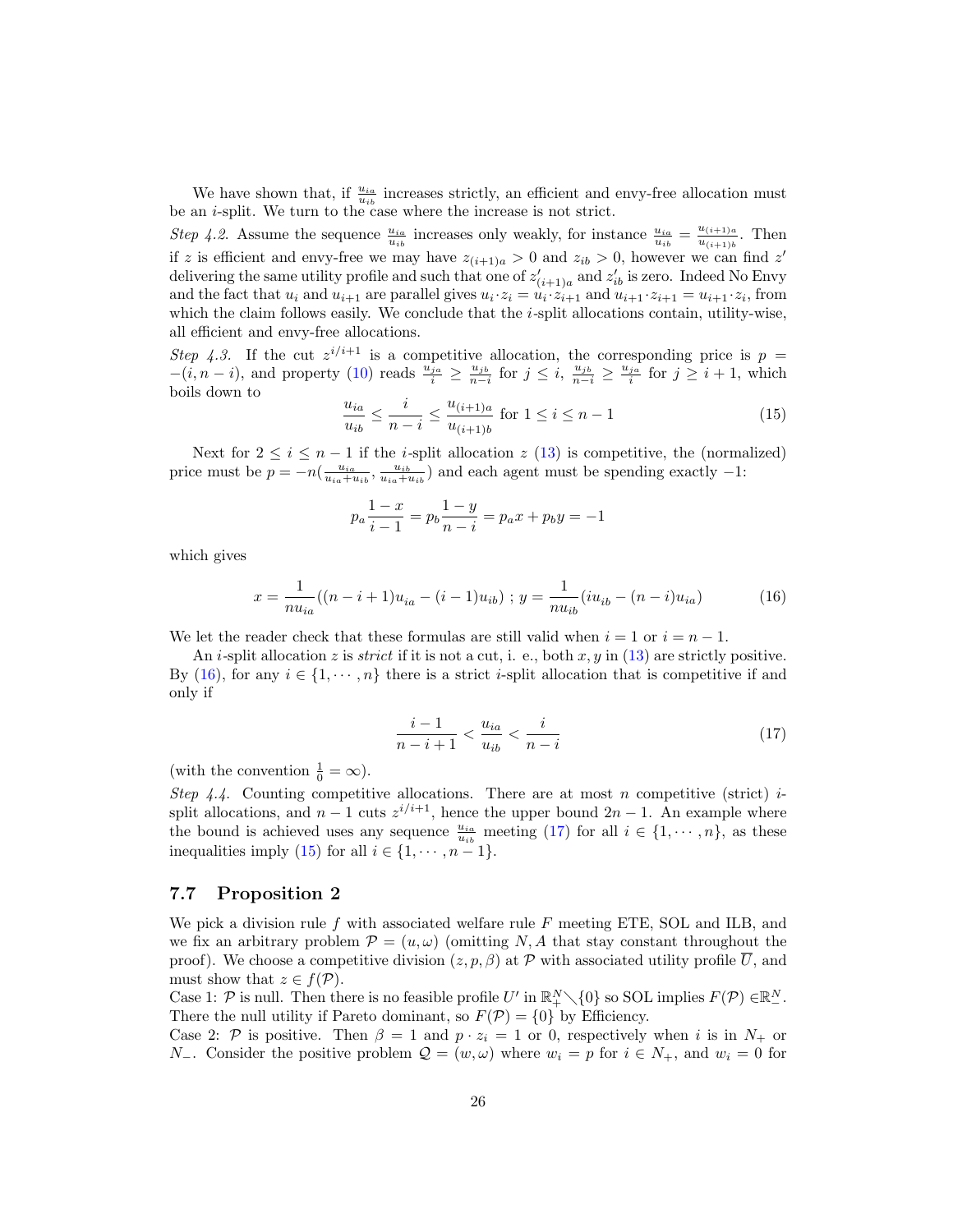$i \in N_-\$ . Efficiency implies that at least one coordinate of  $F(\mathcal{Q})$  is strictly positive, so by SOL they are all non negative. Thus  $F_i(\mathcal{Q}) = 0$  in  $N_-$ . By ETE  $F_i(\mathcal{Q})$  does not depend on  $i \in N_+$ , moreover W equal to 1 in  $N_+$  and 0 in  $N_-$  is Pareto optimal at  $\mathcal{Q}$ : we conclude that  $F(Q) = W$ .

Now we set  $\overline{w}_i = \overline{U}_i p$  for all  $i \in N$  (so  $\overline{w}_i = w_i = 0$  in  $N_-$ ), and  $\overline{\mathcal{P}} = (\overline{w}, \omega)$ . By the scale invariance property in Definition 2 we have  $F(\overline{P}) = \overline{U}$ , moreover  $\overline{w}_i \cdot z_i = \overline{U}_i(p \cdot z_i) = \overline{U}_i$  in *N*. By Pareto-Indifference (Definition 2) we conclude  $z \in F(\overline{P})$ .

We compare now u and  $\overline{w}$ . Fix  $a \in A_+ \cup A_-$ ; for all  $i \in N$  we claim

$$
z_{ia} > 0 \Longrightarrow u_{ia} = \overline{U}_i p_a = \overline{w}_i \ ; z_{ia} = 0 \Longrightarrow u_{ia} \le \overline{U}_i p_a = \overline{w}_{ia}
$$

Both claims are from [\(10\)](#page-21-2) in Lemma 6 for  $i \in N_+$ ; for  $i \in N_-$  we must have  $z_{ia} = 0$  and we know  $u_{ia} \leq 0$ . The two statements remain true for  $a \in A_0$  because if i eats some a then  $u_{ia} = 0$ , and  $p_a = 0$  implies  $\overline{w}_{ia} = 0$  for all *i*.

Finally we apply ILB by lowering each  $\overline{w}_{ia}$  to  $u_{ia}$  whenever possible and  $z \in f(\mathcal{P})$  follows. Case 3:  $P$  is negative. The omitted proof is similar, only simpler because we do not need to distinguish between  $N_+$  and  $N_-$ .

We check finally that ILB is a consequence of Maskin Monotonicity (MM; see [\[29\]](#page-31-15)) in the additive domain. We do this in the case of bads only, as both cases are similar. Individual allocations  $z_i$  vary in the rectangle  $[[0, \omega]]$   $(0 \le z \le \omega)$  and utilities in  $\mathbb{R}^A_-$ , so MM for the division rule f means that for any two problems  $P, P'$  on N, A and  $z \in f(P)$  we have

<span id="page-26-0"></span>
$$
\forall i \in N \{ \forall w \in [[0, \omega]]: u_i \cdot z_i > u_i \cdot w \Longrightarrow u'_i \cdot z_i > u'_i \cdot w \} \Longrightarrow z \in f(\mathcal{P}')
$$
(18)

We fix  $\mathcal{P}, i \in N$  and  $z \in f(\mathcal{P})$ . We write  $A^0 = \{a | z_{ia} = 0\}, A^1 = \{a | z_{ia} = \omega_a\}$  and  $A^2 = A \setminus (A^0 \cup A^1)$ . The implication in the premises of [\(18\)](#page-26-0) reads

$$
\forall w \in [[0, \omega]] \ u_i \cdot (w - z_i) < 0 \Longrightarrow u'_i \cdot (w - z_i) < 0
$$

The cone generated by the vectors  $w - z_i$  when w covers  $[[0, \omega]]$  is  $C = \{ \delta \in \mathbb{R}^A | \delta_a \geq 0 \text{ for } a \in \mathbb{R}^A \mid \delta_a \geq 0 \text{ for } a \in \mathbb{R}^A \}$  $a \in A^0$ ,  $\delta_a \leq 0$  for  $a \in A^1$ . By Farkas Lemma the implication  $\{\forall \delta \in C : u_i \cdot \delta < 0 \implies$  $u'_i \cdot \delta < 0$ } means that, up to a positive scaling factor,

$$
u'_{ia} = u_{ia}
$$
 on  $A^2$ ;  $u'_{ia} \leq u_{ia}$  on  $A^0$ ;  $u'_{ia} \geq u_{ia}$  on  $A^1$ 

Thus MM says that after lowering a lost bid on item a, or increasing one that gets the all of a, the initial allocation will remain in the selected set. Now ILB only considers lowering a lost bid, so it is only "half" of MM. The competitive rule fails the other half.

### 7.8 Lemma 5

Step 1 Only two bads

We use the notation and results in Step 4 of the proof of Proposition 1. Fix a problem  $(N, \{a, b\}, u)$  where the ratios  $r_i = \frac{u_{ia}}{u_{ib}}$  increase strictly in  $i \in \{1, \dots, n\}$  and write  $S^i$ for the closed rectangle of *i*-split allocations [\(13\)](#page-24-1), [\(14\)](#page-24-2): we have  $S^i \cap S^{i+1} = \{z^{i/i+1}\}\$ for  $i = 1, \dots, n-1$ , and  $S^i \cap S^j = \emptyset$  if i and j are not adjacent. We saw that envy-free and efficient allocations must be in the connected union  $\mathcal{B} = \bigcup_{i=1}^n S^i$  of these rectangles. Writing  $\mathcal{EF}$  for the set of envy-free allocations, we describe now the connected components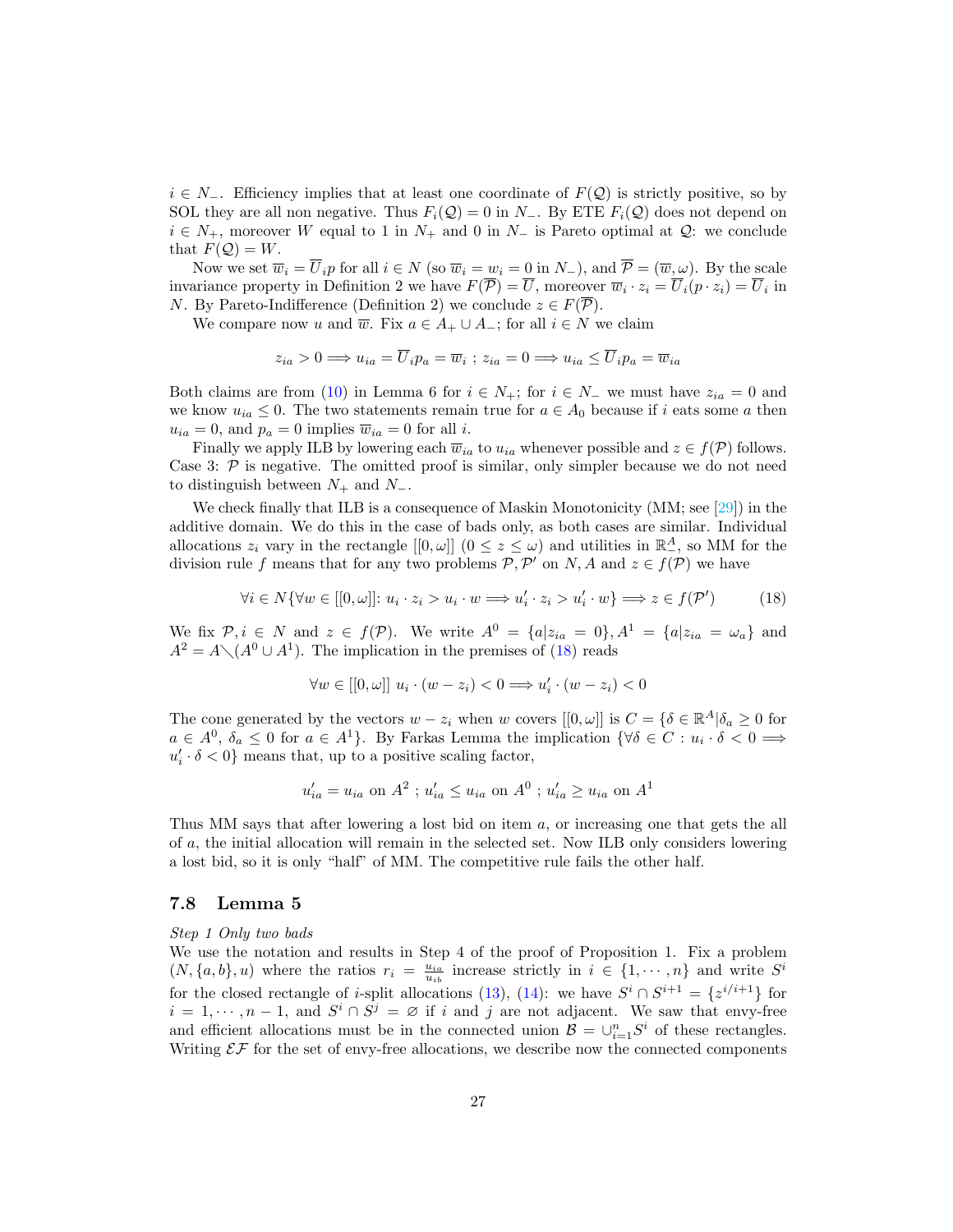of  $\mathcal{A} = \mathcal{B} \cap \mathcal{EF}$ . Clearly the set of corresponding utility profiles has the same number of connected components.

We let the reader check that the cut  $z^{i/i+1}$  is EF (envy-free) if and only if it is competitive, i. e. inequalities [\(15\)](#page-25-2) hold, that we rewrite as:

<span id="page-27-0"></span>
$$
r_i \le \frac{i}{n-i} \le r_{i+1} \tag{19}
$$

If  $z^{i/i+1}$  is EF then both  $S^i \cap \mathcal{EF}$  and  $S^{i+1} \cap \mathcal{EF}$  are in the same component of A as  $z^{i/i+1}$ , because they are convex sets containing  $z^{i/i+1}$ . If both  $z^{i-1/i}$  and  $z^{i/i+1}$  are EF, so is the interval  $[z^{i-1/i}, z^{i/i+1}]$ ; then these two cuts as well as  $S^i \cap \mathcal{EF}$  are in the same component of A. And if  $z^{i/i+1}$  is EF but  $z^{i-1/i}$  is not, then the component of A containing  $z^{i/i+1}$  is disjoint from any component of A in  $\bigcup_{1}^{i-1}S^j$  (if any), because  $S^i \cap \bigcup_{1}^{i-1}S^j = \{z^{i-1/i}\}\;$ a symmetrical statement holds if  $z^{i-1/i}$  is EF but  $z^{i/i+1}$  is not.

Finally if  $S^i \cap \mathcal{EF} \neq \emptyset$  while neither  $z^{i-1/i}$  nor  $z^{i/i+1}$  is in  $\mathcal{EF}$ , the convex set  $S^i \cap \mathcal{EF}$ is a connected component of A because it is disjoint from  $S^{i-1} \cap \mathcal{EF}$  and  $S^{i+1} \cap \mathcal{EF}$ , and all three sets are compact. In this case we speak of an interior component of  $A$ . We claim that  $S<sup>i</sup>$  contains an interior component if and only if

$$
\frac{i-1}{n-i+1} < r_{i-1} < r_i < r_{i+1} < \frac{i}{n-i}
$$

where for  $i = 1$  this reduces to the two right-hand inequalities, and for  $i = n$  to the two left-hand ones. The claim is proven in the next Step.

Now consider a problem with the following configuration:

$$
r_1 < r_2 < \frac{1}{n-1} < \frac{3}{n-3} < r_3 < r_4 < r_5 < \frac{4}{n-4} < \\
&< \frac{6}{n-6} < r_6 < r_7 < r_8 < \frac{7}{n-7} < \frac{9}{n-9} \cdots
$$

By inequalities [\(19\)](#page-27-0) we have  $z^{i/i+1} \in \mathcal{EF}$  for  $i = 3q - 1$ , and  $1 \le q \le \lfloor \frac{n}{3} \rfloor$ , and no two of those cuts are adjacent so they belong to distinct components. Moreover  $S<sup>i</sup>$  contains an interior component of A for  $i = 3q - 2$ , and  $1 \le q \le \lfloor \frac{n+2}{3} \rfloor$ , and only those. So the total number of components of A is  $\lfloor \frac{n}{3} \rfloor + \lfloor \frac{n+2}{3} \rfloor = \lfloor \frac{2n+1}{3} \rfloor$  as desired.

We let the reader check that we cannot reach a larger number of components.

Step 2:  $\{S^i$  contains an interior component $\} \Longleftrightarrow \{inequalities \text{ (2) hold }\}$  $\} \Longleftrightarrow \{inequalities \text{ (2) hold }\}$  $\} \Longleftrightarrow \{inequalities \text{ (2) hold }\}$ Pick  $z \in S^i$  as in [\(13\)](#page-24-1), [\(14\)](#page-24-2) and note first that for  $2 \leq i \leq n-1$ , the envy-freeness inequalities reduce to just four inequalities: agents  $i - 1$  and i do not envy each other, and neither do agents i and  $i + 1$  (we omit the straightforward argument). Formally

<span id="page-27-1"></span>
$$
\frac{1}{r_{i+1}}\left(\frac{1}{n-i} - \frac{n-i+1}{n-i}y\right) \le x \le \frac{1}{r_i}\left(\frac{1}{n-i} - \frac{n-i+1}{n-i}y\right)
$$
\n
$$
r_{i-1}\left(\frac{1}{i-1} - \frac{i}{i-1}x\right) \le y \le r_i\left(\frac{1}{i-1} - \frac{i}{i-1}x\right)
$$
\n(20)

In the (non negative) space  $(x, y)$  define the lines  $\Delta(\lambda)$ :  $y = \lambda(\frac{1}{i-1} - \frac{i}{i-1}x)$  and  $\Gamma(\mu)$ :  $x = \mu(\frac{1}{n-i} - \frac{n-i+1}{n-i}y)$ . As shown on Figure 4 when  $\lambda$  varies  $\Delta(\lambda)$  pivots around  $\delta = (\frac{1}{i}, 0)$ ,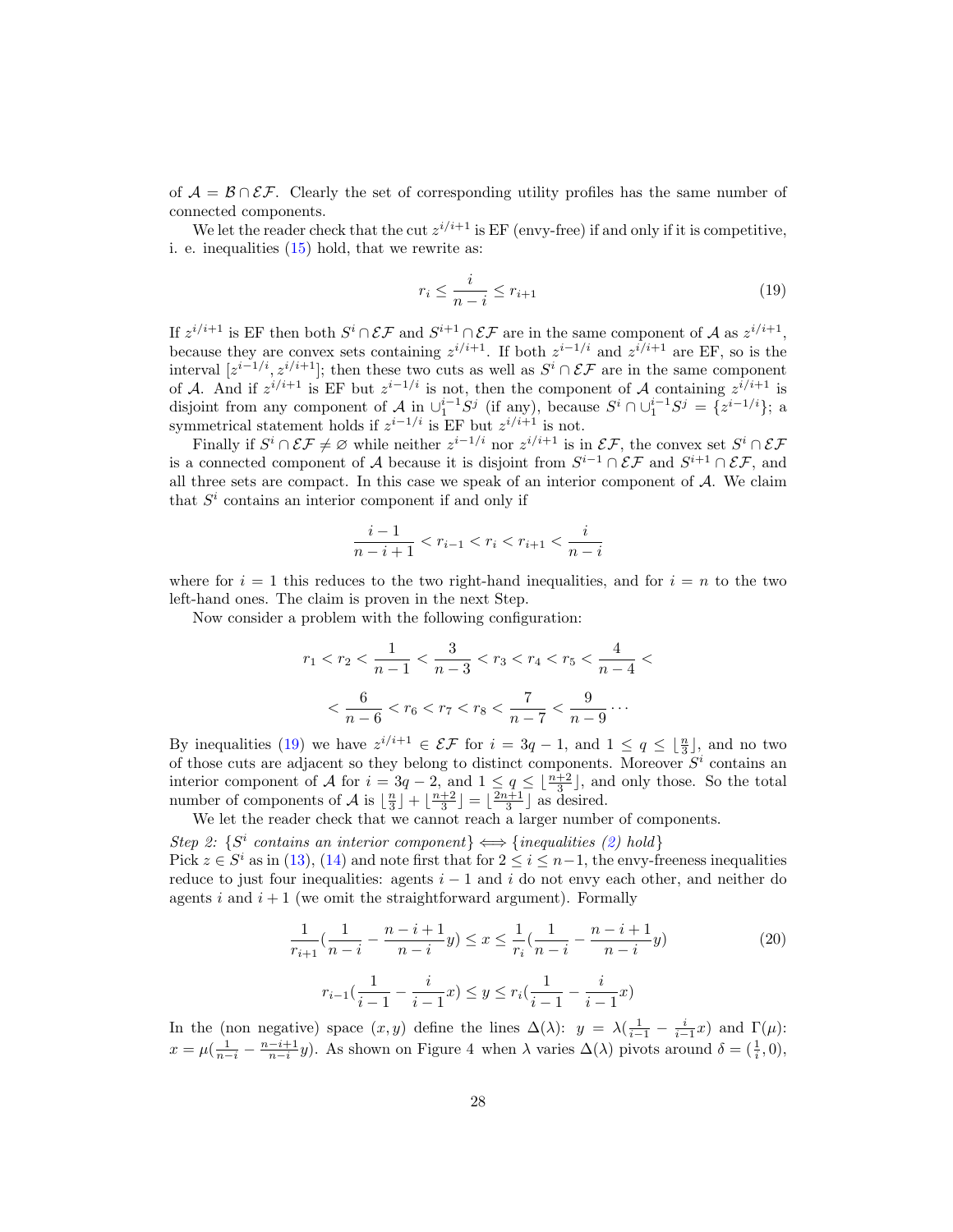

Figures 4A, 4B, 4C

corresponding to  $z^{i/i+1}$ , and similarly  $\Gamma(\mu)$  pivots around  $\gamma = (0, \frac{1}{n-i+1})$ , corresponding to  $z^{i-1/i}$ . The above inequalities say that  $(x, y)$  is in the cone  $\Delta^*$  of points below  $\Delta(r_i)$  and above  $\Delta(r_{i-1})$ , and also in the cone  $\Gamma^*$  below  $\Gamma(\frac{1}{r_i})$  and above  $\Gamma(\frac{1}{r_i+1})$ . Thus  $\delta \in \Gamma^*$  if and only if  $z^{i/i+1}$  is EF, and  $\gamma \in \Delta^*$  if and only if  $z^{i-1/i}$  is EF. If neither of these is true  $\gamma$  is above or below  $\Delta^*$  on the vertical axis and  $\delta$  is to the left or to the right of Γ<sup>\*</sup> the horizontal axis. But if  $\gamma$  is below  $\Delta^*$  while  $\delta$  is right of  $\Gamma^*$ , the two cones do not intersect and  $S^i \cap \mathcal{EF} = \emptyset$ ; ditto if  $\gamma$  is above  $\Delta^*$  while  $\delta$  is left of  $\Gamma^*$  (see Figures 4A,4B,4C). Moreover  $\gamma$  above  $\Delta^*$  and  $\delta$  right of  $\Gamma^*$  is impossible as it would imply

$$
\frac{1}{n-i+1} > \frac{r_i}{i-1} \text{ and } \frac{1}{i} > \frac{1}{r_i(n-i)}
$$

a contradiction. We conclude that  $\{S^i \cap \mathcal{EF} \neq \emptyset \text{ and } z^{i-1/i}, z^{i/i+1} \notin \mathcal{EF}\}\$ holds if and only if  $\gamma$  is below  $\Delta^*$  and  $\delta$  is to the left of  $\Gamma^*$ , which is exactly the system [\(2\)](#page-8-1).

In the case  $i = 1$  the EF property of z reduces to [\(20\)](#page-27-1) and the *i*-split allocation has  $x = 1$ . If  $r_1 > \frac{1}{n-1}$  the right-hand inequality in [\(20\)](#page-27-1) is impossible with  $x = 1$ , therefore  $r_1 < \frac{1}{n-1}$ ; but then the fact that  $z^{1/2}$  is not EF gives (see [\(19\)](#page-27-0))  $r_2 < \frac{1}{n-1}$  as desired. A similar argument applies for the case  $i = n$ .

#### Step 3: Any number of bads

Fix a problem  $(N, \{a, b\}, u)$  with  $\lceil \frac{2n+1}{3} \rceil$  connected components as in Step 1. Given any  $m \geq 3$ , construct a problem  $(N, \widetilde{A}, \widetilde{u})$  with  $\widetilde{A} = \{a, b_1, \cdots, b_{m-1}\}$  and for all agents i

$$
\widetilde{u}_{ia} = u_{ia} ; \widetilde{u}_{ib_k} = \frac{1}{m-1} u_{ib}
$$
 for all  $1 \le k \le m-1$ 

The bads  $b_k$  are smaller size clones of b. If some  $\tilde{z}$  is efficient and EF in the new problem, then the following allocation  $z$  is efficient and  $EF$  in the initial problem:

$$
z_{ib} = \sum_{1}^{m-1} \widetilde{z}_{ib_k} \; ; \; z_{ia} = \widetilde{z}_{ia}
$$

and  $z, \tilde{z}$  deliver the same disutility profile. Therefore in the two problems the sets of efficient and EF allocations have the same number of components.

## 7.9 Proposition 3

Fix a division rule f meeting EFF and EVFR, and such that  $F$  is single-valued. In the problems discussed below, no two efficient and envy-free allocations have the same utility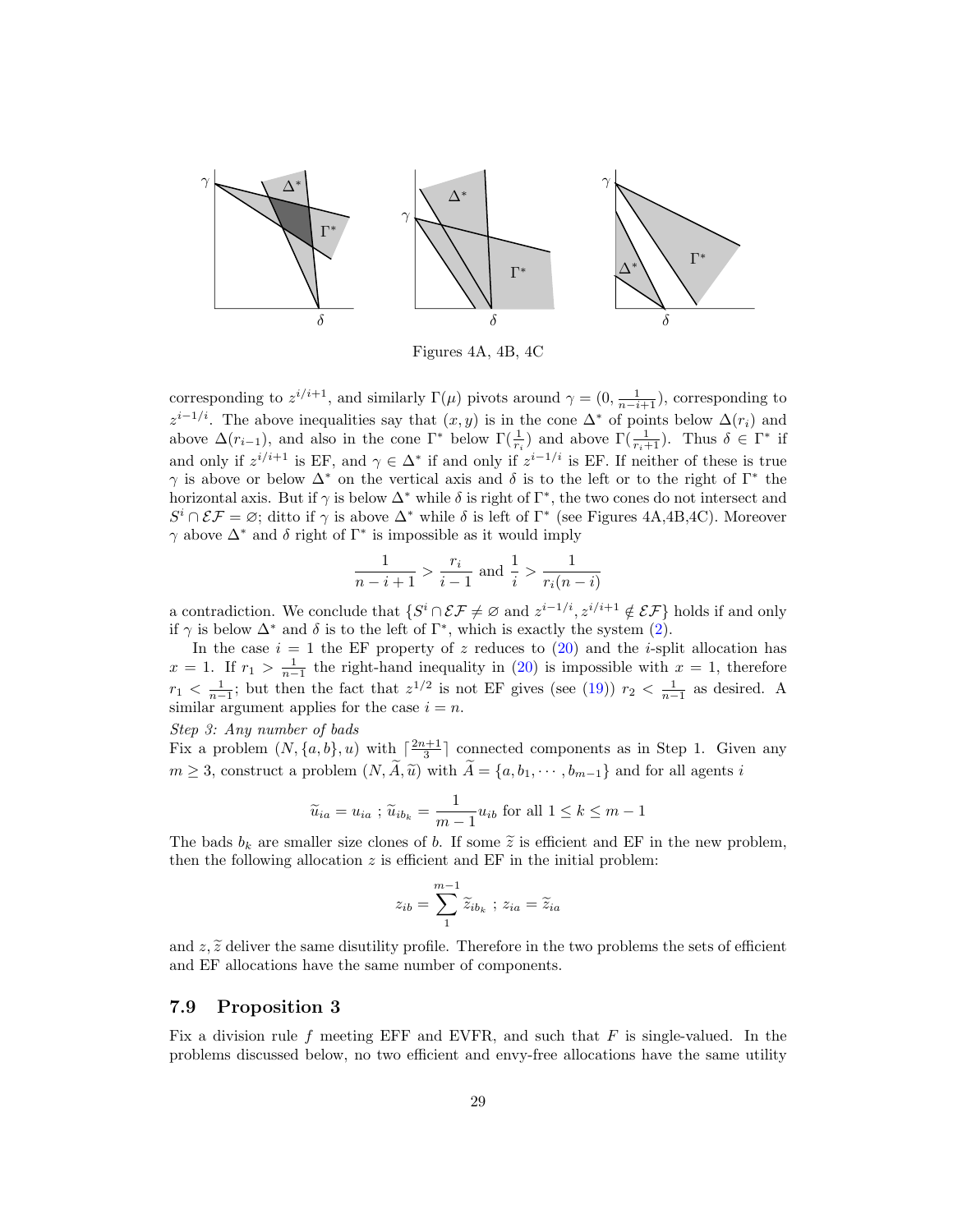profile, so f is single valued as well. Assume first  $n = 4$ ,  $m = 2$ . Consider  $\mathcal{P}^1$  where, with the notation in the previous proof, we have

$$
r_1 < r_2 < \frac{1}{3} < 1 < 3 < r_3 < r_4
$$

(note that the numerical example at the beginning of Section 5 is of this type)

By [\(19\)](#page-27-0) and [\(2\)](#page-8-1) A has three components: one interior to  $S^1$  (excluding the cut  $z^{1/2}$ ), one around  $z^{2/3}$  intersecting  $S^2$  and  $S^3$ , and one interior to  $S^4$  excluding  $z^{3/4}$ . Assume without loss that  $f$  selects an allocation in the second or third component just listed, and consider  $\mathcal{P}^2$  where  $r_1, r_2$  are unchanged but the new ratios  $r'_3, r'_4$  are

$$
r_1
$$

Here, again by [\(19\)](#page-27-0) and [\(2\)](#page-8-1), A has a single component interior to  $S^1$ , the same as in  $\mathcal{P}^1$ : none of the cuts  $z^{i/i+1}$  is in A anymore, and there is no component interior to another  $S^i$ . When we decrease continuously  $r_3, r_4$  to  $r'_3, r'_4$ , the allocation  $z^{1/2}$  remains outside A and the component interior to  $S^1$  does not move. Therefore the allocation selected by f cannot vary continuously in the ratios  $r_i$ , or in the underlying utility matrix  $u$ .

We can clearly construct a similar pair of problems to prove the statement when  $n \geq 5$ and  $m = 2$ . And for the case  $m \geq 3$  we use the cloning technique in Step 3 of the previous proof.

## References

- <span id="page-29-5"></span>[1] N. Anari, S. O. Gharan, A. Saberi, M. Singh. 2016. Nash Social Welfare, Matrix Permanent, and Stable Polynomials, to appear in *ITCS*, 2017; arXiv:1609.07056 [cs.DS] <https://arxiv.org/abs/1609.07056>
- <span id="page-29-6"></span>[2] N. Anari, T. Mai, S. O. Gharan, V. V. Vazirani. 2016. Nash Social Welfare for Indivisible Items under Separable, Piecewise-Linear Concave Utilities, arXiv:1612.05191 [cs.GT] <https://arxiv.org/abs/1612.05191>
- <span id="page-29-4"></span>[3] Y. Azrieli ad E. Shmaya. 2014. Rental harmony with roommates. Journal of Economic Theory, 153, September, 128–137.
- <span id="page-29-1"></span>[4] Bogomolnaia, A., Moulin, H., Sandomirskiy, F., and E. Yanovskaya. 2016. Dividing Goods or Bads under Additive Utilities, arXiv:1608.01540 [cs.GT]. <https://arxiv.org/abs/1608.01540>
- <span id="page-29-2"></span>[5] Bogomolnaia, A., Moulin, H., Sandomirskiy, F., and E. Yanovskaya. 2016. Dividing Goods and Bads under Additive Utilities, arXiv:1610.03745 [cs.GT]. <https://arxiv.org/abs/1610.03745>
- <span id="page-29-3"></span>[6] S. Bouveret and J. Lang. 2008. Efficiency and envy-freeness in fair division of indivisible goods: logical representation and complexity. Journal of Artificial Intelligence Research 32, 525–564.
- <span id="page-29-0"></span>[7] S. J. Brams and A. D. Taylor. 1996. Fair Division: From Cake-Cutting to Dispute Resolution. Cambridge University Press.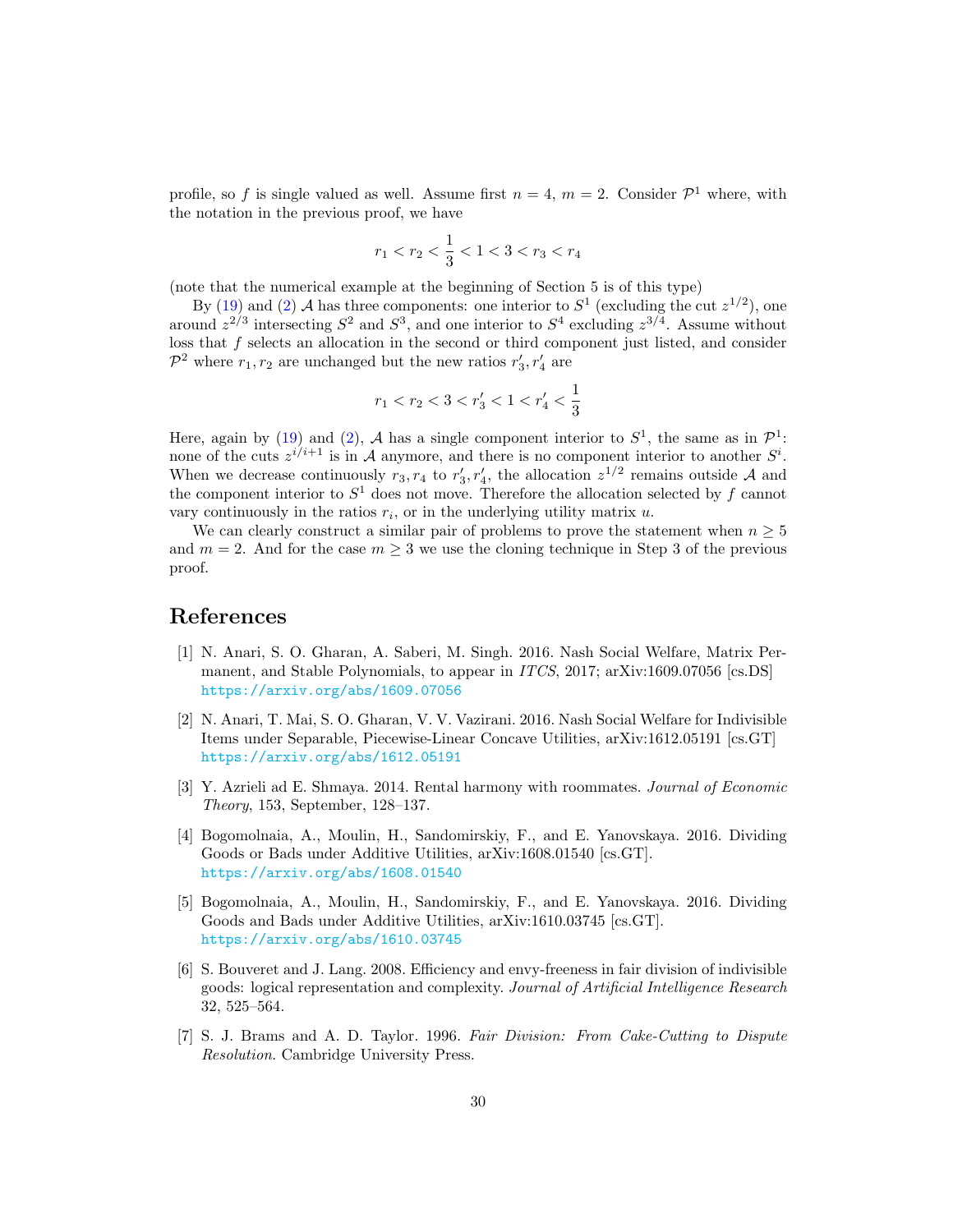- <span id="page-30-8"></span>[8] F. Brandt, V. Conitzer, U. Endriss, J. Lang and A. Procaccia, Handbook of Computational Social Choice, Cambridge U Press.
- <span id="page-30-2"></span>[9] E. Budish. 2011. The combinatorial assignment problem: Approximate competitive equilibrium from equal incomes. Journal of Political Economy 119, 6, 1061–1103.
- <span id="page-30-0"></span>[10] E. Budish and E. Cantillon. 2010. The Multi-unit Assignment Problem: Theory and Evidence from Course Allocation at Harvard, Manuscript.
- <span id="page-30-9"></span>[11] I. Caragiannis, D. Kurokawa, H. Moulin, A. Procaccia, N. Shah, J. Wang, 2016. The Unreasonable Fairness of Maximum Nash Welfare, Proceedings of the 17th ACM Conference on Electronic Commerce, Maastricht, June 24-27.
- <span id="page-30-5"></span>[12] J. S. Chipman. 1974. Homothetic preferences and aggregation, Journal of Economic Theory, 8, 26-38.
- <span id="page-30-11"></span>[13] R. Cole, N. R. Devanur, V. Gkatzelis, K. Jain, T. Mai, V. V. Vazirani, S. Yazdanbod. 2016. Convex Program Duality, Fisher Markets, and Nash Social Welfare, arXiv:1609.06654 [cs.GT] <https://arxiv.org/abs/1609.06654>
- <span id="page-30-10"></span>[14] R. Cole and V. Gkatzelis. 2015. Approximating the Nash social welfare with indivisible items. In Proceedings of the 47th STOC Conference. 371–380.
- <span id="page-30-7"></span>[15] Peter Cramton, Y. Shoham, and R. Steinberg, eds. 2006. Combinatorial auctions. Cambridge: MIT press.
- <span id="page-30-4"></span>[16] E. Eisenberg. Aggregation of utility functions, Management Science, 7, 337-350.
- <span id="page-30-3"></span>[17] D. Gale. 1960. Linear Economic Models. McGraw Hill.
- <span id="page-30-13"></span>[18] L. Gevers.1986. Walrasian social choice: some simple axiomatic approaches. In W. P. Heller, R. M. Starr& D. A. Starrett, Eds., Social choice and public decision making, Essays in honor of K. J. Arrow,97-114. Cambridge University Press
- <span id="page-30-1"></span>[19] A. Ghodsi, M. Zaharia, B. Hindman, A. Konwinski, S. Shenker, and I. Stoica. 2011. Dominant resource fairness: Fair allocation of multiple resource types. In *Proceedings* of the 8th NSDI Conference. 24–37.
- <span id="page-30-6"></span>[20] J. Goldman and A. D. Procaccia. 2014. Spliddit: Unleashing fair division algorithms. SIGecom Exchanges 13, 2, 41–46.
- <span id="page-30-15"></span>[21] Y. He, A. Miralles, M. Pycia, and J. Yan. 2015. A Pseudo-Market Approach to Allocation with Priorities, unpublished manuscript.
- <span id="page-30-16"></span>[22] M. Herrero. 1989. The Nash Program: non-convex bargaining problems, Journal of Economic Theory 49,2,266-277.
- <span id="page-30-12"></span>[23] L. Hurwicz. 1979. On allocations attainable through Nash equilibria. Journal of Economic Theory, 21, 1, 140-165.
- <span id="page-30-14"></span>[24] A. Hylland, and R. Zeckhauser.1979). The Efficient Allocation of Individuals to Positions, Journal of Political Economy, 87(2), 293-314.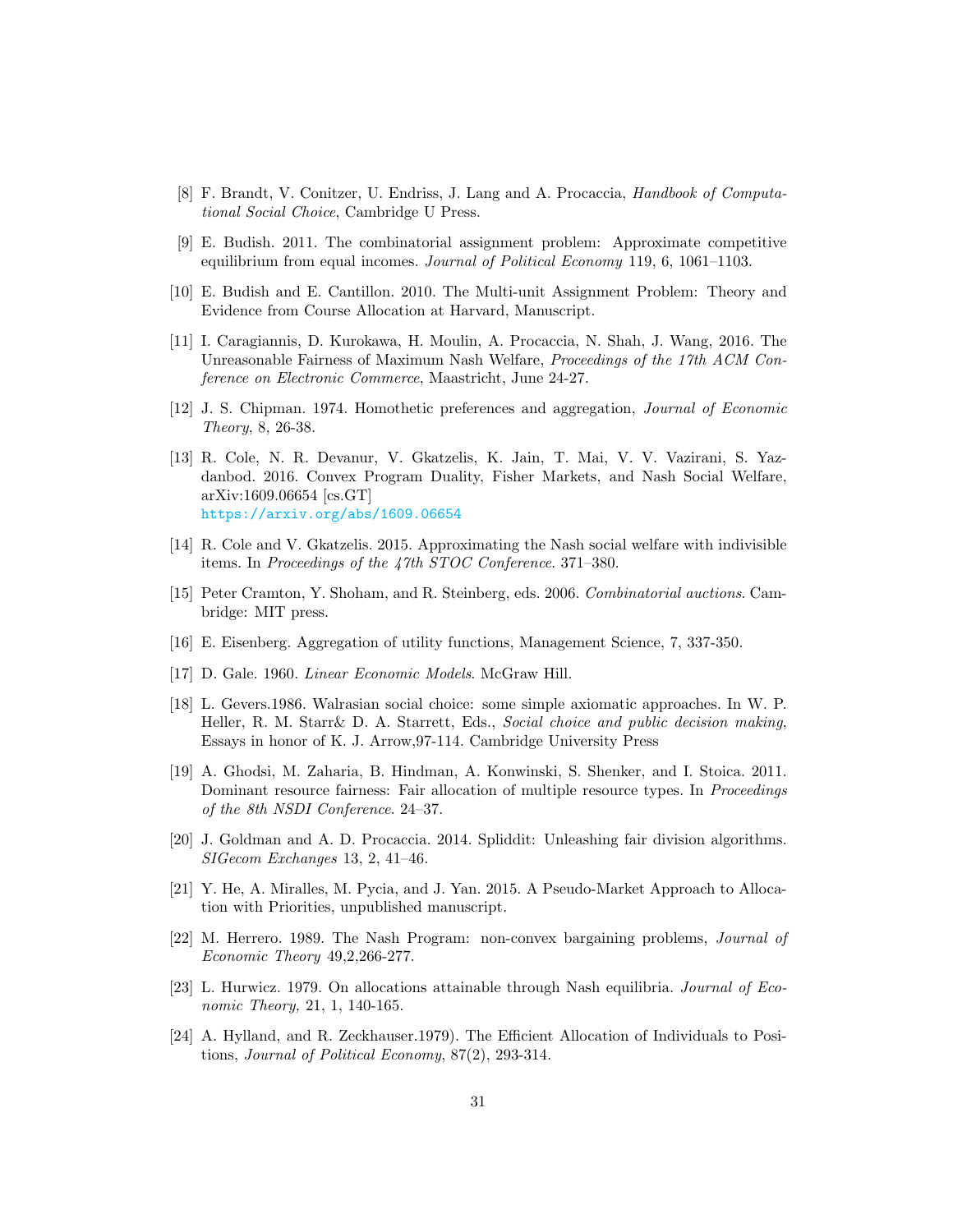- <span id="page-31-4"></span>[25] K. Jain and V. Vazirani. 2010. Eisenberg–Gale markets: Algorithms and game-theoretic properties. Games and Economic Behavior, 70, 1, 84-106.
- <span id="page-31-9"></span>[26] E. Lee. 2015. APX-hardness of maximizing Nash social welfare with indivisible items. arXiv:1507.01159. <https://arxiv.org/abs/1507.01159>
- <span id="page-31-13"></span>[27] M. Mariotti and A. Villar. 2005. The Nash rationing problem. International Journal of Game Theory, 33, 3, 367-377.
- <span id="page-31-3"></span>[28] Mas-Colell, A., 1982, Equilibrium theory with possibly satiated preferences, in Equilibrium and Dynamics: Essays in honor of David Gale, M. Majumdar Editor, Macmillan Press.
- <span id="page-31-15"></span>[29] E. Maskin, 1999, Nash Equilibrium and Welfare Optimality, Review of Economic Studies,66, 1, 23-38.
- <span id="page-31-8"></span>[30] N. Megiddo and V. Vazirani. 2007. Continuity Properties of Equilibrium Prices and Allocations in Linear Fisher Markets. Internet and Network Economics, vol 4858 in Lecture Notes in Computer Science, 362-367, Springer.
- <span id="page-31-7"></span>[31] H. Moulin. 2003. Fair Division and Collective Welfare. MIT Press. Volume 54, Issue 2, August 1991, Pages 321-337.
- <span id="page-31-14"></span>[32] H. Moulin and W. Thomson. 1988. Can everyone benefit from growth?: Two difficulties. Journal of Mathematical Economics, 17, 4, 339-345.
- <span id="page-31-10"></span>[33] R. Nagahisa, 1991. A Local independence Condition for Characterization of Walrasian Allocations Rule, Journal of Economic Theory 54, 106-123.
- <span id="page-31-12"></span>[34] A. van den Nouweland, B. Peleg and S. Tijs, 1996. Axiomatic characterizations of the Walras correspondence for generalized economies, *Journal of Mathematical Economics*, 25, 3, 355-372.
- <span id="page-31-1"></span>[35] E. Pazner and D. Schmeidler. 1978. Egalitarian equivalent allocations: A new concept of economic equity. Quarterly Journal of Economics 92, 4, 671–687.
- <span id="page-31-0"></span>[36] J. Pratt and R. Zeckhauser. 1990. The Fair and Efficient Division of the Winsor Family Silver. Management Science, 36, 11, 1293 - 1301.
- <span id="page-31-6"></span>[37] J. Robertson and W. Webb. 1998. Cake-division Algorithms, AK Peters, Natik, Massachussetts.
- <span id="page-31-5"></span>[38] E. Segal-Halevi and B. Sziklai. 2015. Resource-monotonicity and Populationmonotonicity in Cake-cutting, arXiv:1510.05229 [cs.GT]. <https://arxiv.org/abs/1510.05229>
- <span id="page-31-11"></span>[39] R. Serrano and K.I. Shimomura. 1998. Beyond Nash Bargaining Theory: The Nash Set. Journal of Economic Theory, 83, 2,286-307.
- <span id="page-31-2"></span>[40] W. Shafer and H. Sonnenschein. 1975. Equilibrium in abstract economies without ordered preferences, Journal of Mathematical Economics, 2, 3, 345-348.